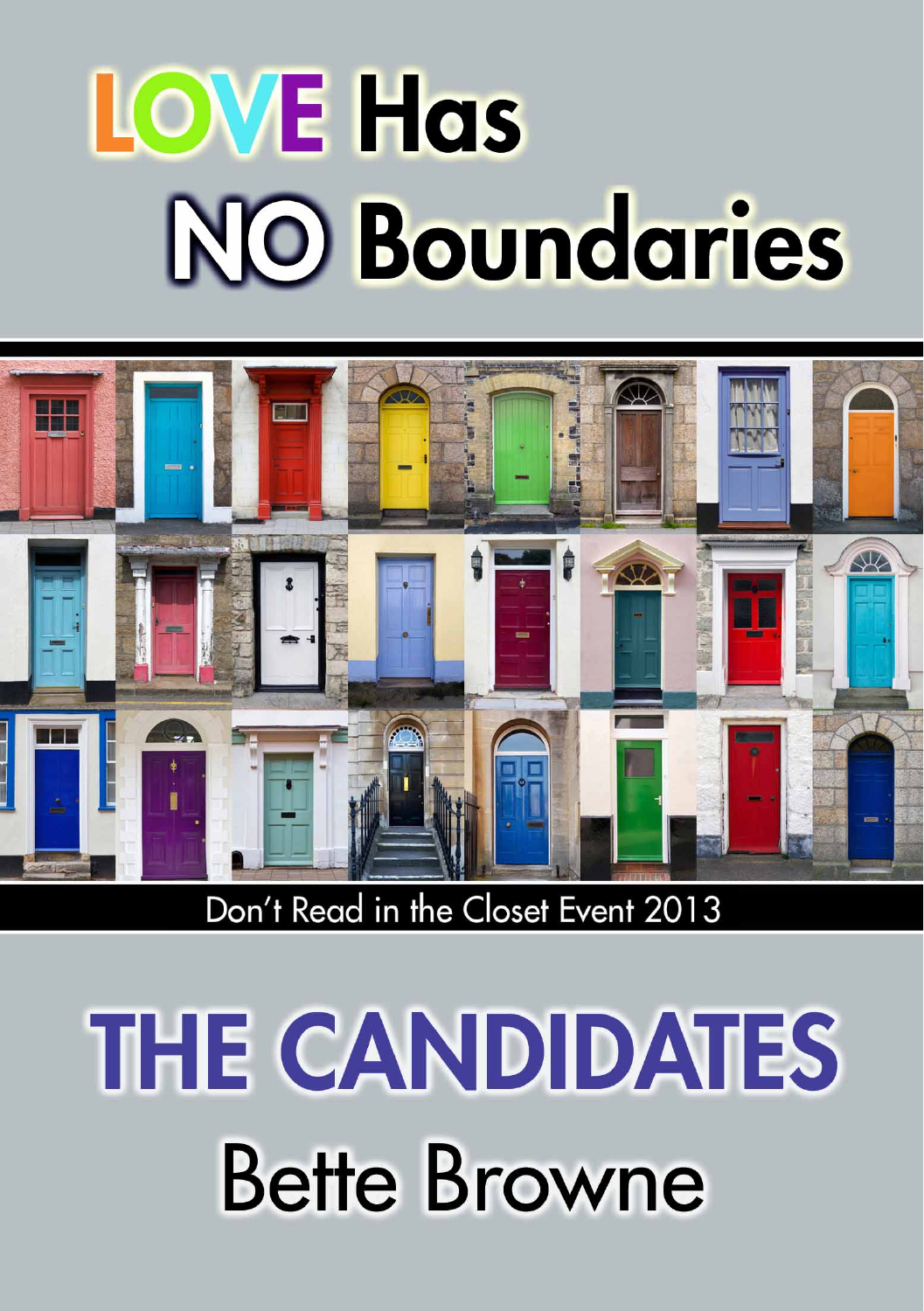# **Contents**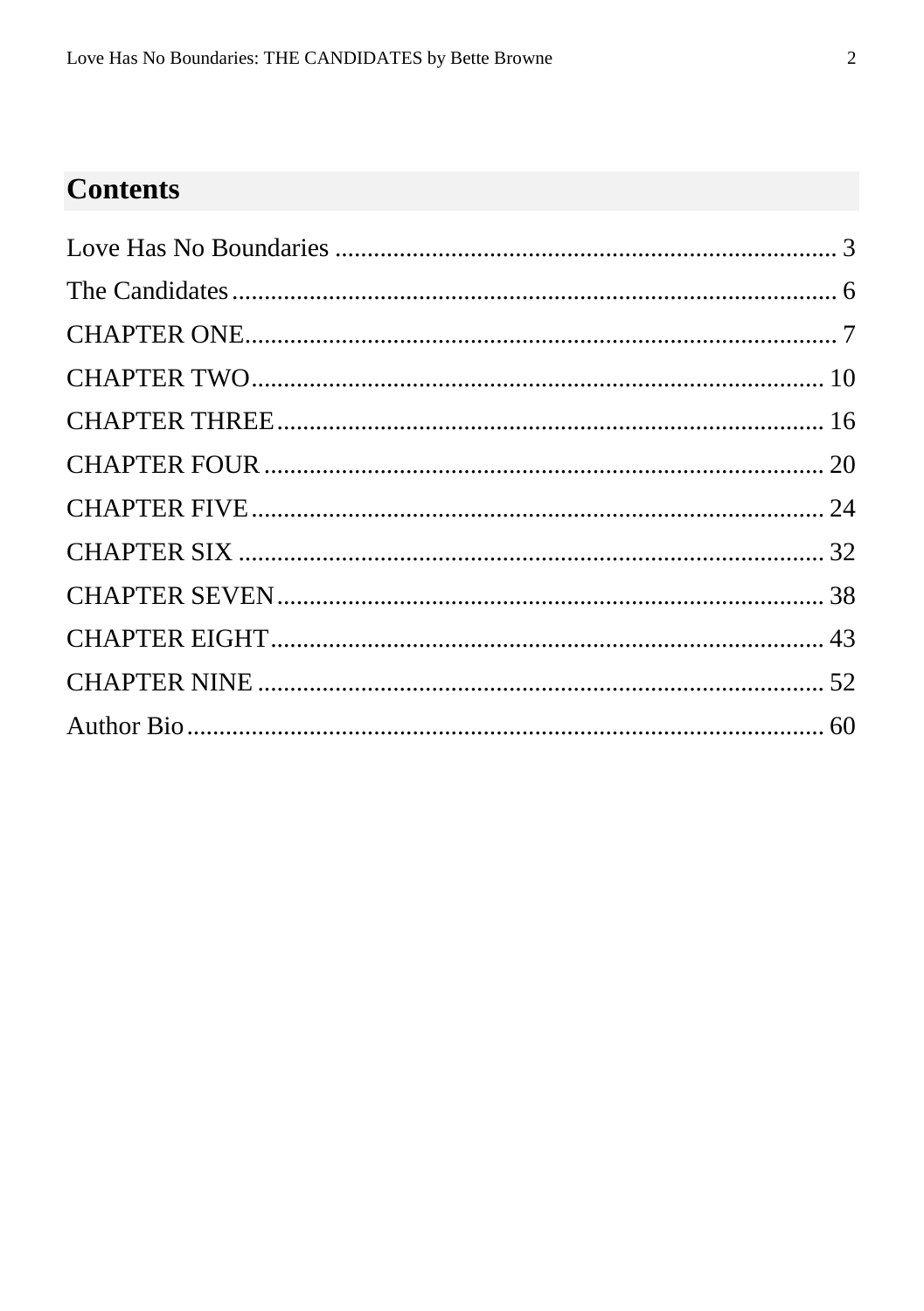# <span id="page-2-0"></span>**Love Has No Boundaries**

## *An M/M Romance series*

# **THE CANDIDATES**

# **By Bette Browne**

## **Introduction**

The story you are about to read celebrates love, sex and romance between men. It is a product of the *Love Has No Boundaries* promotion sponsored by the *Goodreads M/M Romance Group* and is published as a free gift to you.

## **What Is Love Has No Boundaries?**

The *Goodreads M/M Romance Group* invited members to choose a photo and pen a letter asking for a short M/M romance story inspired by the image; authors from the group were encouraged to select a letter and write an original tale. The result was an outpouring of creativity that shone a spotlight on the special bond between M/M romance writers and the people who love what they do.

A written description of the image that inspired this story is provided along with the original request letter. If you'd like to view the photo, please feel free to join the [Goodreads M/M Romance Group](http://www.goodreads.com/group/show/20149-m-m-romance) and visit the discussion section: *Love Has No Boundaries*.

Whether you are an avid M/M romance reader or new to the genre, you are in for a delicious treat.

## **Words of Caution**

This story may contain sexually explicit content and is **intended for adult readers.** It may contain content that is disagreeable or distressing to some readers. The *M/M Romance Group* strongly recommends that each reader review the General Information section before each story for story tags as well as for content warnings.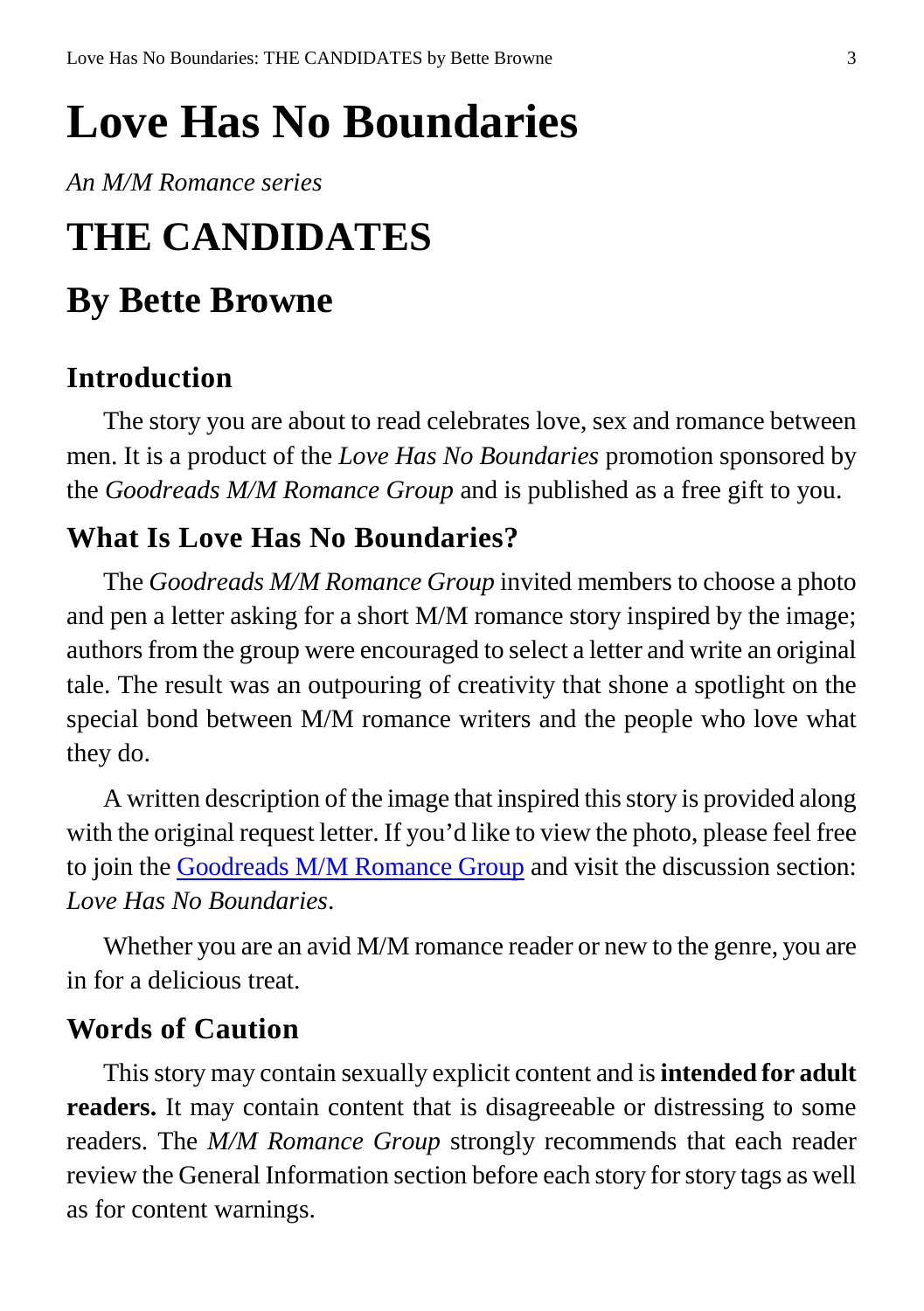This story is a work of fiction. Names, characters, places and incidents are the products of the author's imagination or are used fictitiously. Any resemblance to actual events, locales, or persons, living or dead, is entirely coincidental.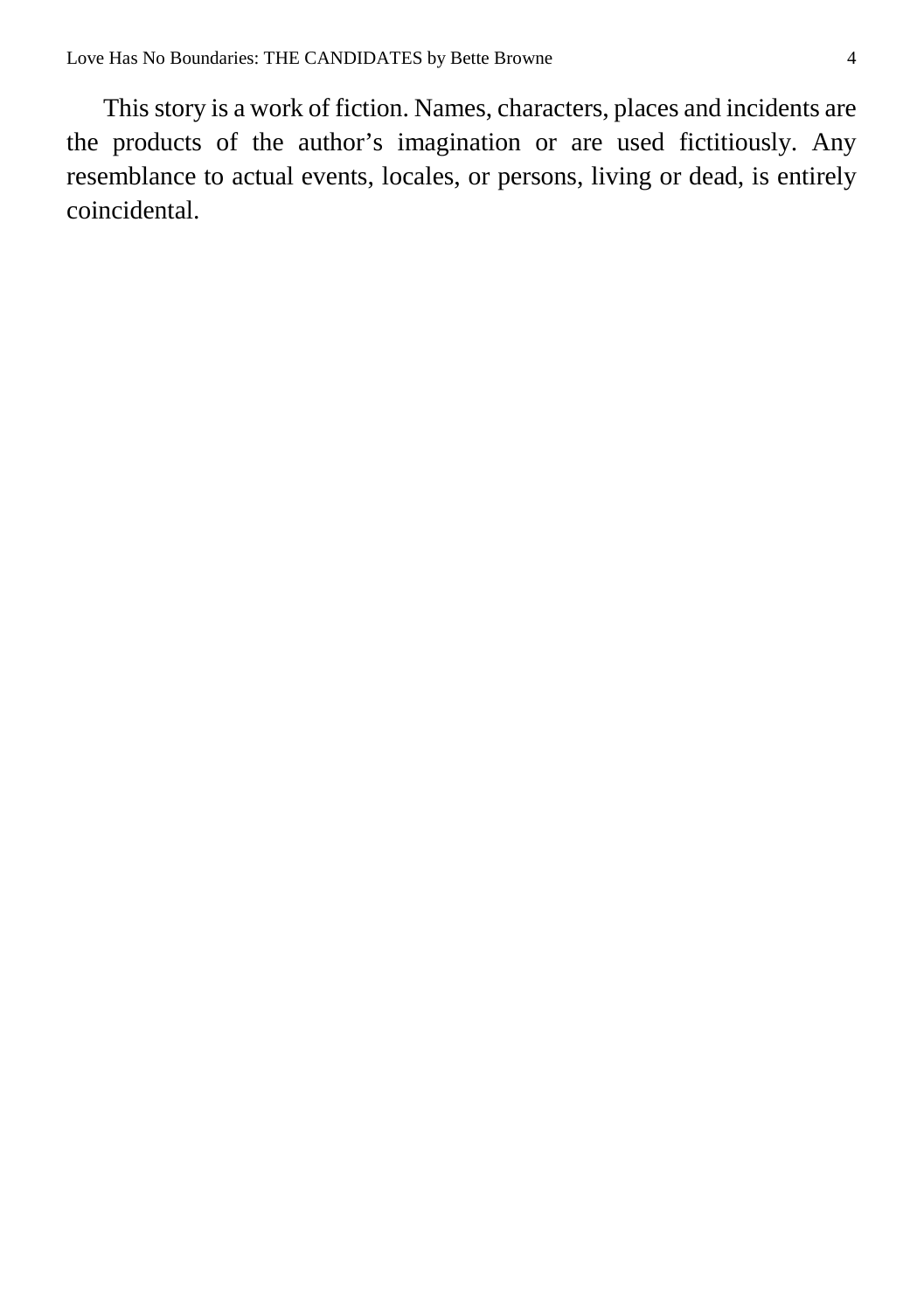All rights reserved worldwide.

This eBook may be distributed freely in its entirety courtesy of the *Goodreads M/M Romance Group*. This eBook may not be sold, manipulated or reproduced in any format without the express written permission of the author.

The Candidates, Copyright © 2013 Bette Browne

Cover Design by Goodreads M/M Romance Group

This ebook is published by the *M/M Romance Group* and is not directly endorsed by or affiliated with Goodreads Inc.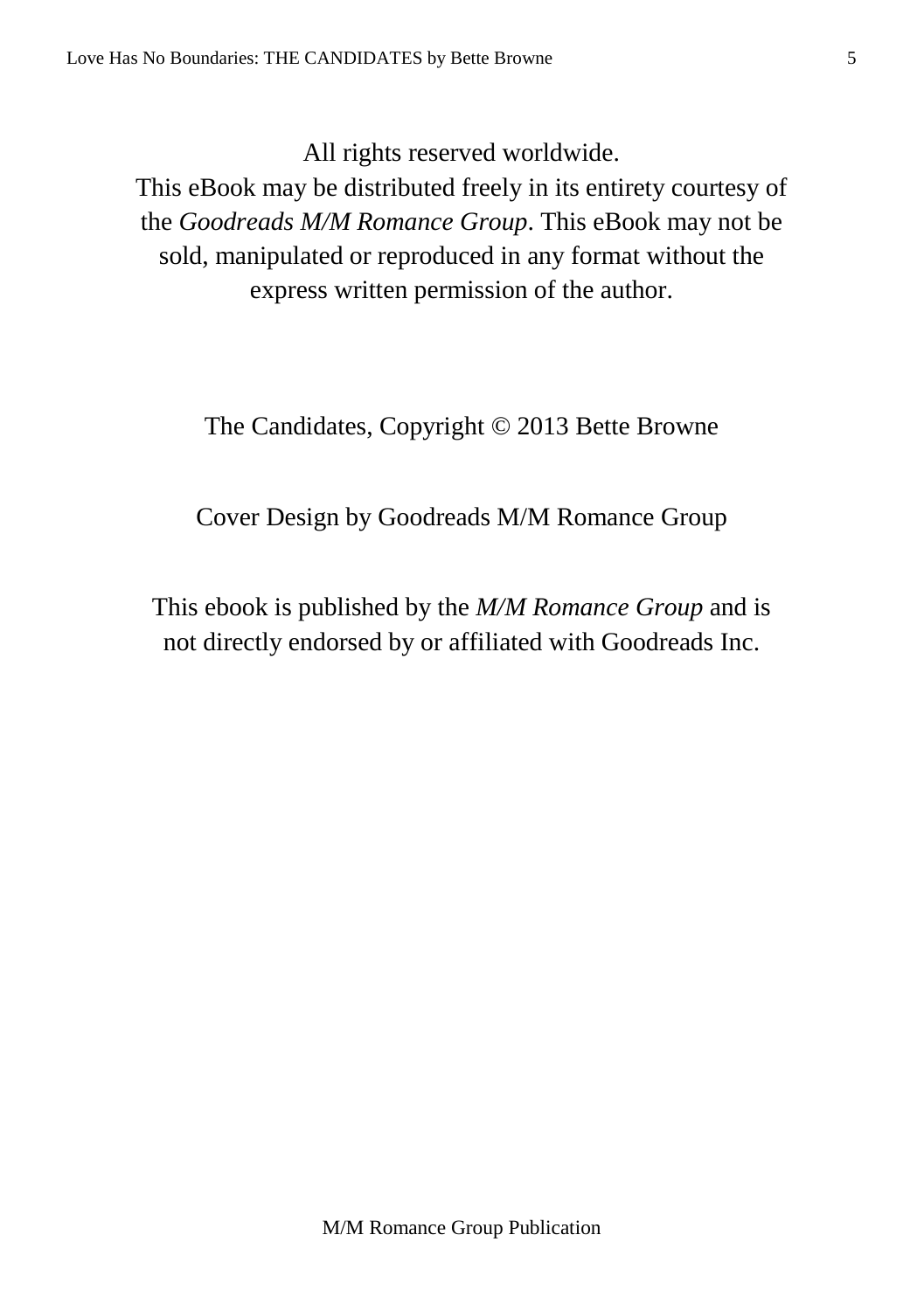# <span id="page-5-0"></span>**THE CANDIDATES By Bette Browne**

## **Photo Description**

Black and white, two sexy twenty-somethings in suits. The slightly shorter man is reaching up to kiss other, and his left hand, just hovering over the taller man's collar, is tentative. There is an uncertainty there, but an obvious desire. You can almost tell he is wondering whether he is doing the right thing.

## **Story Letter**

## *Dear Author,*

*After hating each other as college rivals, now they meet again at a job interview and it is not hate sparks that are flying now.*

*Or whatever you can come up with… enemies to lovers… please HEA!*

*Sincerely,*

*Kimberly*

## **Story Info**

**Genre:** contemporary

**Tags:** rivals to lovers, businessmen, two alpha males, reunited

**Word count:** 17,702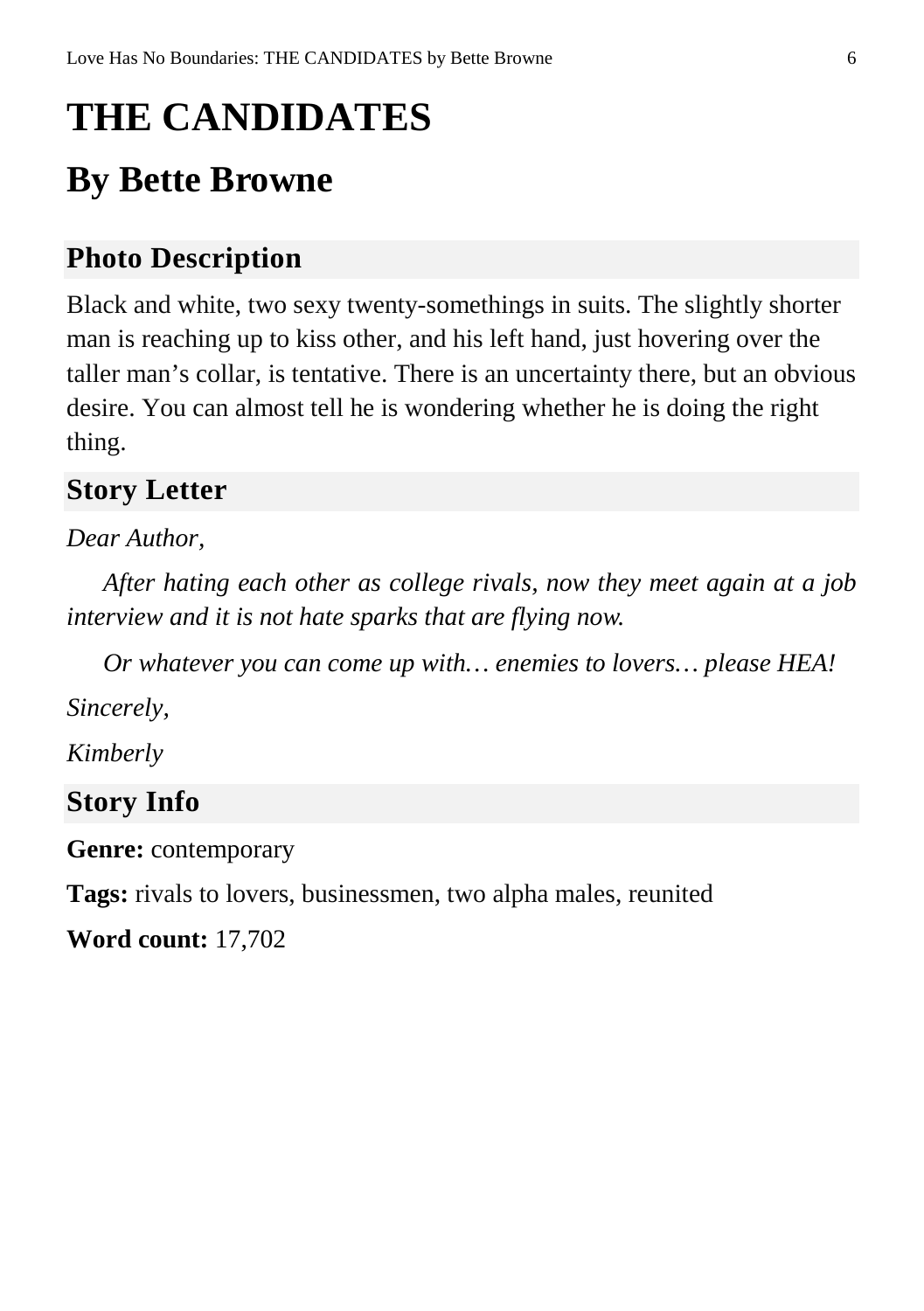# **THE CANDIDATES By Bette Browne**

#### CHAPTER ONE

<span id="page-6-0"></span>"Thank you, Mr. Howard, we'll be in contact," Mr. Price's deep voice commanded, finalizing the interview with the brief comment.

"I look forward to it," Reece said and smiled, outwardly projecting all of the confidence he possessed in spades. As long as he hadn't come across as too cocky, he had this job in the bag. He was sure of it. He pushed up from the chair and stood, reaching out his hand to Geoffrey Price, the managing director of Price & Associates. He shook it, then each of the other board member's in turn, saying each man's name as he did. "Thank you, gentlemen," he finished and turned for the door, making sure to walk calmly, assuredly; even though, with everything in him, he felt like screaming out "Hell yeah!"

The murmurs and soft discussion had started before he even closed the door behind him, but he didn't turn back around; instead, he kept his composure, pulling the heavy door of the boardroom closed gently behind him. As soon as it was shut, he fist-bumped the air and shouted a silent *woot*, not caring who was there to witness his display. His confidence would surely work to unnerve his competitors, and that was a good thing, but he darted his eyes around anyway to check if there was anyone still in the small waiting room.

A set of pale blue eyes met his, and Reece faltered for the split-second it took him to process who those eyes belonged to. It couldn't be. But it was. He pulled himself together and continued walking, passing the owner of that glacial glare, not sparing him a second glance as he passed. Instead, he slung his satchel over his shoulder and strode from the room.

Jesus Christ!

Cameron Fielding, the goddamned fucking bastard.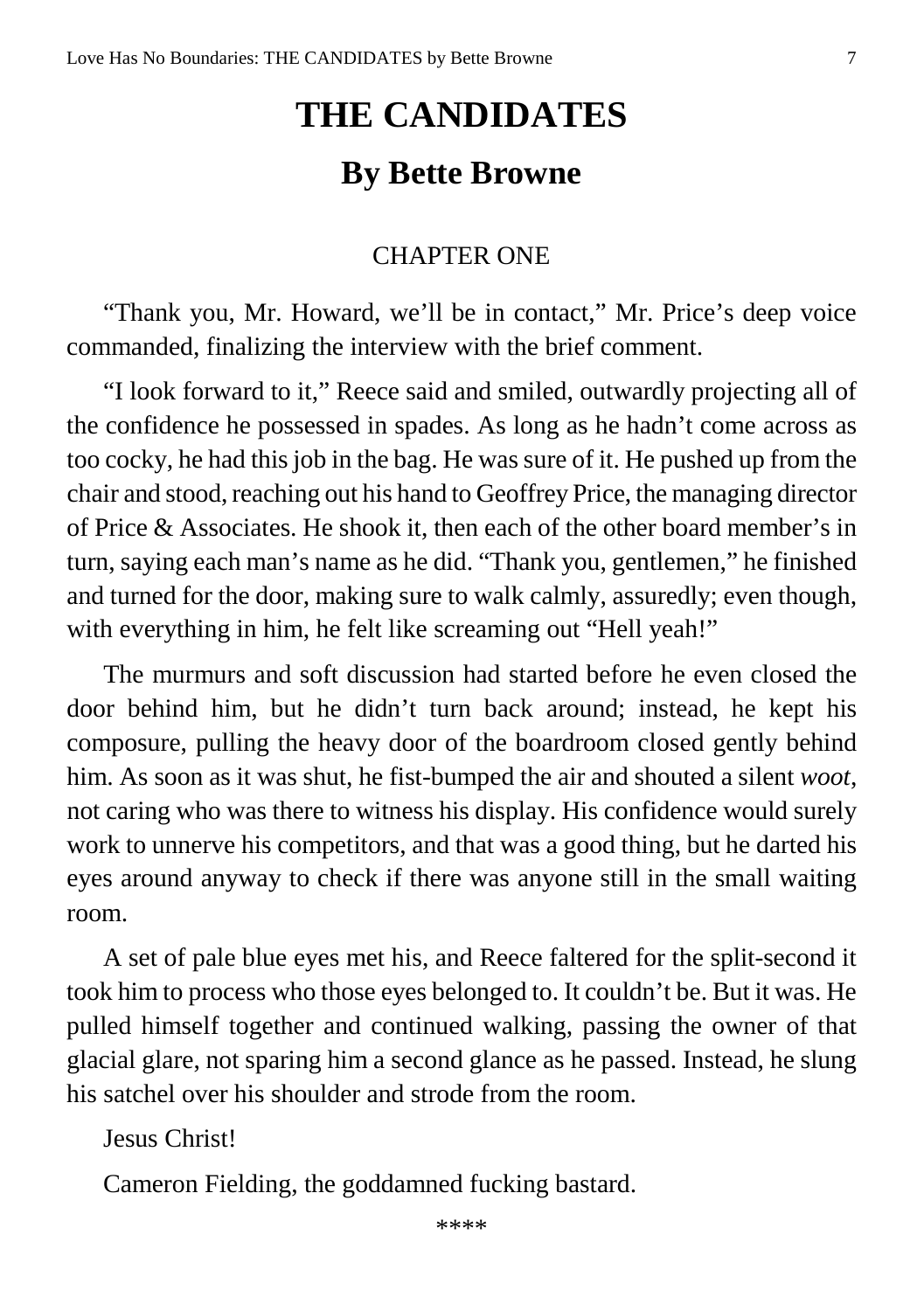Reece hurried from the building, and once he was out of sight, stormed to his car, pulling open the door and throwing his satchel onto the passenger seat. He climbed in, slamming the door closed behind him and just… sat there, his heartbeat and breathing more erratic than they had a right to be. He was rattled, there was no denying it. What the hell was going on? Cameron Fielding? Really?

He could count on one hand the times since they'd left school almost six years ago that he'd thought of the guy. He'd come up in conversation, of course, but only when he ran into other alumni they'd both gone to school with. Other alumni who loved to play the bragging game so typical of young urban professionals—lots of crap where they rubbed each other's noses in anything they could, spouting person-specific taunts like: "Did you hear about Fielding?" or "I heard Fielding got a choice job in Baltimore," or "Fielding's dick's bigger than your dick…"

Okay, he was being ridiculous now.

The simple fact was that Cameron Fielding had always rattled him.

Reece closed his eyes, an image of ice blue ones, totally unlike his own, immediately coming to mind. He slammed his hand on the dash. "Fuck!" He didn't want to be thinking of Fielding's eyes—never again.

Fielding was hot, about the most handsome guy he'd everseen, in fact, and Reece had never had a problem admitting that—even if those admissions had been made very quietly in the dark of night in his dorm, in his own bed, alone. But that hadn't stopped Reece from knowing straight away that the guy was a Grade-A prick. From their very first class together as freshmen, they'd gotten off on the wrong foot, and things had never improved. "Rivalry" was too polite a term, and "friendly" just never came into the equation. A constant four-year back-and-forth of "one and two" or "two and one"—that was what had defined them.

Reece sat up straighter: That was what *had* defined them—then. Yes, then.

He smiled, finally getting a handle on his emotions. He was being ridiculous. Six years had passed since school, and that was a lot of water under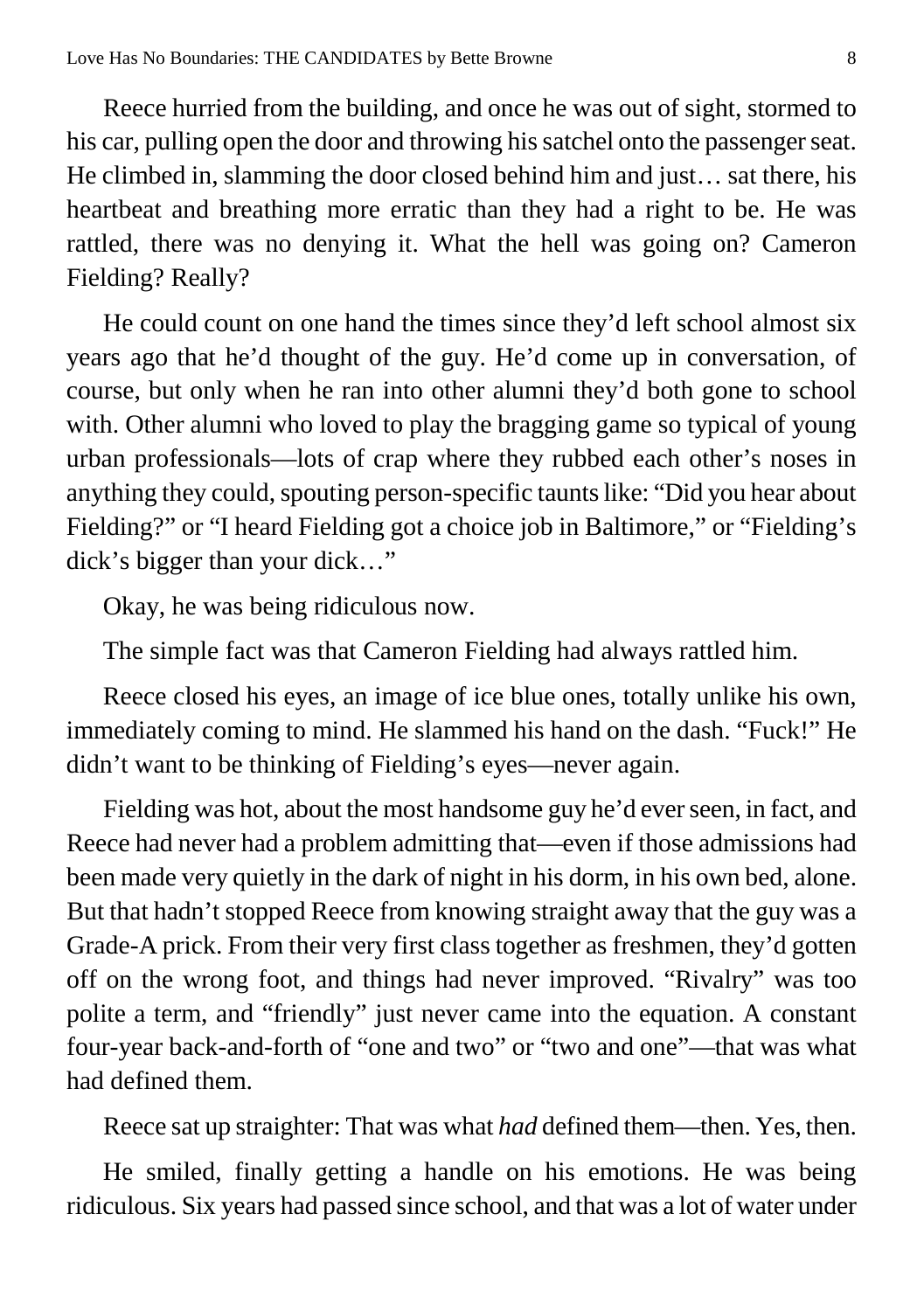the bridge. He was older now, and hopefully wiser, and that hard-fought maturity had taught him that the so-called "rivalry" between them had been good for him; it had pushed him to succeed back then. He'd always been a focused kid for sure, but he'd never had such a worthy competitor before Fielding. And if he was honest, Fielding had been the "competitor" who'd helped shape him into the man he was now.

Reece let out a huff. Maybe he should thank Fielding for providing that competition. Instead of sitting there like a dickhead, he could go back and shake the guy's hand, finally say thank you. And then tell Fielding not to bother with the interview—the job was already his anyway. He chuckled out loud at that. He wasn't being conceited, just realistic. He'd been headhunted for the position, and the interview had gone well; he was certain the job was his.

He rolled his eyes at himself. It didn't seem like he'd grown up too much after all.

*Good luck, Cam*, he thought as he started his car. *You're gonna need it*.

Determined not to spend another moment wasting thought-space on the guy, he exited the parking garage and headed home.

\*\*\*\*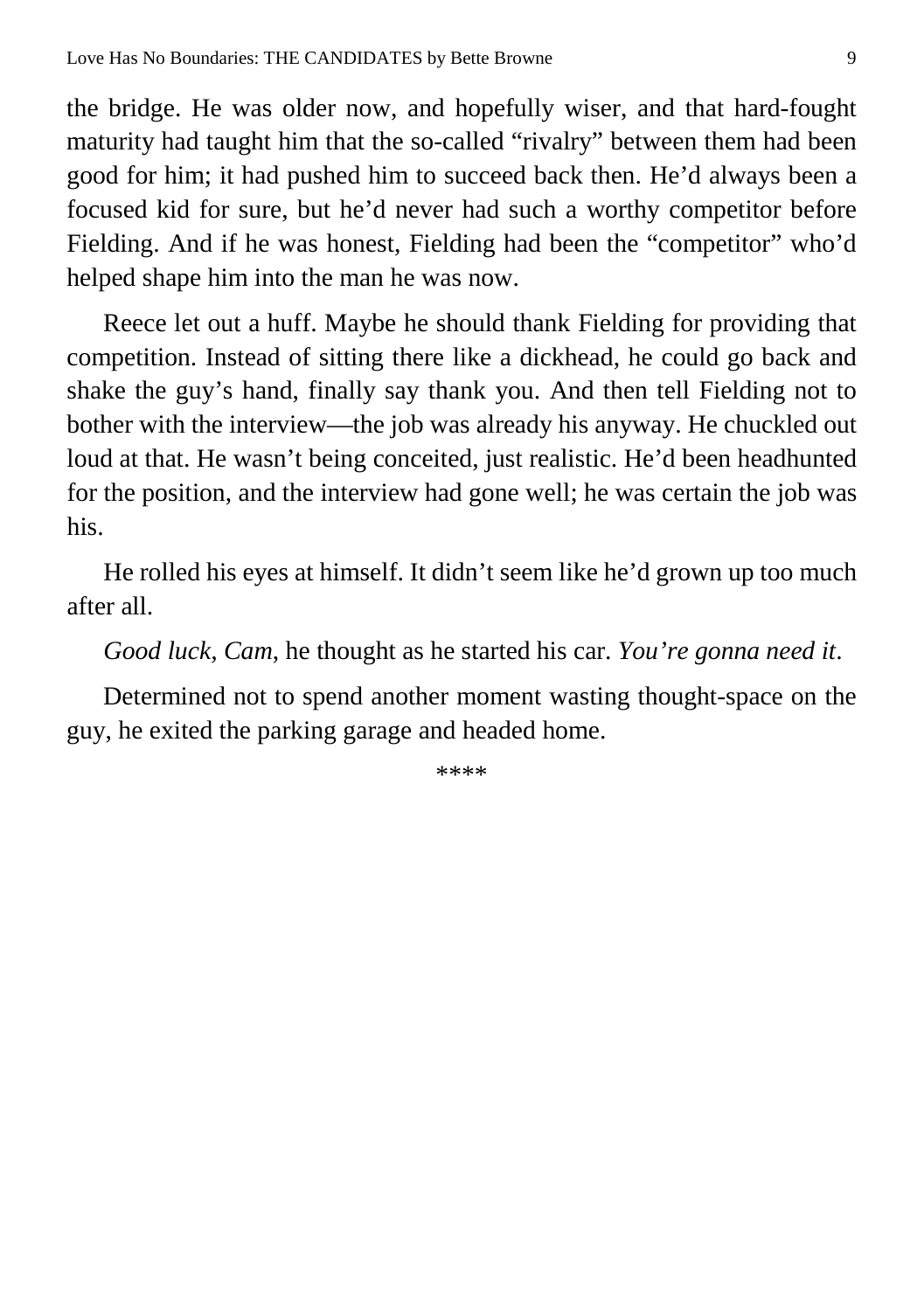#### CHAPTER TWO

<span id="page-9-0"></span>Friday arrived quickly. Two days had passed since the interview on Wednesday, and Reece hadn't heard a thing. Rationally he knew two days wasn't very long, not in the grand scheme of things, but he'd expected the call on Wednesday afternoon—or Thursday morning at the very least. He was so sure the job was his, so why was it taking so long? Numerous things could be causing the delay, he knew that, but it didn't make not hearing any easier. He knew he tended to be… impatient. It wasn't one of his better traits.

"Reece." His personal assistant's voice came through the intercom. "The conference call is set up for five minutes."

"Thanks, Bec," he replied. "I'll be ready in two."

He stared at his computer monitor, the calendar open for the day. He had far too much to do to spend time worrying about a phone call that would come if it was going to come, so he decided to let it go. He'd hear soon enough.

When Simon had called late in the afternoon, it hadn't taken much for his best friend to convince Reece to join him and a few of their friends for beers at the bar. The long August days seemed to make everyone testy, his clients included, and he'd been eager to tear off his tie and share a few cold ones with his friends.

Two beers and a shared plate of hot wings had turned into a cocktail marathon. Reece hadn't eaten near enough for the amount of alcohol he'd consumed, and it was showing. He'd have thought he was old enough to know better: It seemed not!

When had the music gotten so loud, he thought as he finished some overlysweet concoction—his fifth drink. "Don't want any more of these," he mumbled, not sure who'd heard. "Too fucking sweet."

Conner was talking to Toby on the other side of their table—they hadn't heard him. He peered at them, noticing how close his two friends were… really close. He chuckled and turned to seek out Simon, who'd know what was going on. Simon wasn't in his seat, and Reece wondered how the hell he'd missed him getting up and leaving. He'd been there a moment ago, so where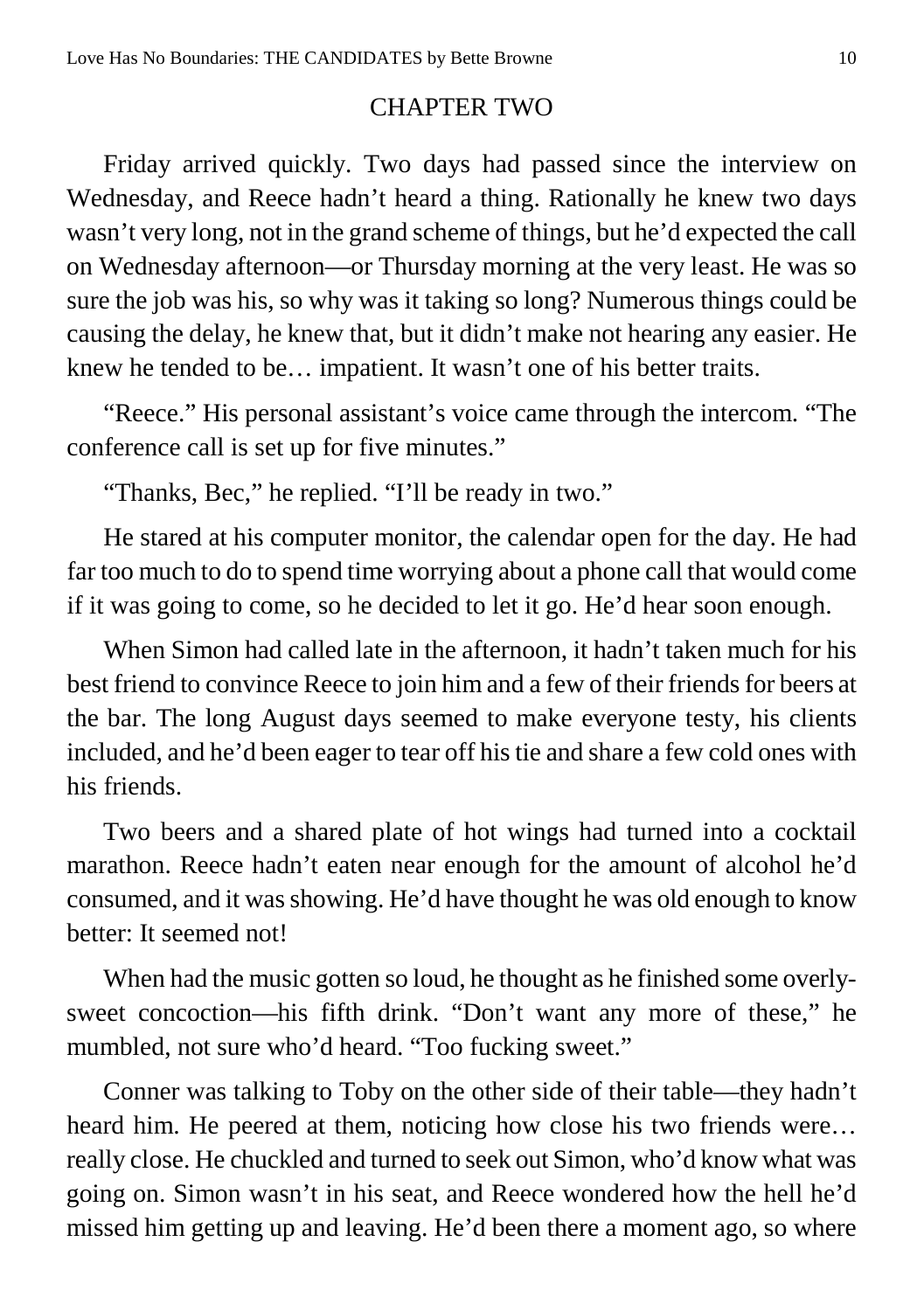was he now? He looked around, his eyes settling on their other friend, Tim, and focused, and he sighed. Now that was a nice sight! Tim was talking to a young guy, his hand resting gently on his shoulder, their faces close. The guy was probably only about twenty-one or so, dressed casually. He looked intelligent but relaxed, probably a student on summer vacation. Reece missed those carefree undergraduate days. Not having to worry about anything more important than if your mom would be pissed that you came home so late the night before.

That's how it had been for him. He'd been lucky; he knew that. He'd lived at home over summer breaks, not having to worry about working to pay off student loans. His parents weren't what you'd consider wealthy, but they were comfortable and had been able to support him through school. Paid for his student fees and accommodations. During term, he'd worked a few hours a week to earn spending money, but that was all. It had been easy. Sometimes he craved those days again.

Thinking of school made him think of Cameron Fielding, and it was just as he did that Simon returned, next round of cocktails in hand. Reece picked up a glass, studied the deep red drink with what looked to be pomegranate seeds, and then swallowed it in one gulp.

"Settle down, sweetheart," Simon chided, pushing the remaining glasses toward their other friends. "What's got you upset?"

The invitation to divulge was all he needed. "Did I tell you who I saw on Wednesday—at the interview?" Noting that Tim hadn't returned for his drink, Reece reached for it, taking a sip to claim it as his.

Simon quirked a brow, shook his head, and then leaned in, intrigued. "No, you didn't. Who?"

"Well…" Reece started, gesticulating with his hands—a sure sign he'd had a few drinks. "I'd just finished the interview. It was fucking awesome, man… went down like a dream, you know." He could hear that he was rambling but didn't care. "I was stoked, so sure the job was mine… in the bag, you know. Anyway, I walked out of the boardroom…" Reece picked up what had been Tim's glass and took another mouthful, "What the hell is this?" he protested.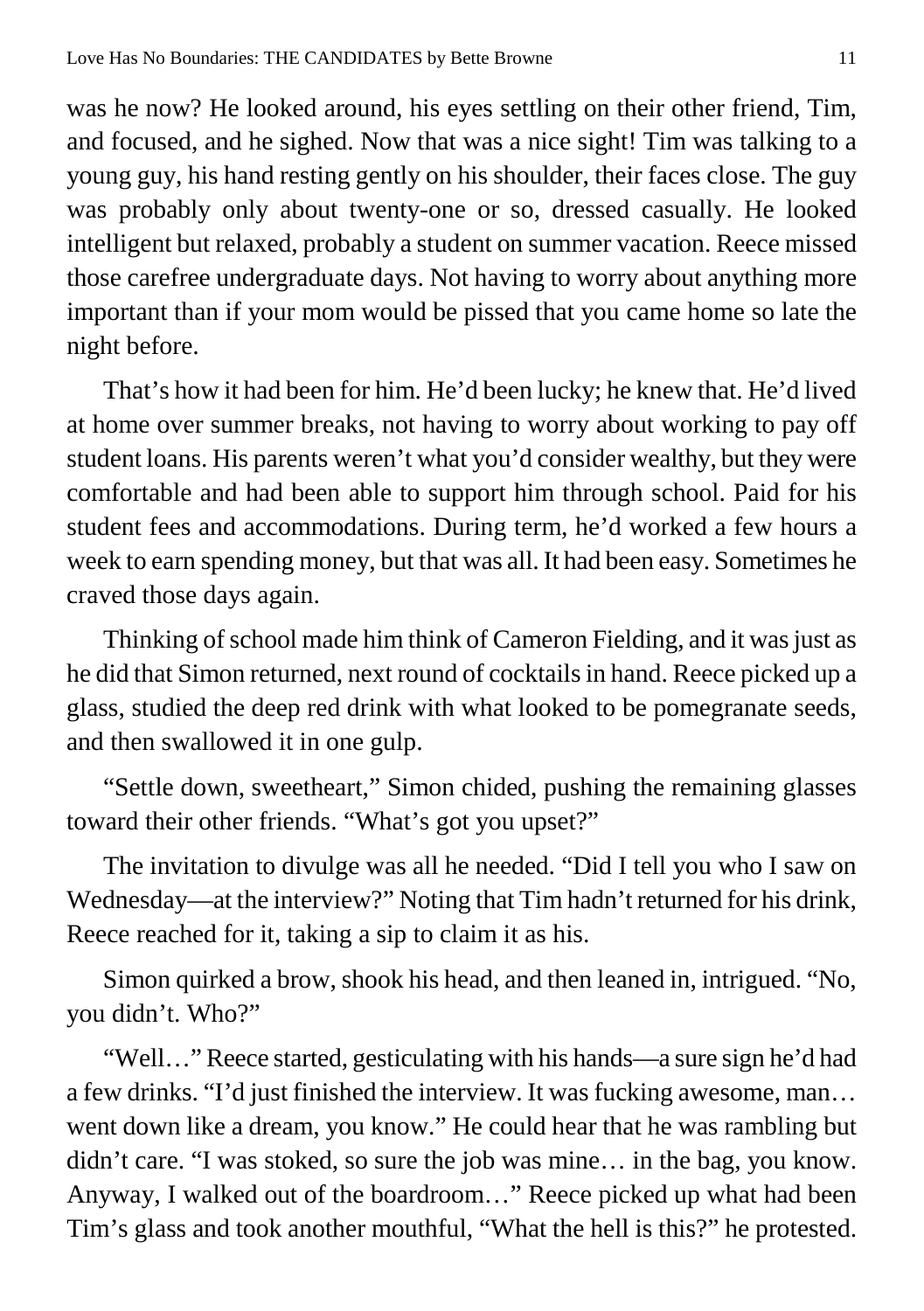"It's Tim's drink, not yours. If you didn't like the first one, I don't know why you—" Simon stopped talking when Reece rolled his eyes, and took a deep breath. "You were saying."

"You won't believe who was there as well." Reece pressed, his slurred words insistent.

"Not unless you tell me, no. Now spit it out."

"Fielding." Reece almost hissed out the word. Simon narrowed his eyes, and Reece guessed he was trying to recall who that was. "You know. Cameron" *fucking* Fielding."

A light seemed to go off. "From college, that Cameron Fielding?" Simon asked.

"You'd better believe it," Reece sneered.

"Well fancy that," Simon added, a hint of humor in his tone. "It's been a while since you've mentioned him. He used to rile you up."

"I couldn't believe it, seeing him in that room."

Simon's eyes sparkled. "Did you say hi?"

Reece eyeballed his friend. "Hell no!"

That caused Simon to chuckle. "Why the *hell* not?"

"Because… because…"

Simon was shaking his head now. "Reece, it's been what… seven or eight years? Don't you think it's time to get over it?"

"Hell no!" he repeated. Fielding had made his life miserable; he'd never forget that.

"You're a big boy now, Reecy. Time to put on your big boy tighty-whities and… Get. Over. It."

Reece could hear that his friend was laughing at him, but he didn't care. "Never!" he protested. There was enough alcohol in his system that every stubborn bone in his body was holding defiant. "Never!"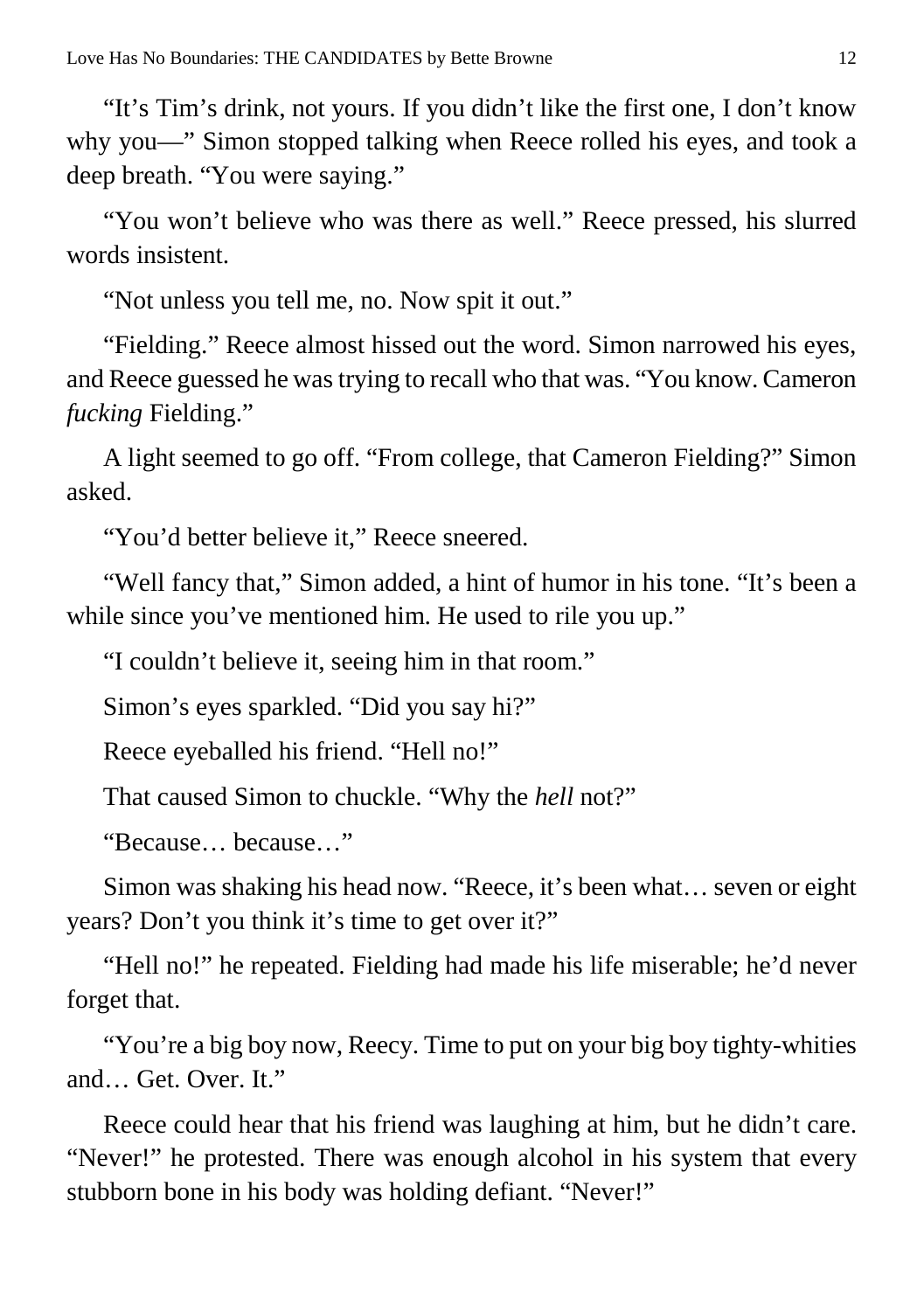Simon guffawed loudly. "I think Reecy doth protest too much."

"Fuck you," Reece sneered, picking up the cocktail and downing the rest. "Fuck you."

Simon was still laughing as Reece stormed from the bar. At least he found a cab easily.

\*\*\*\*

Reece opened a bleary eye to the bright sunlight of a ridiculously clear August morning. Grumbling about the injustice of it all, he pulled the light sheet that was barely covering his torso over his face to block out the headache-inducing rays. It was already hot and he didn't want to be covered up, but the sun was hurting his eyes. Why hadn't he shut the fucking curtain the night before? Oh, he knew why—because he'd been too drunk to care.

He pulled himself out of bed a half hour later, the stifling air under the sheet finally getting to be too much for him, and he dragged his hung-over body to the shower. Vowing to never again drink cocktails, and then laughing at the hypocrisy of a pledge every hung-over bastard in the world made only to renege on it at the next opportunity, he luxuriated in the tepid water of his shower—not too hot this morning because he needed to cool down.

When he emerged from his bedroom, clean and refreshed, wearing only a pair of soft, worn cargo shorts to provide a bit of modesty for his neighbors, he felt okay. Some aspirin and two large cups of strong coffee and he felt even better. He got on with his Saturday morning, his chores at least keeping his mind occupied and away from Simon's taunts. He was just putting a final load of washing into the dryer when his cell rang, and he hurried to his stereo to pull it off the dock and answer it, not bothering to read the caller ID.

"Yo," he called out, over-compensating for the music, even though it had stopped as soon as he removed the phone from the dock.

"And a good morning to you, too, sweetheart." The voice was almost too joyous.

"Simon," he growled, for a split-second considering hanging up on him.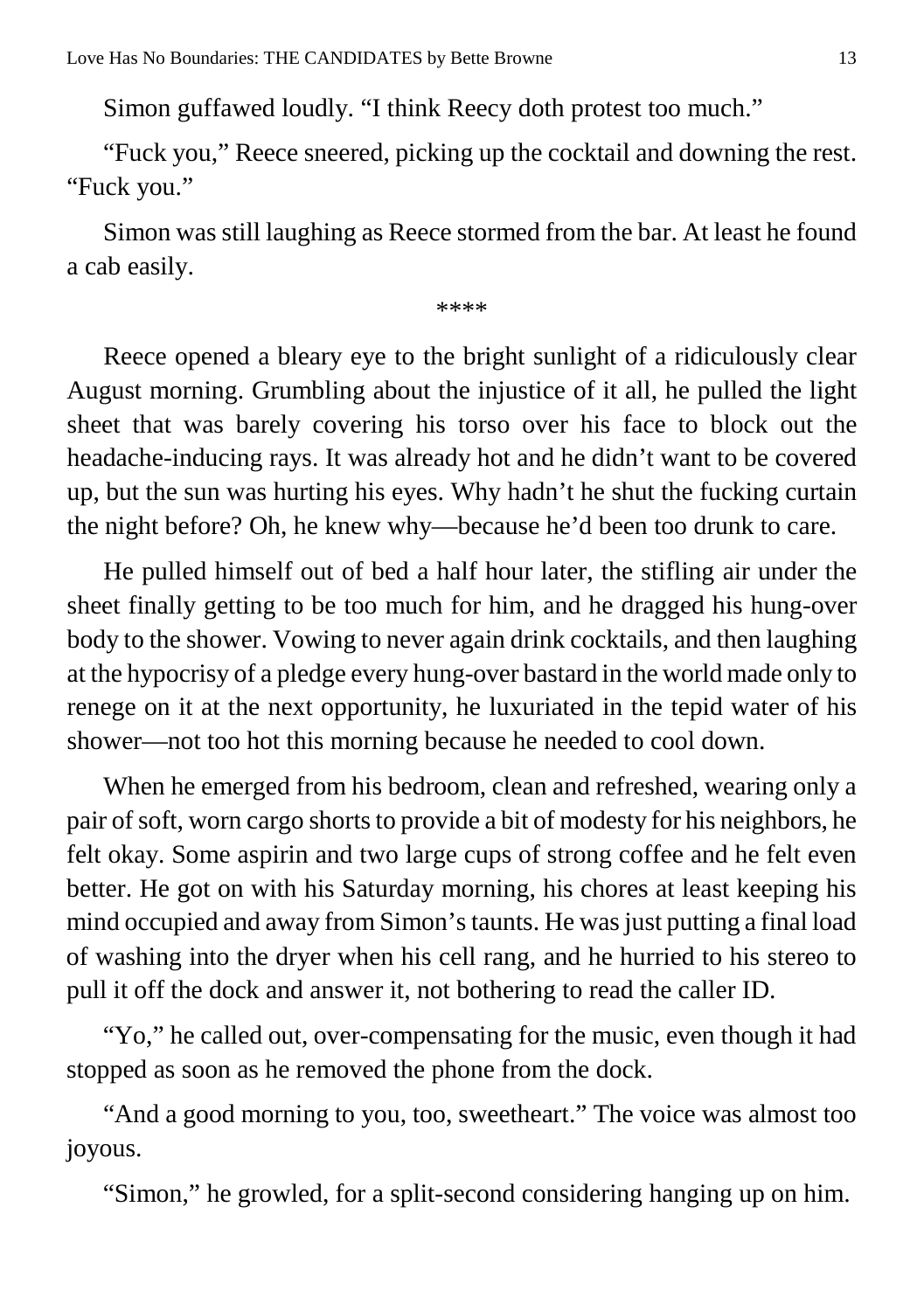"Don't be like that, Reecy. Surely you're not *still* angry with me."

He wasn't really angry with Simon at all. His friend's taunts had been playful, if a little close to home. He was angry with himself.

"No," he answered, "even if you are a jackass."

Simon burst into laughter. "That I am, sweetheart, that I am."

Reece rolled his eyes at Simon's endearment, deciding not to comment. It was better that way. Commenting generally only added fuel to the fire, resulting in more use of the name Simon had gifted him, in a very tongue-incheek way, when they were juniors in high school and just realizing they both liked guys… just not each other.

"And to what do I owe the pleasure of a phone call so soon after being in your illustrious company?" Not that multiple phone calls over the course of a weekend were unusual between the best friends.

"I thought I'd tempt you to dinner, my treat, and you can tell me all about the interview, seeing as we kind of got off track. And I'll listen without judgment, I promise."

Last night was the first time he'd seen Simon since the interview on Wednesday, and even though Simon was usually the first person he'd have bragged to about the success of the interview, he wasn't feeling so confident now. He felt like he was on a roller coaster: up one minute and down the next. "Thanks for the offer, man, but I'll take a rain check. I'm gonna head over to Mom and Dad's and have lunch with them, maybe a swim, and then have a quiet night at home. I need to wind down."

There was a moment's pause before Simon spoke. "Okay, but before I go, you said that the interview went well."

"It did. I felt over the moon when it was finished." Saying those words pumped him up a bit, and he stood a little straighter.

"Well, if that's the case—and forget about any of the other candidates then the job might be yours. If 'someone else' gets it, then it wasn't meant to be."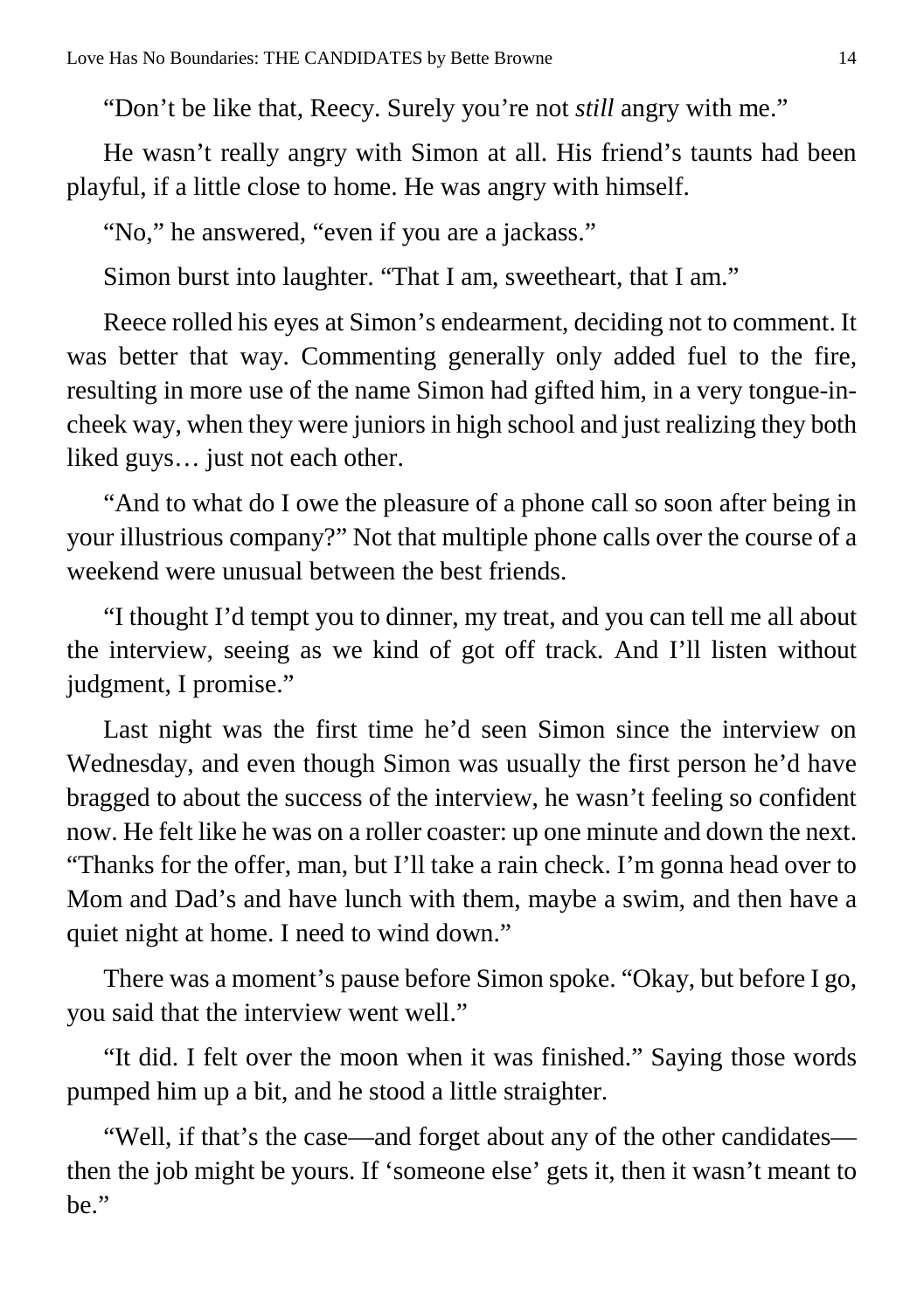Reece smiled at his friend's words. "When did you get so wise?"

Simon chuckled, and Reece could almost visualize him preening like a peacock. "I have my moments."

"You do, my friend."

"Does that mean you'll come out to dinner?" Reece could hear the slight imploring tone to Simon's voice.

"Thanks, but no thanks. I need the down time."

"Okay. Say hi to the folks for me." Simon had known Reece since grade school and had spent as much time at the Howard house as at his own.

"I'll give Mom a big kiss for you."

"And your dad too… please." The "please" was drawn out and sultry.

Reece rolled his eyes but played along. "Eeeeeeeew. That is just all kinds of wrong."

"But he's soooo handsome." Simon kept ribbing.

"I'm hanging up now."

"Love you," Simon added.

"Love you too."

Reece ended the call and chuckled. Simon had indeed lifted his mood. His friend was right. If the job was his, then he'd get a call, probably on Monday; if it wasn't, then he'd keep working where he was. He really liked hisjob; he'd only been interested in the other because they'd come after him. And he wasn't too proud to say it had stroked his ego. It would be a new challenge, with a very attractive pay increase, but he'd live without it. And if he got it, then he'd celebrate. And whether it was his or not, either way he'd never have to bother about Cameron Fielding again.

\*\*\*\*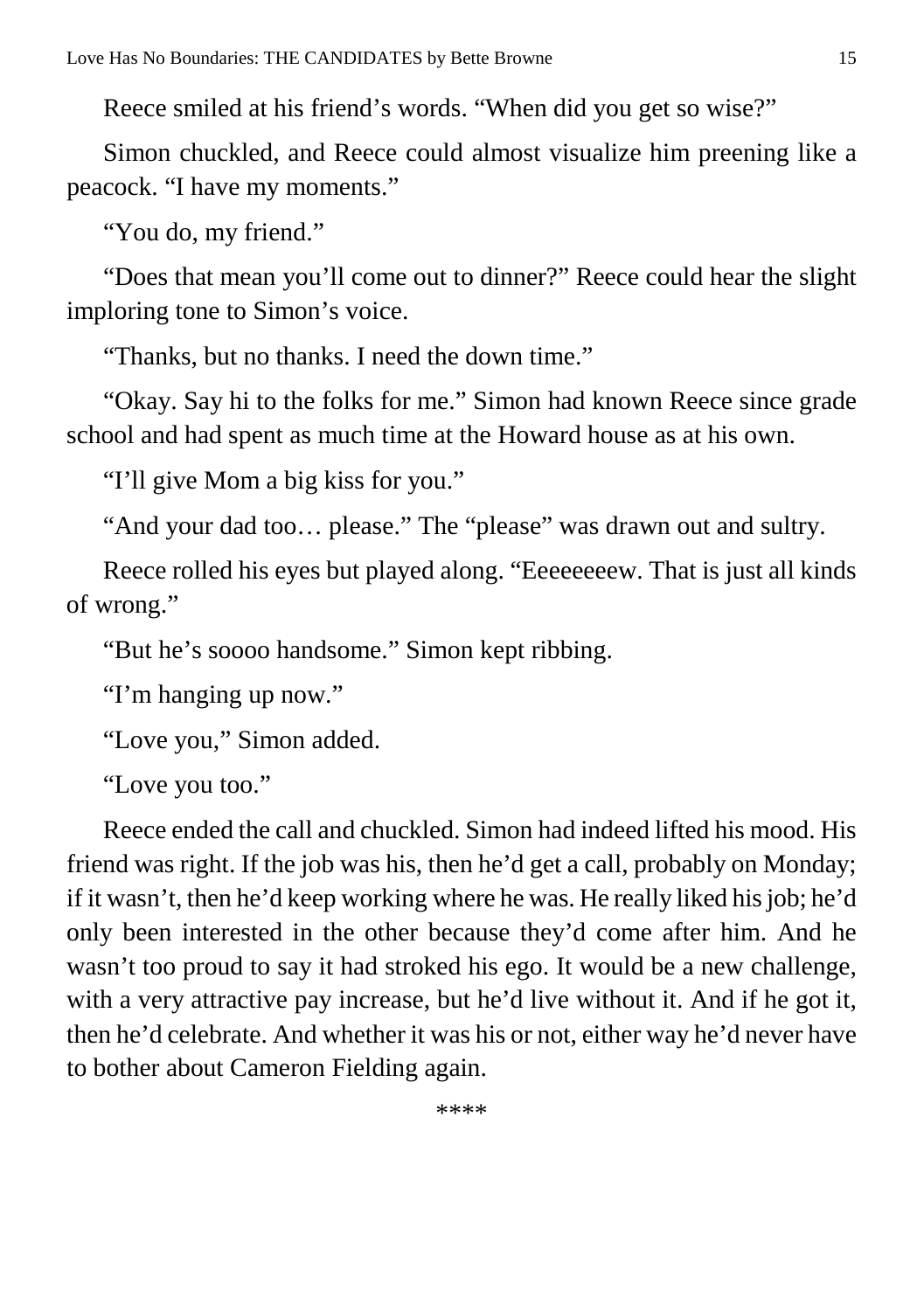## CHAPTER THREE

<span id="page-15-0"></span>Reece picked up his keys and sunglasses off the hall table then opened the front door, pulling it closed behind him as he walked out into the fourth-floor hallway of his apartment building. The space was quiet, no noise at all coming from behind any of his neighbors' heavy doors, and it reminded him how much he liked the privacy this complex afforded him. His apartment wasn't huge, but the two bedrooms and combined living and dining rooms were more than enough for him. The modern kitchen and well-appointed bathroom, even if they weren't large—it was less to keep clean as his mother often reminded him—and having his own car space in the underground parking garage were what he loved most. He could see himself living there for years, as long asthe owners didn't decide to sell. Choosing to use the stairs instead of the lift, he pushed open the door at the end of the hall and began to jog down. He was halfway down the stairwell when his cell rang again. Thinking it was probably Simon begging him to reconsider dinner, he pressed the answer key without looking at the display.

"Yo." He breathed loudly as he kept moving.

"Ah, Mr. Howard…?" The voice and an uncomfortable pause made Reece stop in his tracks. *Shit!*

"Yes, this is Reece Howard." *Fuck, fuck, fuck*, he cursed silently.

"Mr. Howard, this is Geoffrey Price. Do you have a moment?"

Reece's heart was beating a thousand miles a minute, but he forced himself to take a few deep breaths and focus. "Of course, Mr. Price."

"Sorry to phone you on Saturday, but we wanted to move forward with this position as soon as possible."

"Of course, Mr. Price," Reece repeated, silently smacking himself on the head at being so lame. "I mean, sir, that is not a problem." He rolled his eyes. *Get a grip, dude.*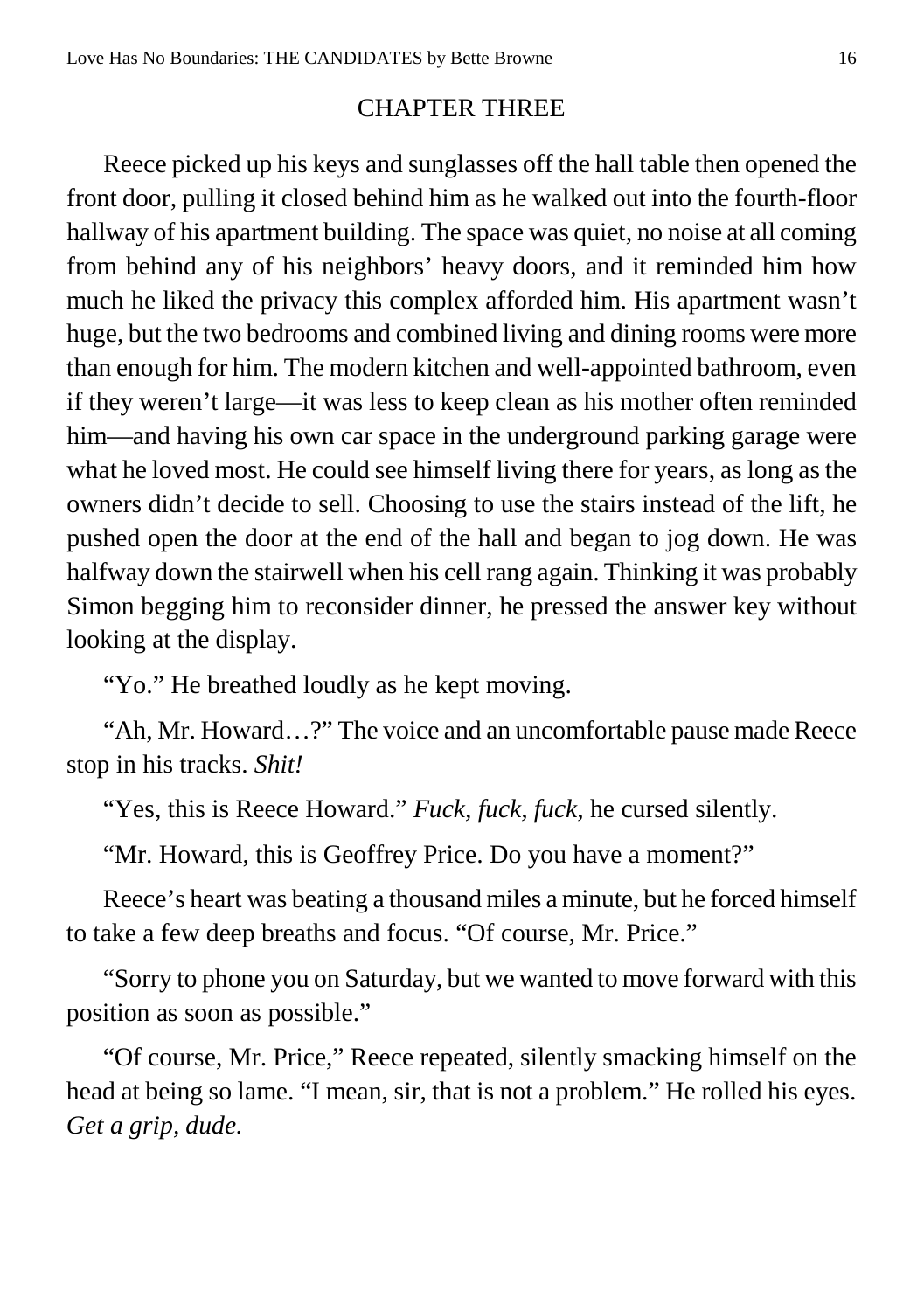Geoffrey Price chuckled, instantly easing Reece. "Mr. Howard—Reece the panel was very impressed by your interview on Wednesday. You are definitely the front-runner for the position."

So, this wasn't a job offer, but Price's words made Reece feel confident he was the *front-runner*. If there wasn't a real chance the job was his, he wouldn't be getting this call now.

Mr. Price continued, "We do have another candidate who impressed us as well." Reece's heart dropped at those words, sure of who Geoffrey Price was referring to. "I realize this is extremely short notice, but if you would be willing, and able, to take vacation time next week, I have a task I would like you to complete. Think of it as a trial of sorts."

Reece wasn't sure what to say. Next week? Monday? Could he wangle that? His head was spinning with what he had planned for the upcoming week.

"You would be financially compensated of course, in lieu of vacation-time lost," Mr. Price added. "I realize this may prove difficult to arrange seeing as today is Saturday, and it is not an ultimatum by any means, nor is a test of your commitment to the job—old or new." Mr. Price chuckled again. "But this opportunity became available on Friday, and in my opinion, it is the perfect way to see if the job would suit you like I think it will."

Reece listened to everything Mr. Price had to say. He'd heard his assurances that it was not necessary that he do this, but he knew if he really wanted the job it was. Not only that, he wanted to do it—whatever "it" was. He wanted a chance to prove he was the better candidate. He'd been told he was the front-runner, but if he said no to this and Cameron Fielding was offered the chance to go instead, and took it, then the job was gone. Mr. Price could make all the assurances in the world, but if Fielding got a chance, he would prove himself, and then the job would be lost.

"I'll do it," he blurted out, sucking in a breath before repeating in a more literate way, "I'll make myself available, sir."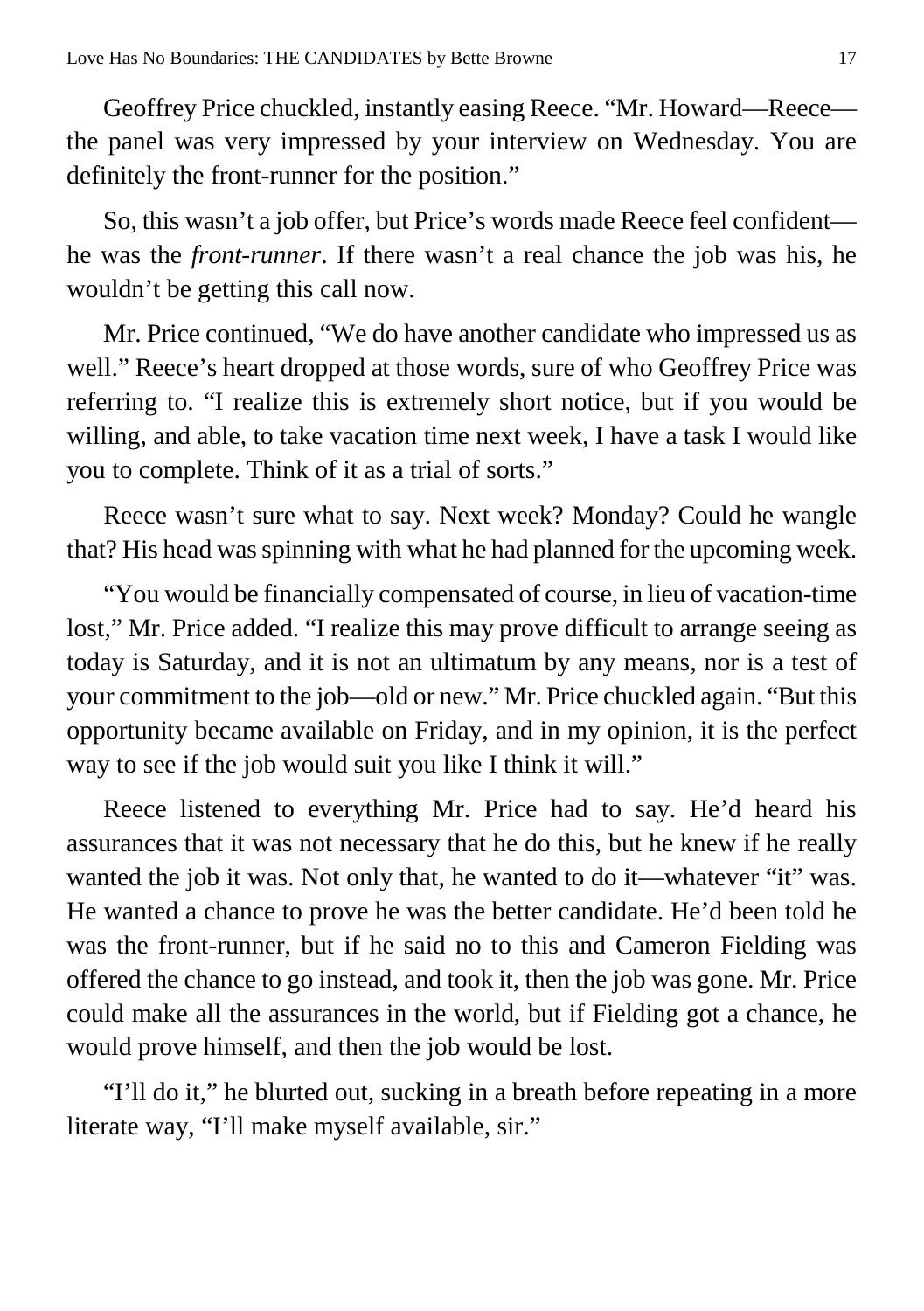"Are you sure you don't need a few hours to make sure you can get the time off?" Mr. Price asked, but there was a happy tone to his voice that Reece liked.

"No, sir, I'll make sure I'm available. What do you need me to do?"

\*\*\*\*

First, Reece called his mom to tell her he wouldn't be over for lunch. Then he called Bec, to discuss the upcoming week and work out a plan so that she could survive it without him. He admitted to her what had happened with Mr. Price and, happy that he had her full support and confidence, called his immediate manager, lying through his teeth about why he needed the time off on such short notice. Finally, Reece opened the favorites on his phone: Simon.

"Reece, my man, have you changed your mind about tonight?" Simon's voice was hopeful, and Reece had no intention of disappointing him.

"Well, actually…" he started, quickly running through the conversation with Geoffrey Price and how he'd managed to snag a week's personal leave at such short notice. Simon was impressed.

"That definitely calls for a celebration!" He was filled with enthusiasm now. "I think dinner *and* dancing are required. I'll rally the gang. The cab will pick you up on the way. Seven thirty?"

"I'll be ready." Reece was excited, any trace of his hangover long gone, and ready to celebrate.

He'd already done his laundry for the week and cleaned the house, so all he needed to do now was pack a bag for the next week and spend the rest of the afternoon working to lessen the load for Bec. The hours disappeared quickly, and only when the sun was low enough in the sky to shine into his living room and across his computer screen did he realize it was almost seven PM. He turned off the laptop and hurried to the bathroom.

When Simon texted at 7:25 to say the cab would be there in ten minutes, Reece was dressed and swallowing the last mouthful of a cold beer—it wasn't his first. He trashed the empty bottle, turned off the lights, and for the second time today, picked up his keys and pulled his front door closed behind him,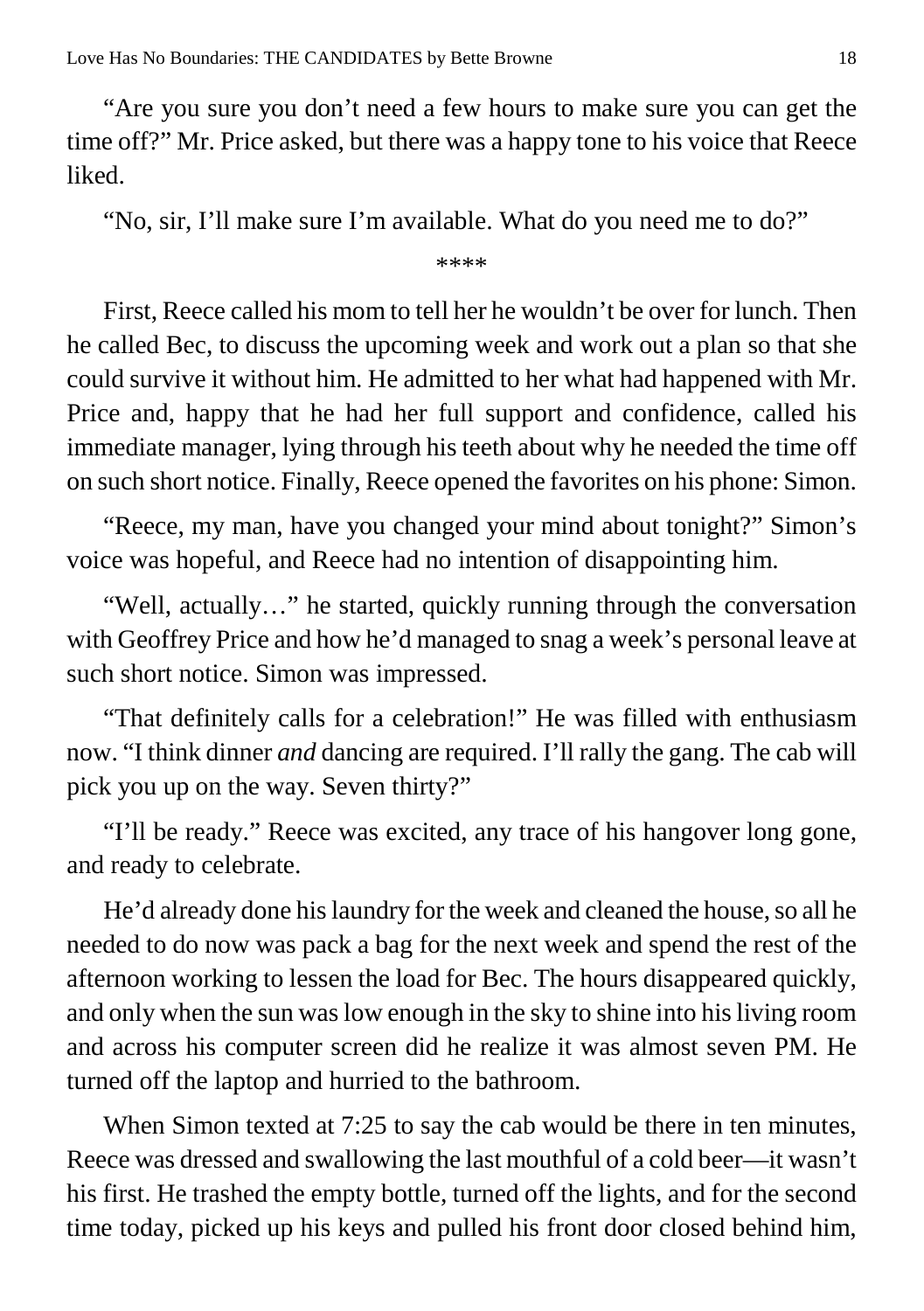deciding to use the elevator to get downstairs rather than the stairwell this time.

The cab had just pulled up when he walked out of the building. The back door opened and Simon leaned out. "Let's do this!"

Reece climbed in, said hi to Toby, who was next to the driver in the front seat, and clapped Simon on the shoulder. "Yeah, let's do this."

\*\*\*\*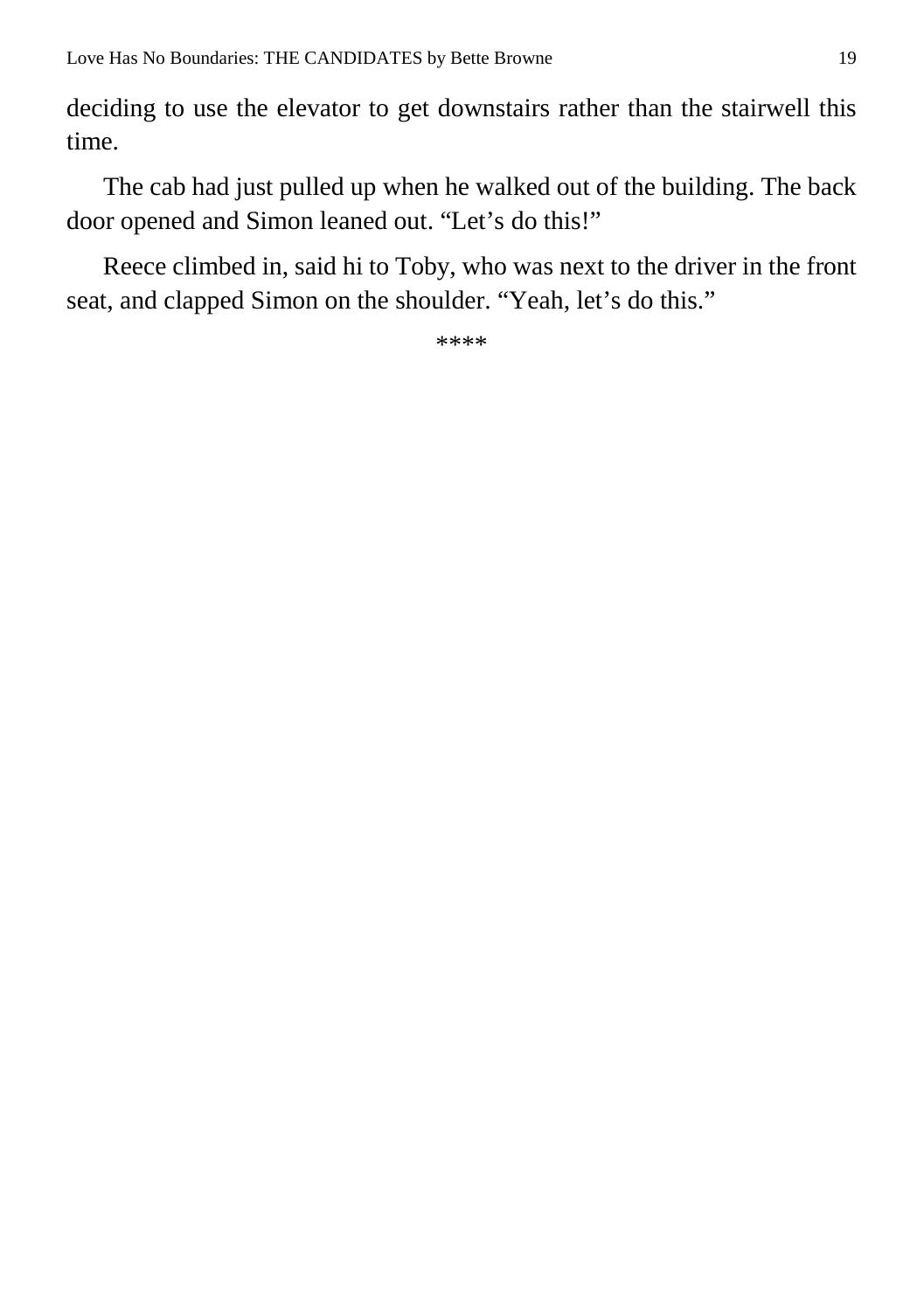### CHAPTER FOUR

<span id="page-19-0"></span>Thick ropes of come shot from Reece's dick as Cameron continued to stroke him. He blinked open his eyes, expecting the other people around them to realize what was happening and be looking at him in horror, but now, with his eyes open, there was no one, and the music wasn't music at all, but the incessant drone of his alarm, and the hand stroking the orgasm from his cock wasn't someone else's.

There was no club crowd, no dance floor. The dim light was nothing more than his bedroom at dawn, and he was alone, alone and naked in his bed, a pool of semen cooling quickly on his belly.

"Jesus Christ," Reece said to no one as his breathing settled, his thumb swirling in the come on his belly, and his head beginning to throb.

He got out of bed and went straight for the shower, his head pounding with every step. He needed to wash off the evidence of his dream, and fast. He replayed the night before: the cab, dinner with his friends, the clubs, the *many* drinks, and no sight of Cameron Fielding at all. He'd been discussed, joked about even. Reece had relished Simon's taunts about the man he was victorious over again—well almost. How that had led to a dream, he didn't know. The sooner he completed his assignment and got the job for certain, the better. He needed to be rid of Cameron Fielding once and for all.

The water, warm this morning, sheeted over his shoulders, relaxing him, but his mind wouldn't let him forget. He cringed as memories of the dream came to mind, hating that he'd had it, hating more that a demanding dreamversion of Cameron Fielding calling him "baby" had made him come.

*"I know you want me," Cameron whispered close to his ear. The voice a mere breath in the loud room, but still he could make out every word*… *every syllable. The heatradiating off the body behind him wastoo much*… *too close, even in the over-heated, over-crowded, over-sensitized environment that the club crowd around them was generating. "You've always wanted me."*

*He had. Oh god, he had. So. Fucking. Much.*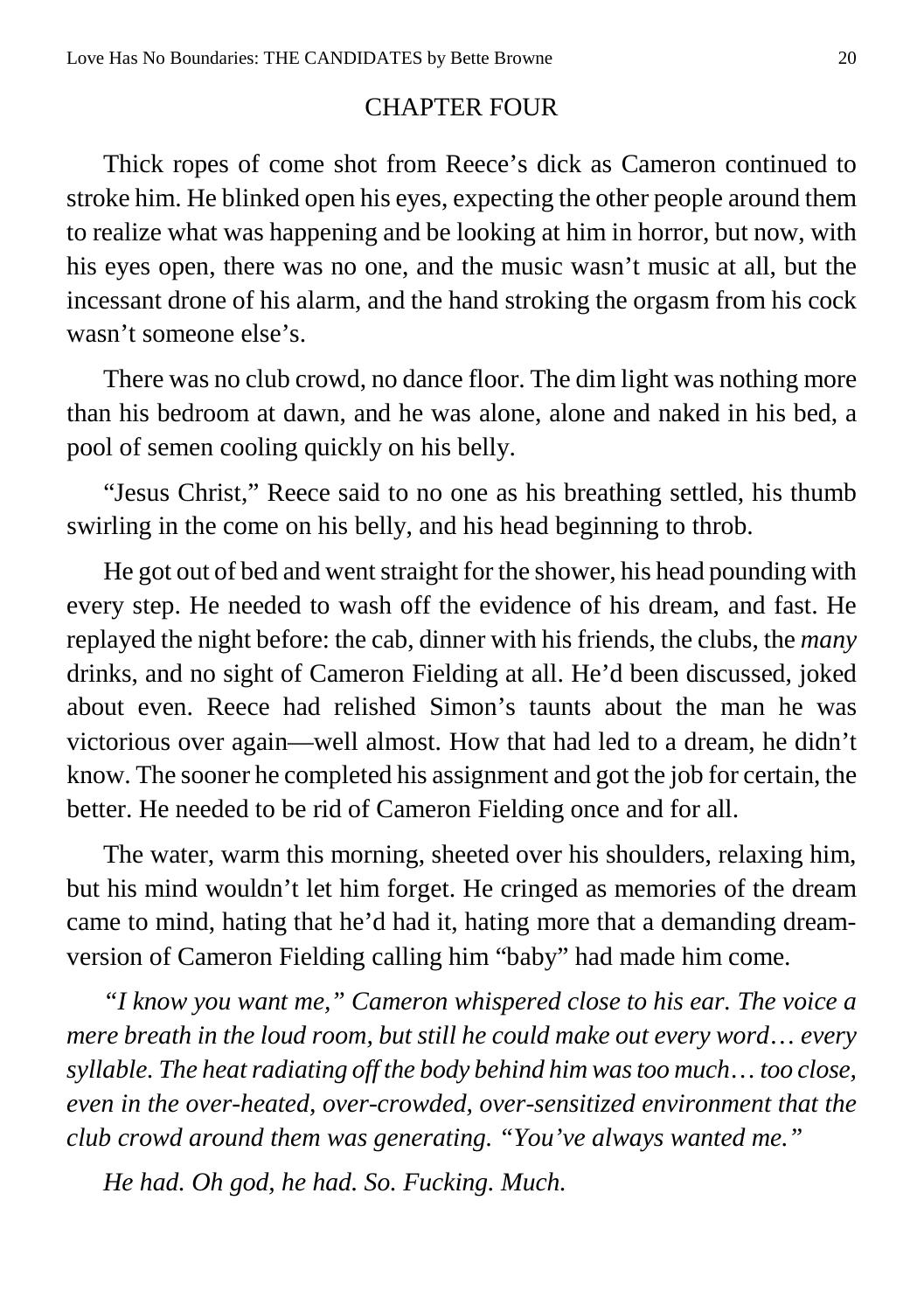*"Yes. God yes," Reece moaned, his body instinctively pushing back. The hard length he could immediately feel pressed against the crease of his asslike an invitation for carnal pleasure making him push back even harder. He wanted Cameron desperately—had wanted him then, and he wanted him now.*

*"So if you wanted me, why were you such a prick to me?" Cameron inquired.*

*Had he been? Yeah, he supposed he had. A real bastard. But then so had Cam—*

*"I couldn't blame you. I wanted to hate you most of the time too"— Cameron nuzzled his nose against the sensitive skin behind Reece's ear— "but*… *I didn't."*

*Reece's breath hitched and his voice cracked. "You didn't?" He knew the response sounded pathetic, needy.*

*"I couldn't hate you and still want to fuck you as much as I did, Reece. And holy shit did I want to fuck you—" Cameron cut off his own words when he began to suck on thatsame sensitive skin. Reece let his head fall to the side, offering up every muscle, every nerve ending, to whatever Cameron would give him.*

*"You did annoy the shit out of me though," Cameron continued. "Always right there with me, competing with me for top marks, for all the best projects*… *and now even jobs." Reece felt a hand cup his cock through the front of his dress pants and squeeze. "Maybe I should thank you. I should thank you and give you just what you want. I should thank you for making me work harder to stay at my best—to* be *the best."*

*Everything in Reece wanted to reject that—he wasthe best—and he tensed, causing Cameron to chuckle. But even though he wanted to turn around and tell Cameron Fielding to fuck off, he still wanted the guy with every cell of his body.*

*"You hate that don't you? You hate me reminding you that I'm your competition." Cameron subtly thrust his hips again, keeping his hand firmly*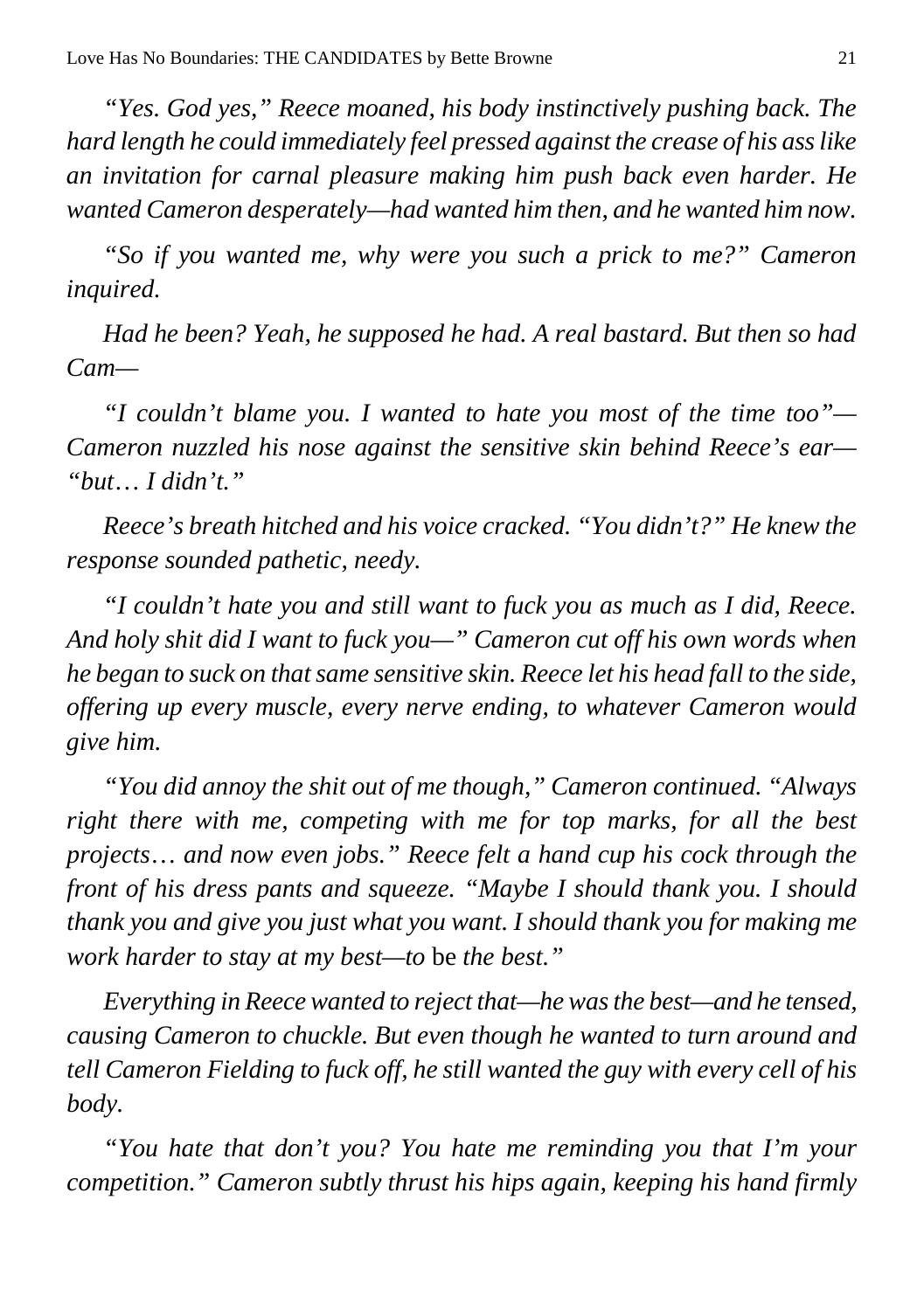*cupped around Reece's erection. "I am the best, Reece. Let me show you, let me show you just how good I can be."*

*Cameron's other hand moved off Reece's chest to join its twin. Together they undid his belt, unclasped the closure of Reece's jeans, slowly pulling at the zipper until the fly was open and he was exposed. He had no underwear on and his cock popped out, eager, pointing at the crowd. He didn't care. He didn't care aslong as Cameron touched him. His eyes closed as he leaned his head back against Cameron's shoulder, Cameron's hot breath still there against his ear, his throat, the side of his face.*

*"Gonna make you feel so good*…*" Cameron purred as he took Reece's erection into one hand, pushing the other down into his jeans to cup his balls, rolling each between his fingers.*

*"Jesus!" Reece exclaimed, the feel of Cameron's hands on the most private parts of his body sending what amounted to shooting explosions of pure pleasure through him. The man had magic hands. There was no way he would last long. "Jesus!" he said again.*

*"You like that, don't you, Reece?" Cameron squeezed both hands harder. "And right here in front of all these people, just like the little slut I knew you would be."*

*Cameron was right; Reece couldn't care less if he came right here, right now. He didn't care if he shot his load all over the pretty blonde and her handsome, very straight, boyfriend dancing in front of him. He didn't care if the whole crowd saw him do it. All he wanted to do was come, and he wanted to come because Cameron was the one to make him.*

*Cameron's hand kept moving over his now-slick erection. Long, strong pulls that ended at the overly sensitive head, a quick but firm squeeze before he'd run his thumb over the tip*… *and then do it all again.*

*So fucking good. As good as he knew being with Cameron would be.*

*"So close." Cameron's teeth nibbled at Reece's earlobe as he muttered encouraging words, urging him on. "So hard for me, baby. Such a dirty slut. You gonna come here now, right here in front of all these people? Show them*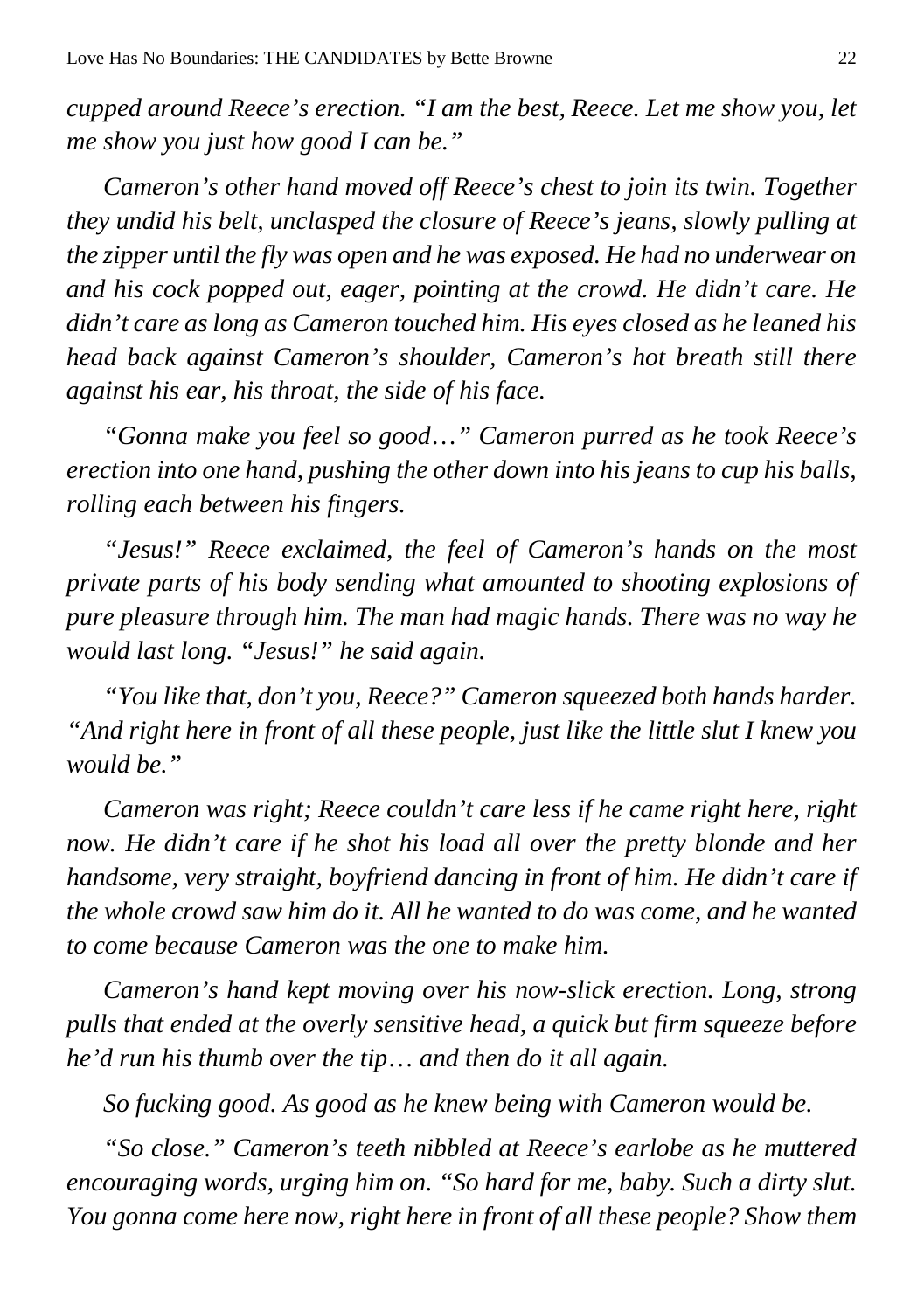*what a slut you are. And then after you come, I'm going to pull these jeans down and ram my cock in your ass. I'm gonna fuck you right here, baby. Right here in front of all these peop—"*

Reece laughed out loud. There was nothing in the world he hated more than being called fucking *baby*!

\*\*\*\*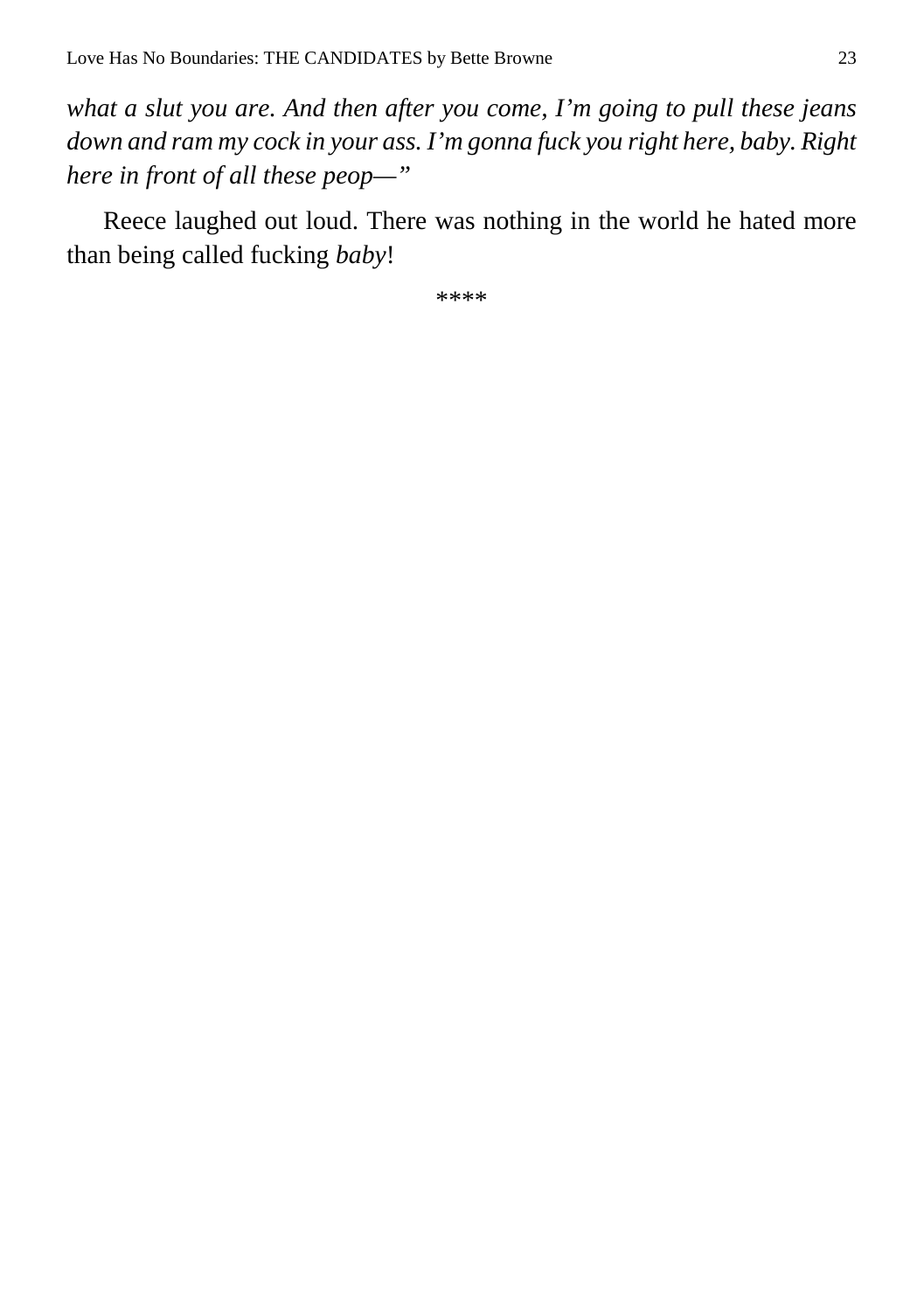#### CHAPTER FIVE

<span id="page-23-0"></span>Reece pulled to the side of the road. He hadn't wanted to stop, but the choice had been made for him when the front right wheel of his car began to shake violently. Instead of getting out immediately, he looked again at the screen shot he'd taken from MapQuest on his tablet before he'd left home, then compared it to the live version on his phone, pinching the screen out to where the flashing dot said he was on the map. When Mr. Price had filled him in briefly on the task, he'd jumped at the chance to drive his own car. He didn't get many opportunities to take it out on the road, but was now regretting his decision. At best he had a flat tire, at worst, it was something more serious, maybe an axle. He glanced up the long road, shaking his head in disbelief at the poor condition of it. At least he was only ten miles or so from where he needed to be.

He got out of the car and walked cautiously around the bright red body of his vintage '67 Mustang, hoping that if the problem was a flat, the spare wasn't flat, too. The tire was like a pancake, the rim sitting precariously, just missing the gravel. "Fuck," he swore—loudly—a bird of some description taking flight at his outburst. "Fuck, fuck!" At least it was the tire—something he could hopefully fix easily.

The sun was still hot, he could feel the rays licking at his neck already, and he'd only been out of the car a couple minutes. He didn't want to be out in the heat longer than necessary, so he hurried to the back, pushed open the trunk, and pulled out the medium-size suitcase he'd packed his life in for the next couple days, placing it beside the car in the shade. Leaning into the back of the car, he pulled back the carpet covering the spare, praying to whatever deities might listen that it be okay. "Yes!" he shouted when it seemed his prayers had been answered. Now he just had to change the thing. He wished it wasn't five thirty in the afternoon; he'd rather be sitting beside a pool having a drink, but there wasn't much he could do about it. Of course, he *could* get his act together and change the tire instead of bitching about it. If he did that then he could be on his way.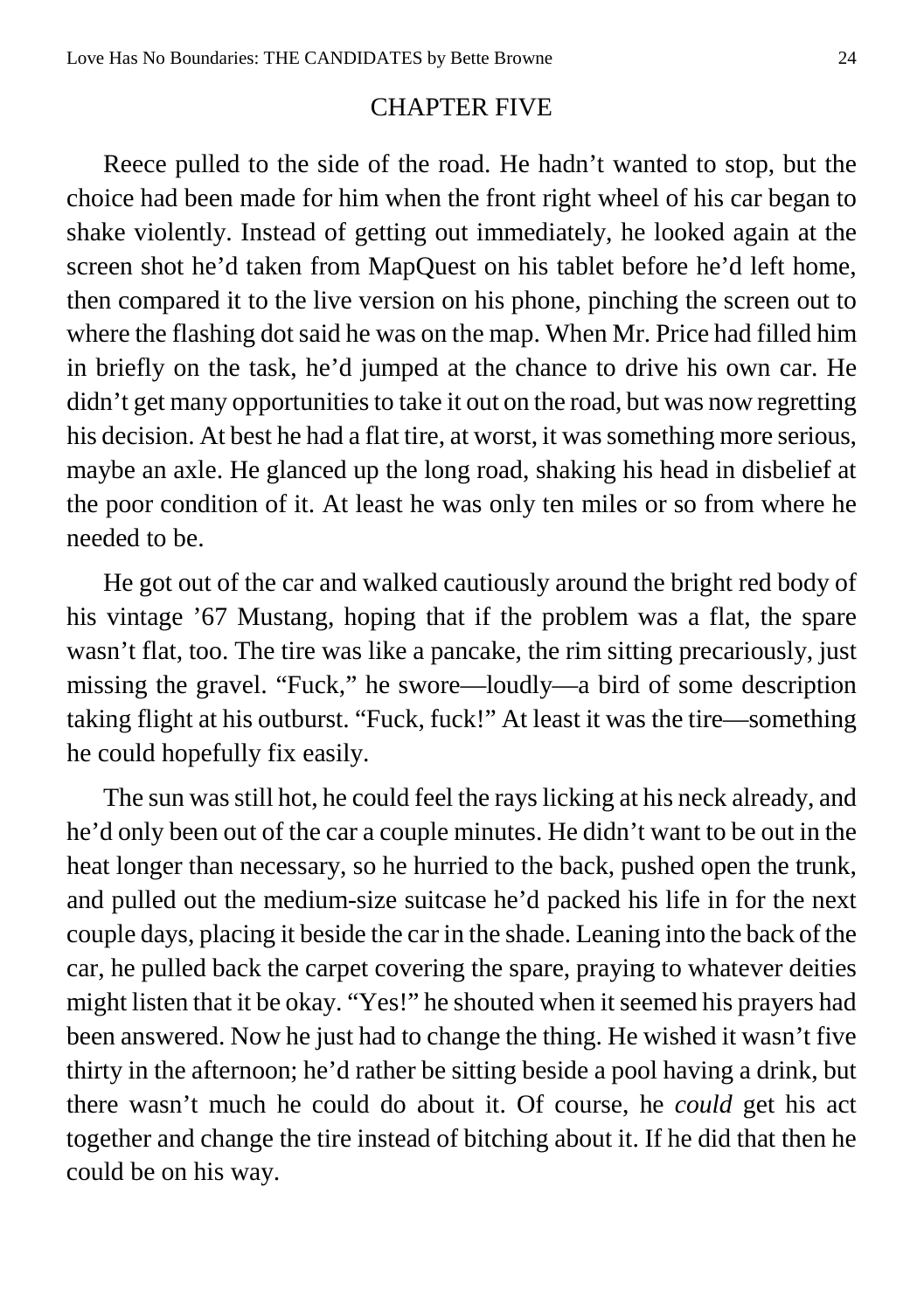Reece had the jack in place and the lug nuts already loosened when he heard the sound of a car approaching. It was the first since he'd stopped, and he hoped the driver would at least slow down to pass him; a mouthful of dust wasn't something he wanted to deal with on top of the flat tire. He looked past his car toward the sound of the approaching vehicle but couldn't see anything for the low-setting sun. Not that it mattered, he wasn't exactly going to wave them to help or slow down, so he began to wind the jack, lifting the front of the car so he could get the damaged tire off. He'd gotten the front end of the car to the right height and was removing the previously loosened lug nuts into his hand when the approaching car slowed down, pulling in behind him.

*Here we go*, he thought, pushing himself to stand only after he'd pulled off the damaged tire, pushing it out of the way.

Reece heard the driver's door open and close. He glanced in the direction of the car again, but all he could see was the silhouette of a person moving his way. The sun was too bright, and he couldn't stand to look at it, so he turned back.

"Nice wheels," a man said, his voice low and deep, and at a guess, about Reece's age. Reece looked again. Now he could make out a tall frame, possibly jeans and boots, and what seemed to be short hair on the guy's head. Not much really.

"Thanks," Reece muttered and turned again to look away from the sun, returning to his mission of changing the tire.

"A '67?"

Usually Reece loved to talk about his car; today he couldn't be bothered. But not wanting to seem rude, he answered anyway. "Yeah, she is."

"I've always wanted one myself… beautiful machine. I had my eye on a '65 Hardtop a few years back but decided against it. Of course, one of the first Shelby models would be cool…" The man's words petered out, and it was a few moments until he spoke again. "You had this one long?"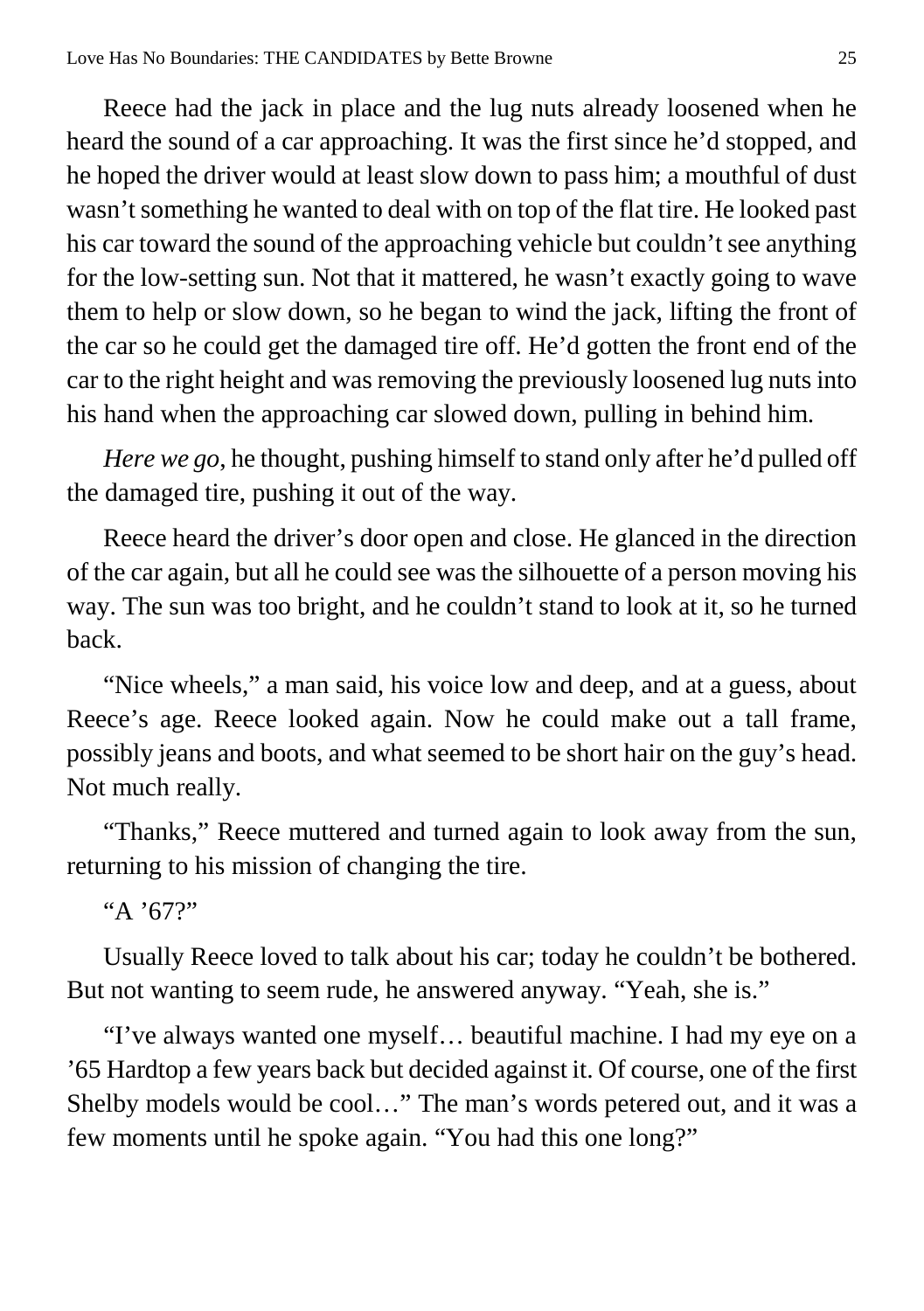Reece had the wheel on now and was hand tightening the lug nuts. "Couple years. She's a hobby really—" He began to lower the jack. "Did a lot of the work myself."

"Impressive." The guy's voice sounded like he meant it.

"Thanks."

The guy hadn't offered to help, but he was appreciative of Reece's car and seemed genuinely interested. Now that the tire was on, some of Reece's anger at the situation had diffused. It probably wouldn't hurt to let the guy fuss over his car for a bit—and he could hardly discount a fellow Mustang enthusiast. The stranger had moved behind Reece to stand near the hood, and as he stood up so that he could finish with the lug nuts, he looked toward the guy again, hoping to finally put a face to the voice.

Reece's eyes moved up the guy's body as he straightened, lingering a little more than was possibly appropriate, but he couldn't resist; the guy's body was gorgeous. A hot guy who liked his car; that was a very appealing combination. Careful not to linger too long, he certainly didn't want to offend some straight guy who was merely interested in his car, he smiled as he reached the guy's face—the smile disappearing as quickly as it had formed.

"You have got to be fucking joking."

The guy raised a brow and smiled back.

"Reece. Good to see you, man."

*What the fuck?*

"I can't say the pleasure is all mine." Reece turned back to his car, using the wrench to finish securing the nuts to the wheel—with possibly a bit too much force. He needed to get a grip or he'd strip the nuts.

His mind was racing. What were the odds of Cameron Fielding appearing in his life twice in less than a week after not seeing him for years? About zero to nothing, he decided. It seemed his competition had been tasked with a trial run as well.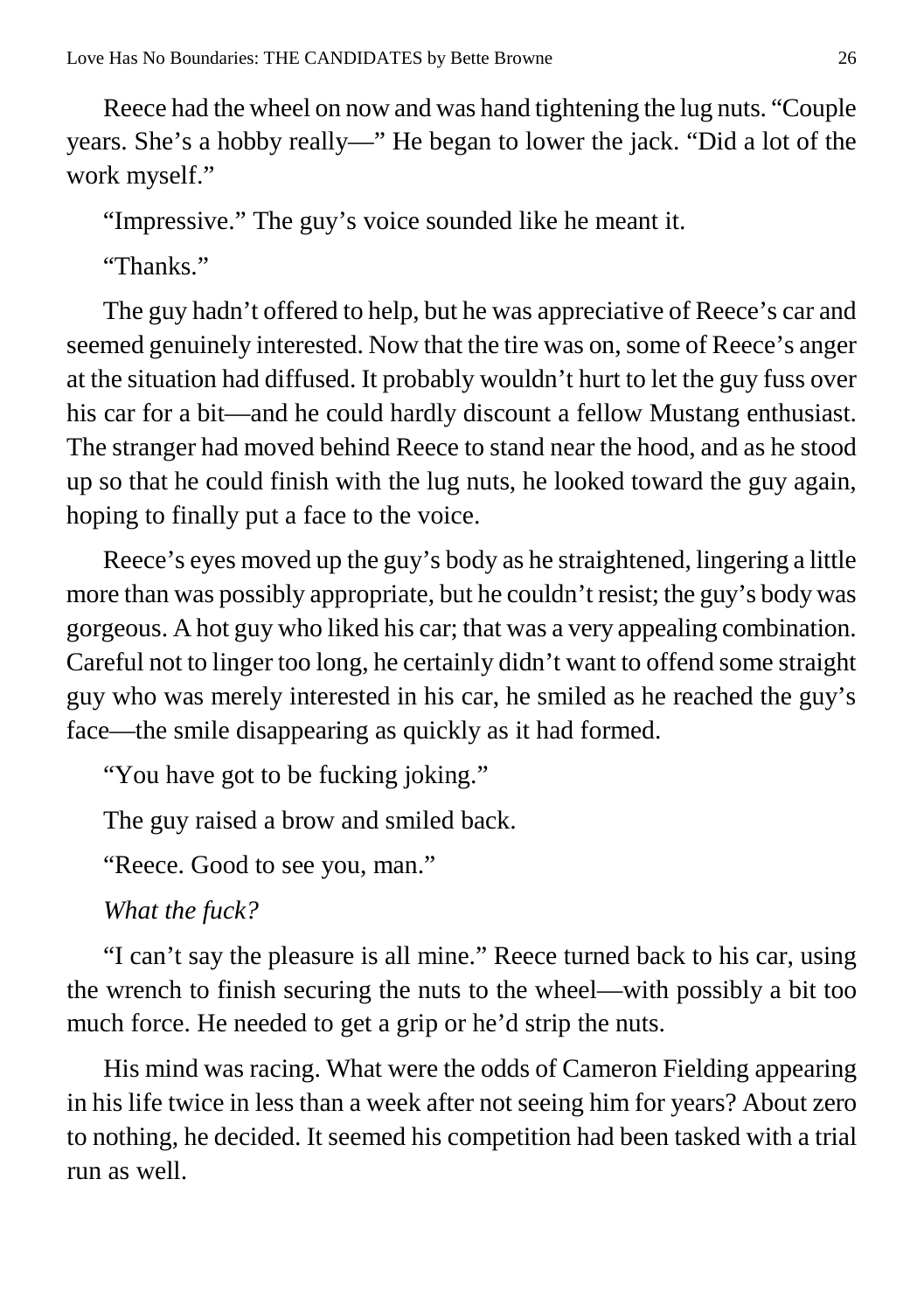"This obviously isn't a coincidence seeing you again, Fielding. Geoffrey Price asked you here for the week I assume."

"Well not here, not to the side of a dusty road for sure"—*smart ass bastard*, Reece hissed in his mind—"but to the country club? Yes, yes he did." Reece made note of Fielding's mocking tone, determined to change it, and change it quickly. It wouldn't be mocking for long, no, it would be desperate, anxious… Reece would make sure of it.

The spare wheel fitted, he picked up the tools and carried themto the trunk, then walked back to get the flat tire, rolling it back and quickly placing it, the tools, and his suitcase inside. He closed up, checked the ground for anything he might have missed, then seeing nothing there that shouldn't be—except for Fielding's feet—made his way directly to the driver's door. He considered not saying a word and just driving away, but he was better than that, and didn't want to give Fielding the satisfaction of him acting like a brat. Instead, he looked Fielding in the eyes and said, "Enjoy your time away on Mr. Price's dime, Cameron, because that's all you'll be getting out of him."

Fielding curled a lip and his eyebrow lifted again, as if in defiance.

"I want this job, and I intend to get this job," Reece told him.

"I'm glad you want this job, Reece, and I'm glad you intend to win this job." Reece didn't miss the use of "win" as opposed to "get," and he had to admit he was kind of impressed by Fielding's tenacity. "I hope that means you'll give it your best."

"I always give my best, Fielding."

"So I recall."

Reece wasn't sure what it was about Fielding's tone, but the words were a challenge if he'd ever heard one.

"So what you're saying is: Game on!" Reece didn't form it as a question. The intention was clear.

"Oh yes, 'game on'."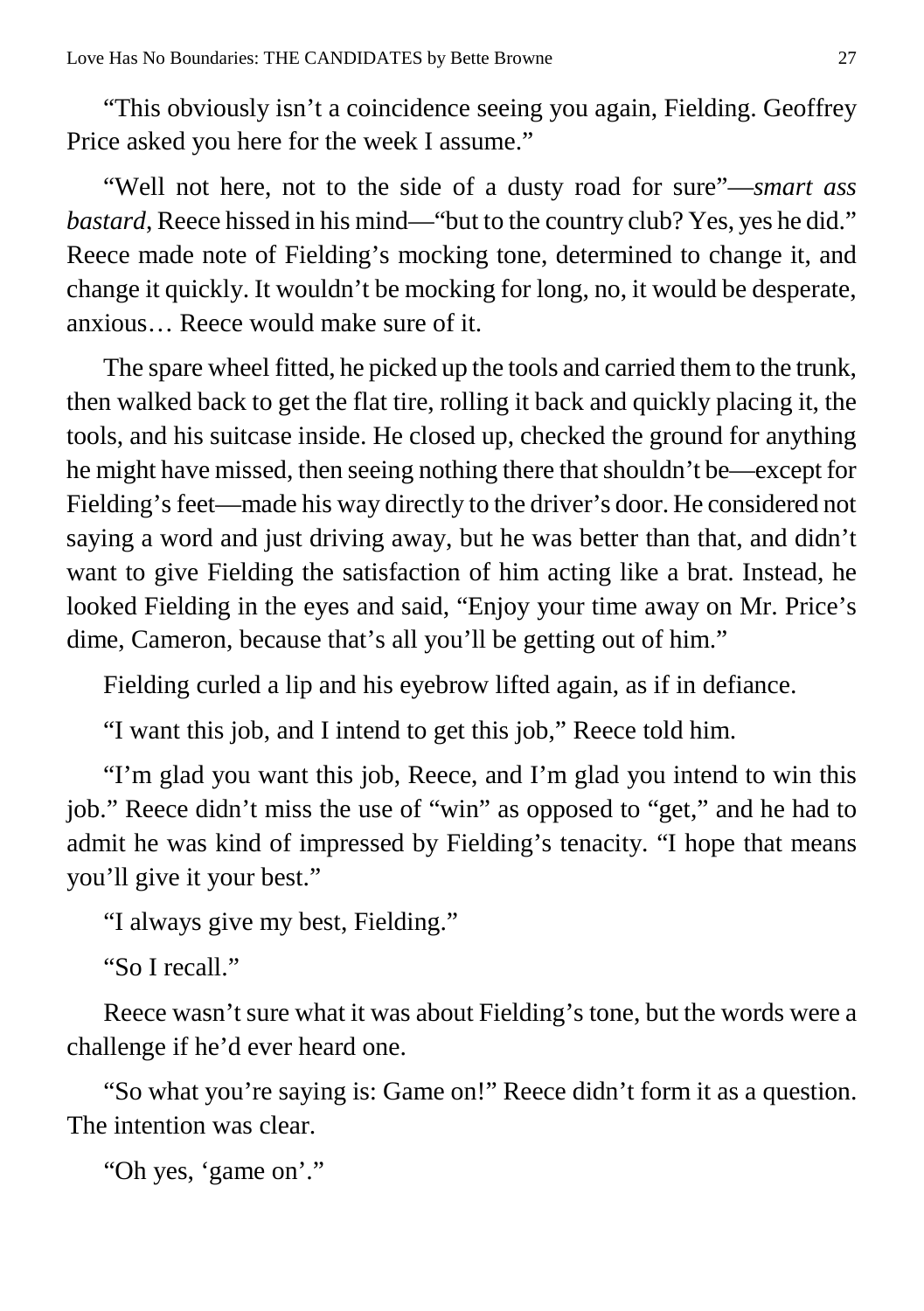Reece was almost excited. That "rivalry" he'd recalled—maybe he didn't resent it at all. Maybe he missed it. This could be fun.

"Bring it."

He climbed into the car and started it up, checked to make sure he wasn't about to drive over the guy, then accelerated away. He was probably being childish, and it was probably too fast, but the thought of dust settling all over that bastard made him grin.

*Game on!*

\*\*\*\*

The room Reece had been allocated on the third floor of the Riverdale Country Club's main building was comfortable and tastefully decorated with a plush looking bed. He jumped on it, the action bouncing himlike a trampoline, and he laughed, feeling like a kid. No matter how many hotels he stayed in, if they had a comfy bed, he jumped on it—he doubted he'd ever change, nor would he want to. He looked around, taking in the decor and level of amenities, filing it all away for future reference. He briefly considered a shower and then an early dinner in the main restaurant, but it was still light outside. It wouldn't be for long, the sun was close to setting, but there was enough time for him to have a swim instead, then maybe a drink by the pool. It would be a good opportunity to see that part of the complex and assess the staff, especially at this time of day, and it would give him a chance to unwind as well, as long as he managed to avoid Fielding.

His decision made, Reece opened his luggage and pulled out his brand new Andrew Christian swim shorts. They were bright red with a white waistband and had only arrived last week. They were a more conservative style than he might wear in other circumstances, but he'd bought them for just this type of purpose—although the sexy model who'd been wearing them on the website had possibly helped his decision. Reece looked at his image in the mirror, deciding he looked almost as good as that guy had. The shorts fit his trim figure like a glove and made him very appreciative of the early morning workouts he forced his body to complete four days a week. Instead of using the hotel-supplied robe, he grabbed a clean tee and pulled it over his head,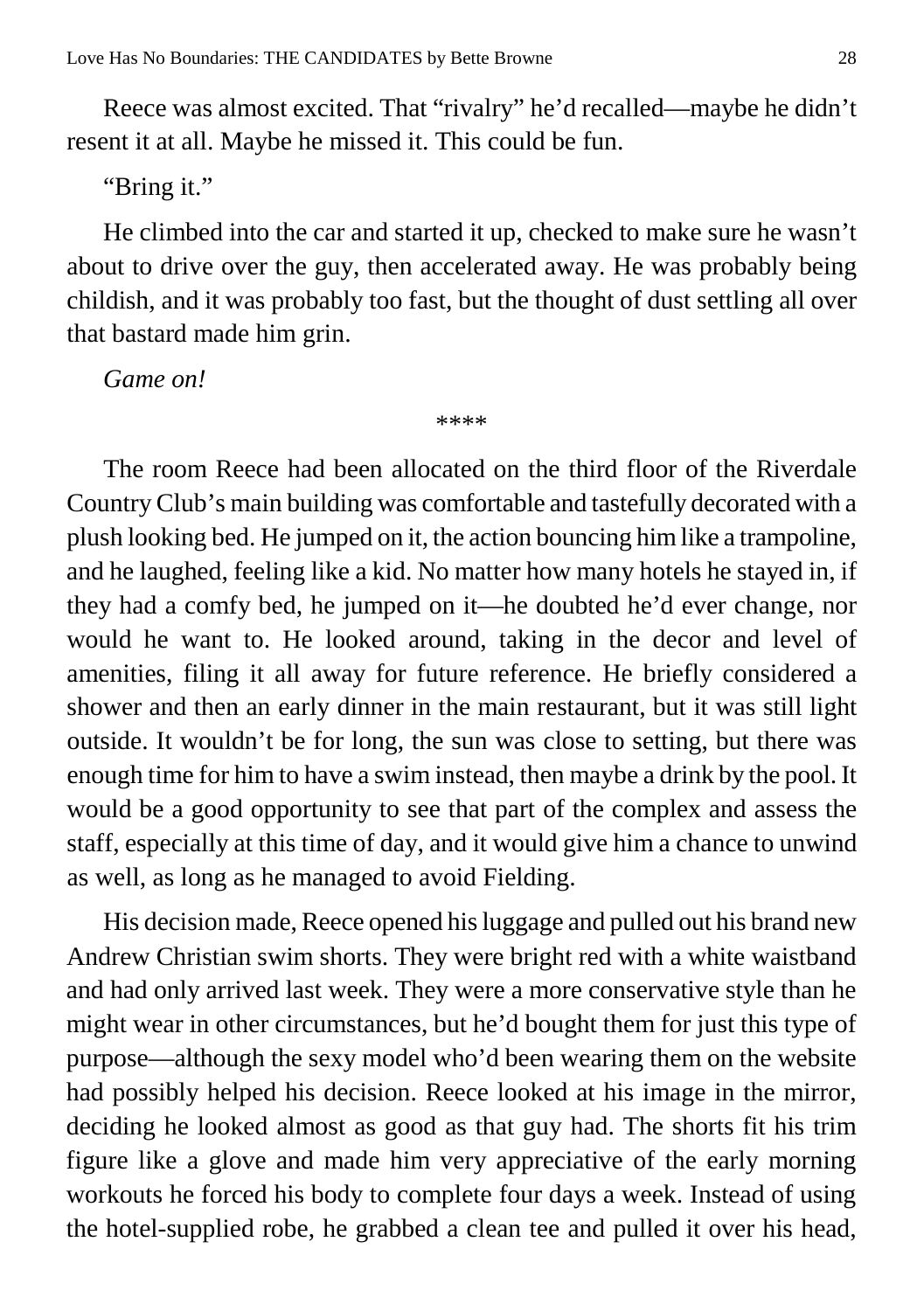running his fingers through his hair to settle any stray strands. He chuckled when his fingers barely got any purchase. He was used to having a bit more hair than his current, and very recent, haircut afforded him.

It was a nice pool, large and rectangular, and surrounded on three sides by the hotel. Floor to ceiling glass windows and doors opened onto the space, allowing easy access and views from the sitting areas and one of the restaurants. Large stone pavers covered the ground, the artfully placed potted plants and comfortable wicker furniture the perfect accompaniment. It was even better by the far side of the pool, where an infinity edge made it seem like the water wastouching the deep green of the golf course beyond, as well asthe horizon, which right now was a beautiful palette of gold, orange, and pink.

He found a pool chair, kicked off his flip-flops, and laid down the blueand-white striped towel he'd picked up as he'd entered the pool area. There were more people at the pool than he'd thought there would be, most of them only sitting to have a drink, but it was a hot evening, and it was an almost perfect setting to spend it in. He'd only been sitting two minutes when a waitress approached to see if he'd like a drink. He ordered, impressed by her attitude and efficiency, and noted that in his head as well. Designing a marketing plan for this place was going to be a piece of cake if things kept on as they were.

The margarita he'd ordered was faultless, and after a few sips of the tart beverage, he placed it on the side table and stood up. He pulled off his tee and walked over to the pool, dipping a toe in to test the temperature. It was perfect.

Reece turned left and made his way to the deep end of the pool. He stood there for only a moment before diving into the clear water, swimming to almost the other end without taking a breath before popping his head up again. He swam to the edge of the pool, fascinated by how the water fell over the edge, his more technical side intrigued enough to lean over and look at how the illusion worked. Then he leaned his arms on the edge and watched the sun, fascinated just as much by the fiery orb falling in what seemed to be fast motion for the last bit of its journey.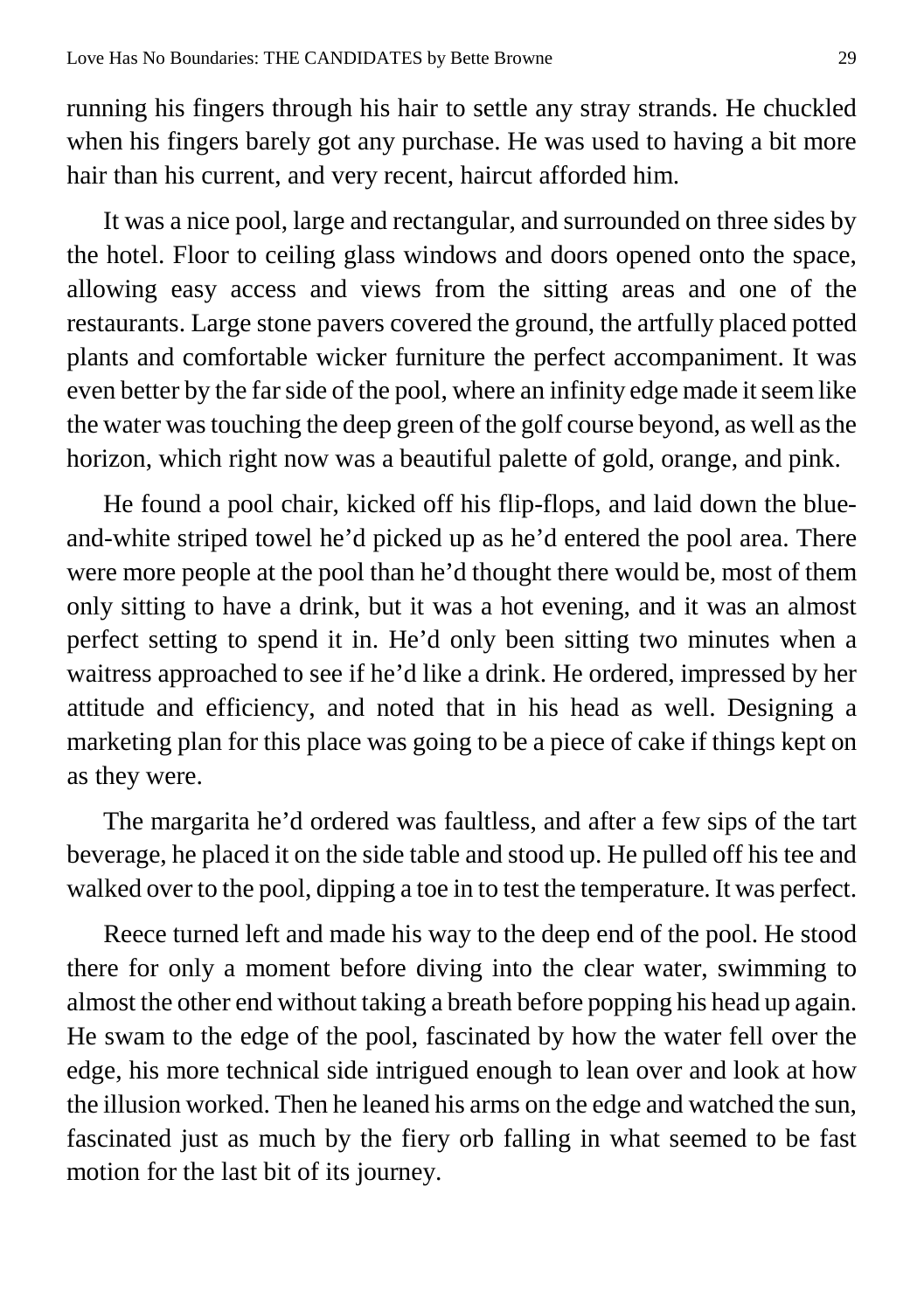As if on cue, the pool lights turned on, turning the water an ice-blue hue. It was almost ethereal. Reece ducked under the water again, popping up after a few feet and then swimming the pool from edge to edge until he'd had enough. His margarita calling him, he climbed the ladder and got out, picking up another towel on the way and scrubbing it roughly over hisface and shoulders, then through his hair. He was almost at his chair when he noticed Cameron Fielding sitting on the deck chair beside his.

*So much for a relaxing drink.*

"Water good?" Fielding asked as Reece got close.

"Yeah. You going in?"

*And soon hopefully, so that you're not annoying me*, Reece added to himself.

Fielding was dressed in swim shorts, so he must have planned to swim, why else would he be poolside? But Reece couldn't help his eyesfalling to the man's chest; even under a T-shirt, the very defined muscles of his pectorals were noticeable. Reece dragged his eyes away—he didn't want to notice.

"Not sure. Is it worth getting wet?" Reece wondered why something about that sounded sexual. He chose to ignore it—well, sort of.

"You should. It's very nice." Reece smiled thinly as he sat on his chair and picked up his glass.

"Well, after that glowing recommendation I suppose I should." Fielding stood up, reached for the hem of his tee, and pulled it off. Reece swallowed hard. The guy looked good in a tee, but Jesus, he looked sensational without one. "See you soon."

Fielding walked away toward the pool, and Reece couldn't pull his eyes away. If the man had looked good when he wastwenty-two, he looked damned sensational now at twenty-eight. He might be the candidate in direct competition for Reece's job, but that didn't mean Reece couldn't admire the visual, did it? Was there really any point in all the animosity? He was the "front-runner", which meant if he did this task well, the job would be his. Why stress himself out about it. He still intended for it to be "game on", and that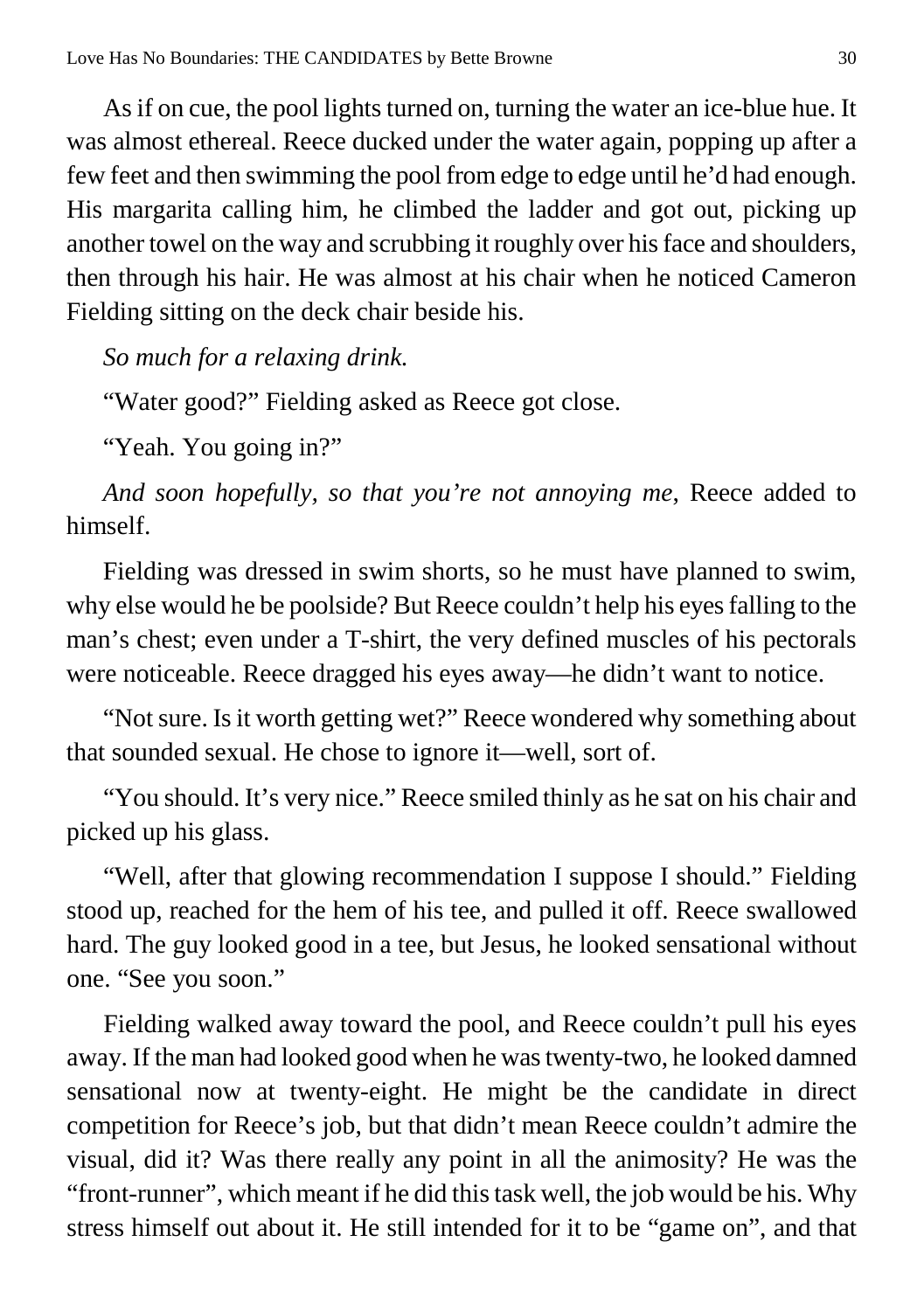would be fun and keep him on histoes and performing his best, but that didn't mean he had to stress over it. Fielding was just some guy he knew years ago. He was smart and talented, but Reece was better.

Having determined that in his mind, Reece decided to appreciate the views while they were available—all the views. He brought the salt-rimmed glass of his margarita to his mouth and was just about to take a sip when Fielding looked back over his shoulder in Reece's direction, and winked.

This was not going to be an easy week.

"Don't take a breath before you go under," Reece muttered, maybe a little louder than he'd intended. Fielding turned, a curious expression on his face, then shrugged and continued to the pool. He dived in like a professional.

Reece sighed and downed the remainder of his drink. He'd have liked to ask the waitress to keep them coming, but it seemed he was going to need every bit of his wits about him if he was going to best Fielding.

\*\*\*\*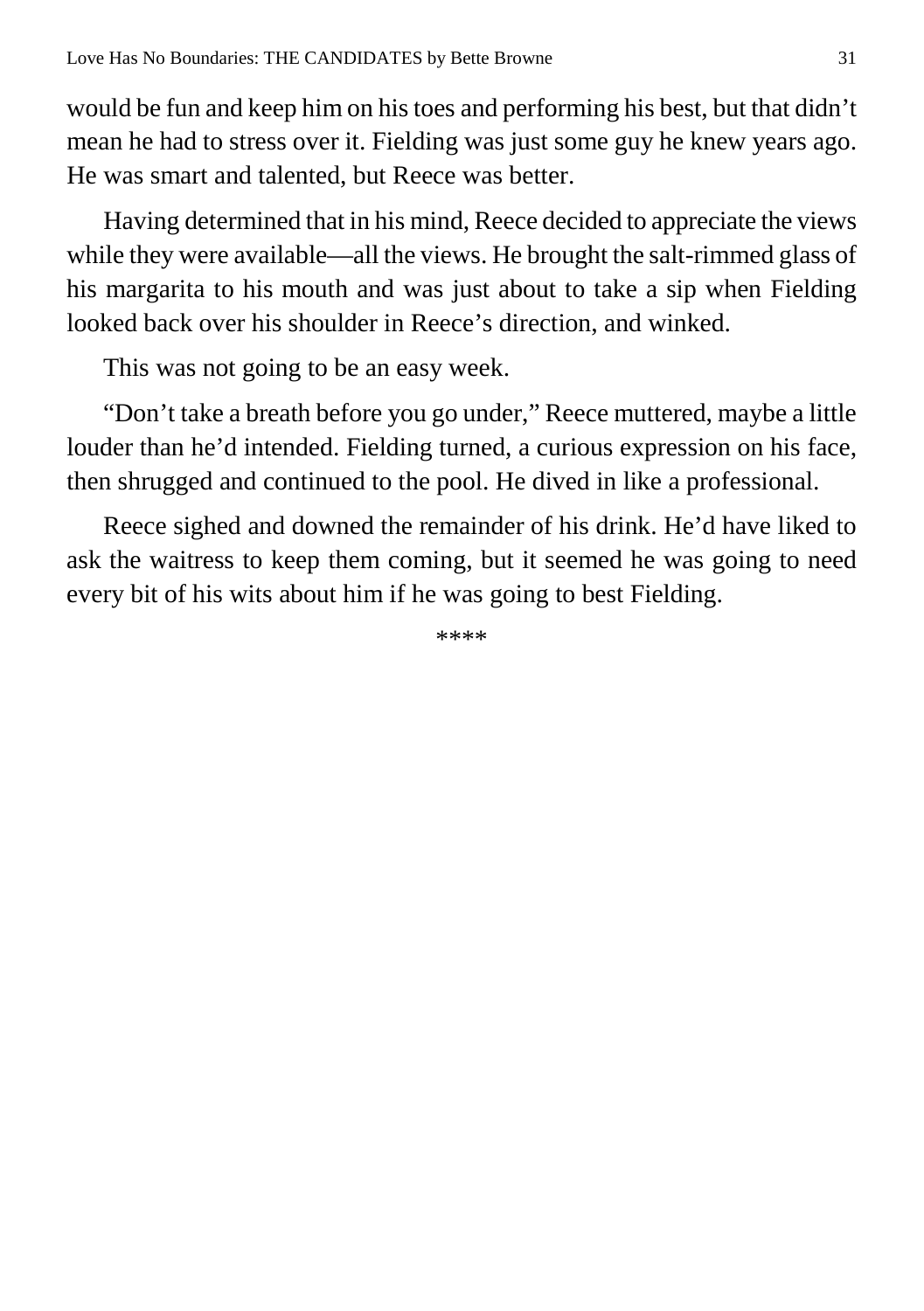## CHAPTER SIX

<span id="page-31-0"></span>"Is this seat taken?"

Reece looked up from his newspaper. "Fielding," he said, his tone disinterested.

Fielding's smile was wide, his eyes almost sparkling with mischief. "Does" that non-answer mean I'm welcome?"

"No." Reece looked back to the article he was reading.

Fielding chuckled. And Reece continued to read, or was it just *look*, at the page; he couldn't seem to find the right paragraph. He could feel Fielding hovering, not bothering to move away. Finally he looked up, raising his brow in a silent question, no words needed.

"Come on, man, we're both here. We're not exactly strangers. Why eat alone when we could catch up?"

"I like to eat alone," Reece replied, as if that was all the response required. Fielding's expression of calm disbelief prompted more before Reece could consider his words. "And besides, I eat alone every morning." He almost instantly regretted it.

"That's a shame," Fielding said, placing his hands onto the back of the chair opposite Reece and leaning his body forward. Reece didn't want Fielding's pity. "Must be lonely."

"It's only 'lonely' if it's not your choice," he almost spat back. "I can assure you, it is my choice."

Fielding nodded as if he understood, but the tilt of his head and confused expression rejected that. "You choose to be alone?"

What the hell was going on?

"Who are you?" Reece asked, his tone full of frustration. "The fucking dating police?"

Fielding seemed to consider this. "Okay, so not only do you choose to live alone, you don't date either?"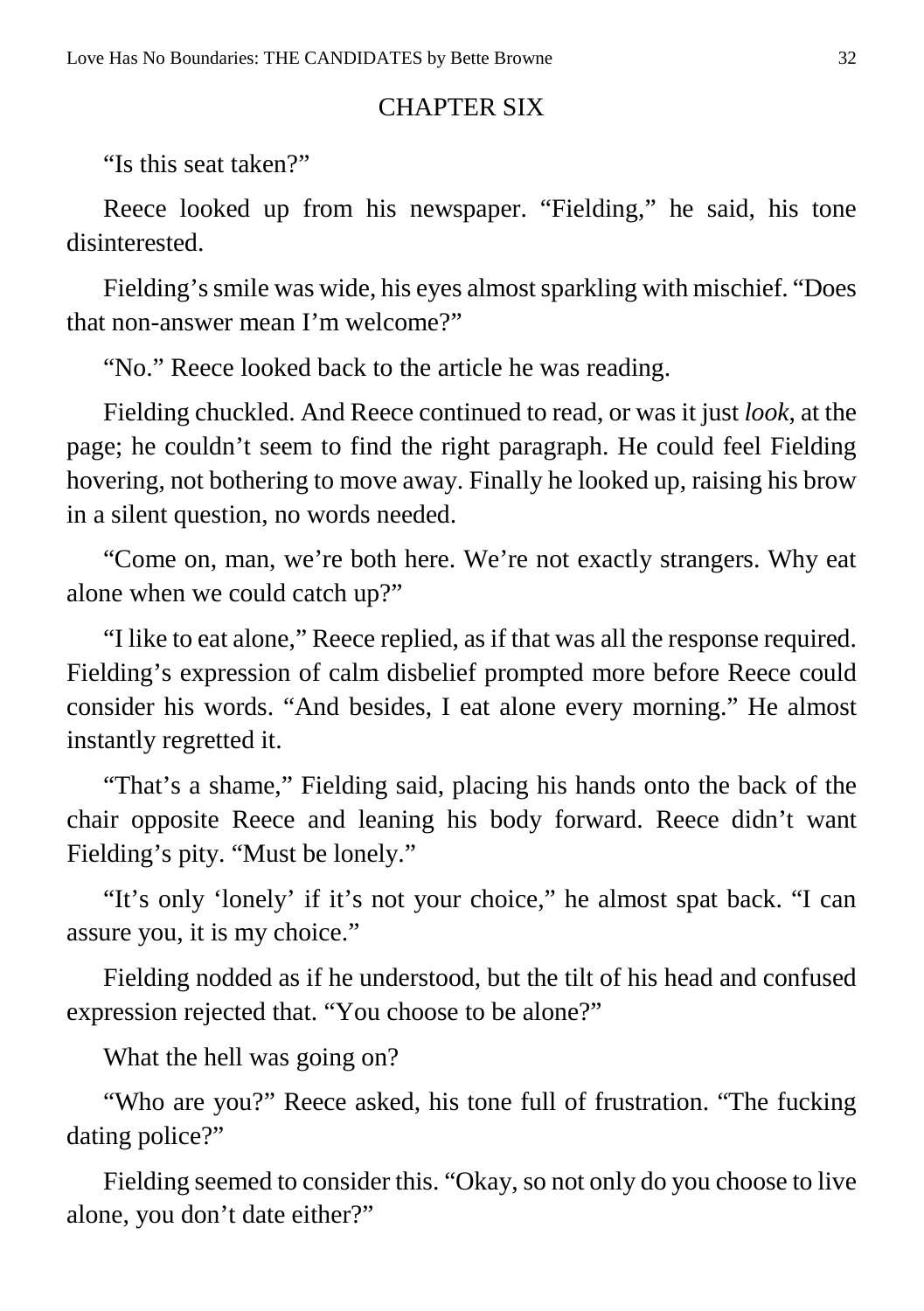Reece hated that Fielding was right; he didn't date. He had lots of sex, fucked a lot of hot guys, but date? No. He couldn't even remember the last date he'd been on. But there was no way in hell he'd let Fielding know that. "Not that it's any of your goddamned business, but I date. I date plenty."

Fielding only smiled. "Well good for you."

Reece wasn't quite at the boil stage, but his blood was definitely beginning to simmer. This guy! He felt like he was nineteen years old again, frustrated to the point of distraction by Cameron Fielding.

```
"Do I get to sit down now?"
```
"No!"

Fielding shrugged. "Your loss." Then he turned and walked away, choosing a table on the other side of the room, his back to Reece.

His loss? Not likely.

A waitress stopped and refilled his coffee; he thanked her and looked back athis paper. He could barely focus on the words, and when he finally gave up trying, he slapped the paper onto the table. The motion caused Reece to look up and across the room—well, he could tell himself that. Fielding sat there, calmly sipping his coffee and looking out at the view of the golf course, seeming to not have a care in the world. Reece clenched a fist, stood up, and as quietly as possible so as not to make a scene, stormed from the room.

\*\*\*\*

The day progressed well. Reece met with various members of the Riverdale Country Club's management and marketing teams, looked over reports and budgets, took tours of the grounds and facilities, then retired to his room mid-afternoon to work on his presentation. He was happy with his progress, and the hours passed by quickly. When he closed his laptop just before five, he was ready for a break. He was having dinner with the club's General Manager and his wife, but not until seven thirty. As tempting as it was to visit the pool again and have a swim, he was cautious about doing so; he really didn't want to run into Fielding again—he'd done his best to avoid the guy all day and had succeeded—but he needed to get out of the room and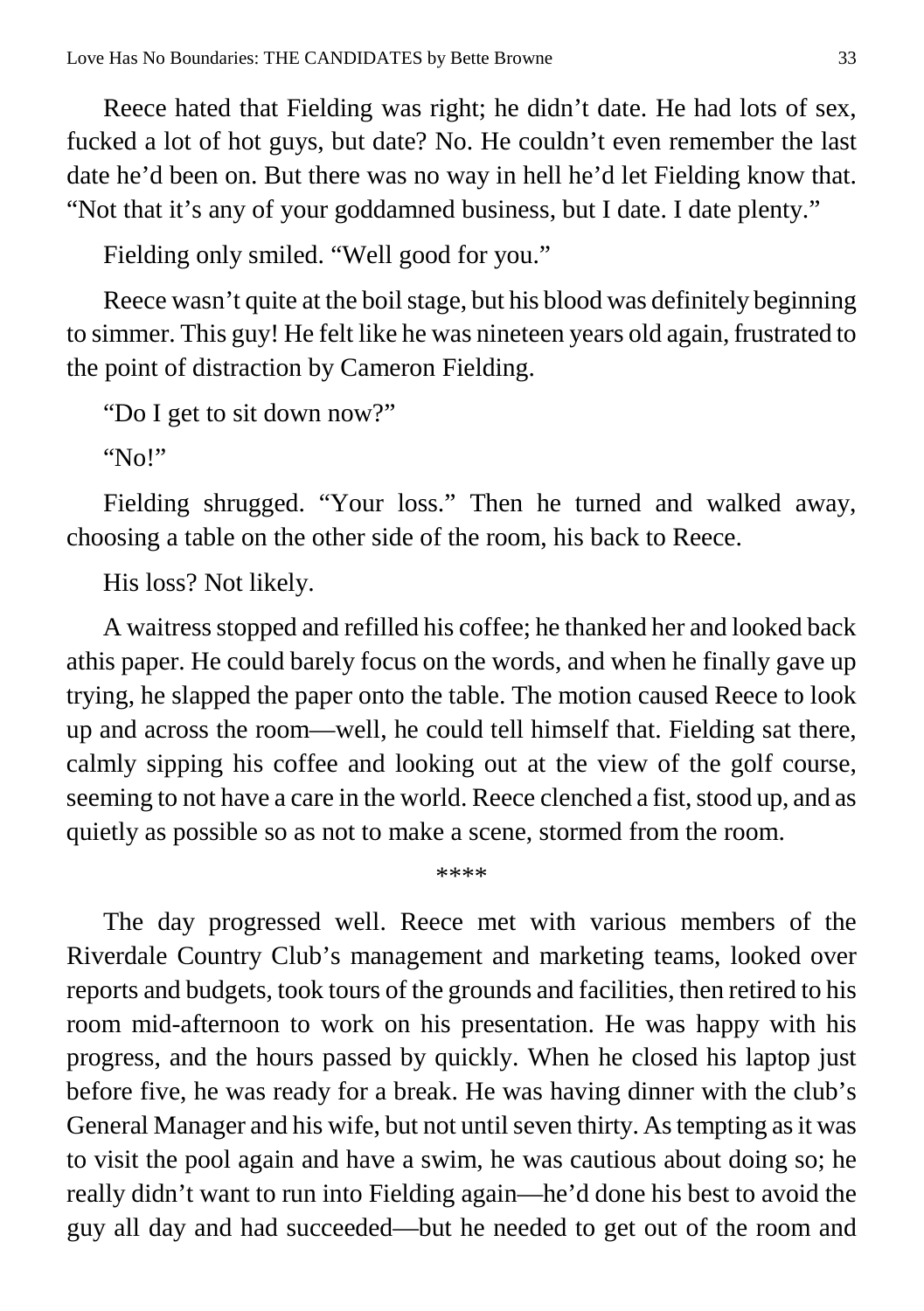move. He usually exercised in the mornings, preferred to in fact, but a visit to the gym now was probably just what he needed.

Ten minutes later, he was dressed in his gym clothes and starting up a treadmill. He couldn't be bothered with weights, deciding instead to jog. It *was* just what he needed, almost feeling the tension drain away as his feet paced out mile after mile.

While he jogged, Reece watched people come and go, each doing their own thing—it was fun to people watch, relaxing him more. The gym overlooked the pool area through more of the large glass windows and was a nice spot to be, and would have been even if he wasn't working out. He felt a bit envious of the people using the pool. More were in the water today, some just paddling around and others swimming laps. He could imagine the feeling of the water on his body, and he wanted it.

Screw Cameron Fielding. He was going to the pool.

He'd worn his Speedo under his gym shorts in case he felt like a spa or sauna, so he didn't even have to go back to his room. He stopped the treadmill, not bothering to cool down, thinking he'd swim some lapsinstead, and left the room, going straight for the pool area. He found a pool lounge close to the outdoor shower, and as tempted as he was to just strip off and jump in the pool, he was very sweaty and didn't imagine he'd be real popular if he did. Instead, he took off his shoes, socks, shorts, and tank, placing them neatly under the chaise. The shower was nice on hisskin, cool, and he took a moment to run his hands over his body and rinse away the perspiration from his workout. His heart rate was dropping though, so he didn't linger. He needed to get into that pool.

Reece turned the water off, not bothering with a towel; he was about to get wet again anyway. He walked instead to the edge of the pool and readied himself to dive in. A strange feeling passed over him, and he looked across to the other side of the pool. Fielding was sitting at a table, beer in hand, watching him. Actually, watching wasn't the right word; Fielding wasleering at him. Reece shivered, and it had nothing to do with the temperature of the air. The beer was half empty, which mean Fielding had been there a while,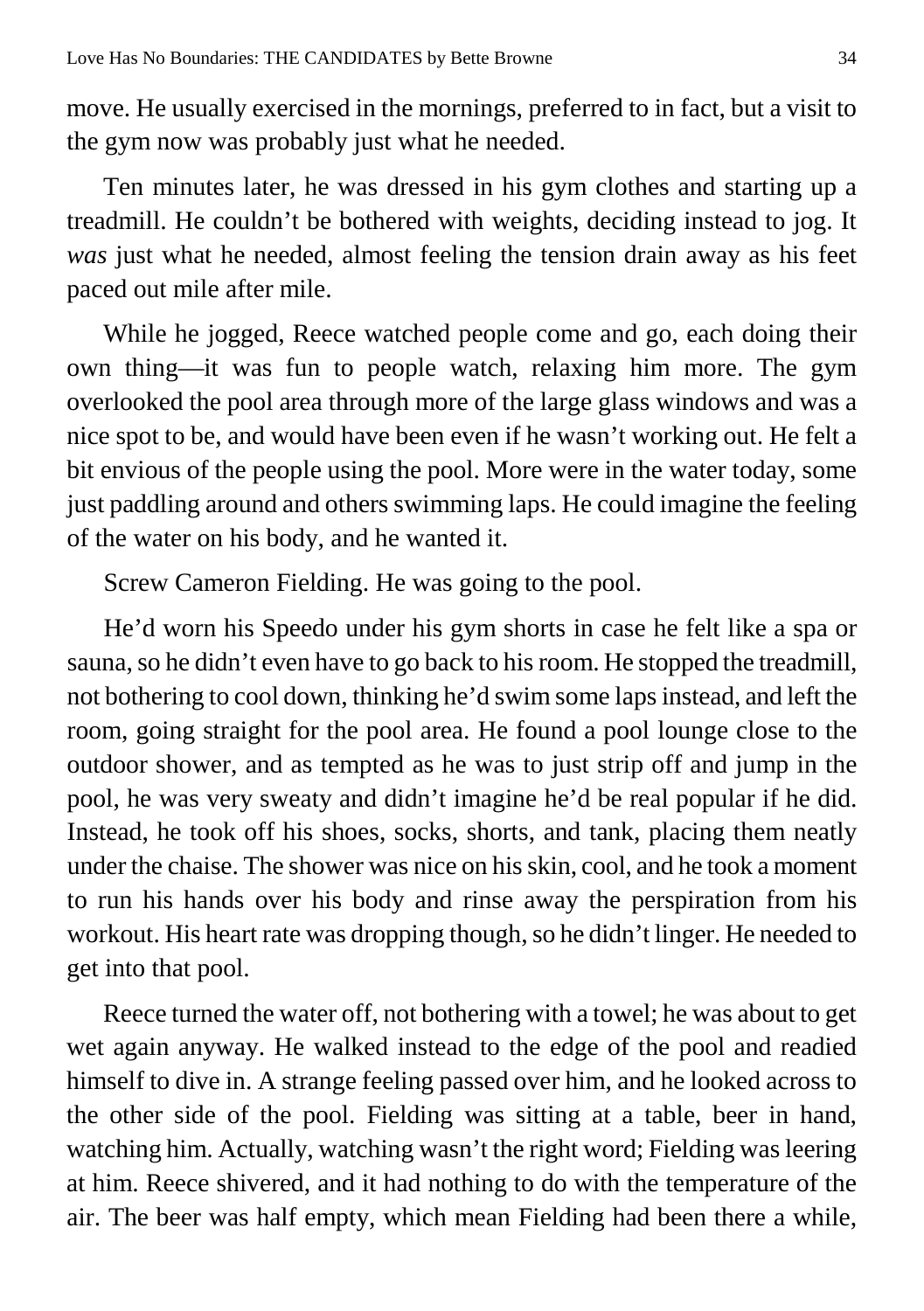long enough to see him shower. Reece wasn't sure how he felt about that weird for sure. He wondered how he'd missed seeing him there. If he had, he would have turned around as soon as he entered the pool area and left wouldn't he?

It seemed like minutes passed, but Reece knew it was only seconds, as Fielding continued to watch him, and he stood there and let him. *What the hell?* Almost shaking himself out of his daze, Reece readied himself again to dive into the water, but he allowed himself one more glance across the pool. Fielding smiled, his lips curling almost seductively, and then lifted his beer.

Reece dived into the pool.

His heart was beating crazily in his chest as he pushed himself through the water, and he knew exertion had little to do with it. Stroke after stroke, lap after lap, not once allowing himself to look again in the direction Fielding had been sitting. When he finally completed twenty-five laps of the pool and stopped at the edge, Fielding was nowhere to be seen. And Reece couldn't help but wonder when he had left.

\*\*\*\*

"I'm glad you are enjoying your stay, Reece." Mrs. Richards using his name brought Reece back into the conversation, and he smiled, hoping it would seem as though she'd had his full attention.

"I am, thank you." He avoided flicking his eyes to the table across the room—he'd done enough of that tonight. "The club truly is a credit to all involved." She beamed and looked at her husband, obviously very proud of him. It was a treat to be around such a warm and loving couple. "I believe I can put together a very forward-thinking proposal. One I hope will impress Mr. Price and your board."

"We wish you the best of luck, Reece."

"I'm not sure luck will have anything to do with it," Reece replied, full of confident cheek, and then he winked at Mrs. Richards.

"Something tells me to believe you, dear."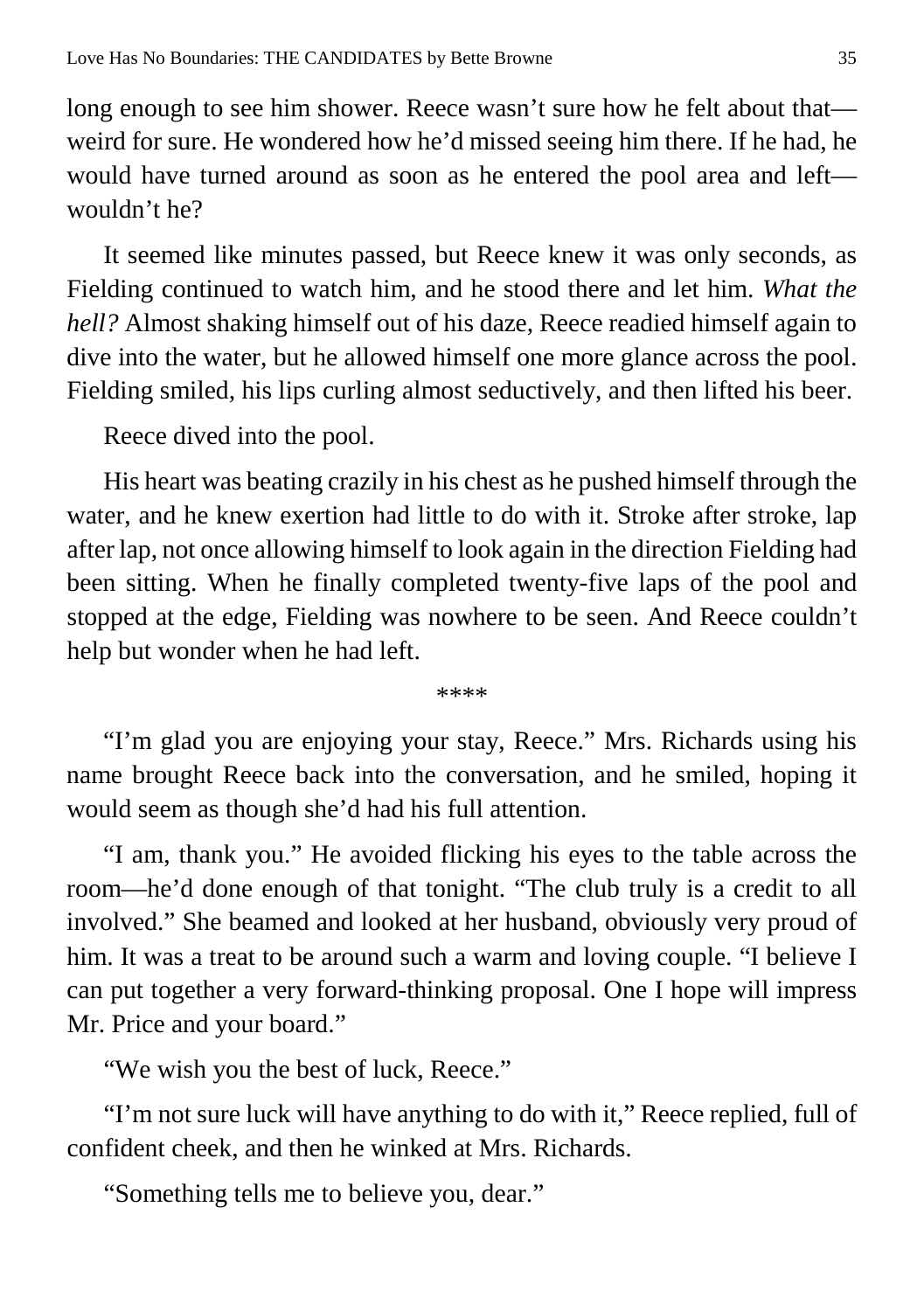They all chuckled.

Mr. Richards rubbed his wife's hand on the table. The move was sweet and reminded Reece of his own parents—he wondered if he'd ever have something like that in his future.

"Reece, I hope you don't mind if we call it a night," Mr. Richards said. "It's been a big week for us, and we're still waiting on that phone call." The Richards had explained how they were waiting for their only daughter to go into labor any time.

"Of course I don't mind," Reece replied honestly. "I hope you hear something soon. I don't envy women having to go through childbirth." He shared an anxious look with Mr. Richards.

"You men," Mrs. Richards chuckled. "Abigail will be fine. It's her father and husband that I'm worried for."

"Tate and I will be fine." Mr. Richards rose then pulled out his wife's seat. "Let's get out of here; we'll call on the way home." Mrs. Richards seemed to like the sound of that idea. "Thanks again for joining us, Reece. I do wish you the best," he said.

"Thank you." Reece hoped he'd get a chance to work with Mr. Richards again, he was a good man. "If you don't mind, I'll finish my coffee then be off to bed as well. I'm having a round of golf in the morning, so I'd best be rested for it."

"Come and see me if you get a chance and tell me how you found the course," Mr. Richards offered. "I'll tell you a few of my more *humorous* anecdotes over that drop of Scotch I was telling you about."

Reece could wait for that—Scotch was definitely not on his list of fabulous things!—but he nodded agreement and stood to see the couple off. As soon as they were out of sight, he beckoned for the waiter. "A refill please," he asked, indicating his coffee.

"Certainly, sir." The waiter hurried away.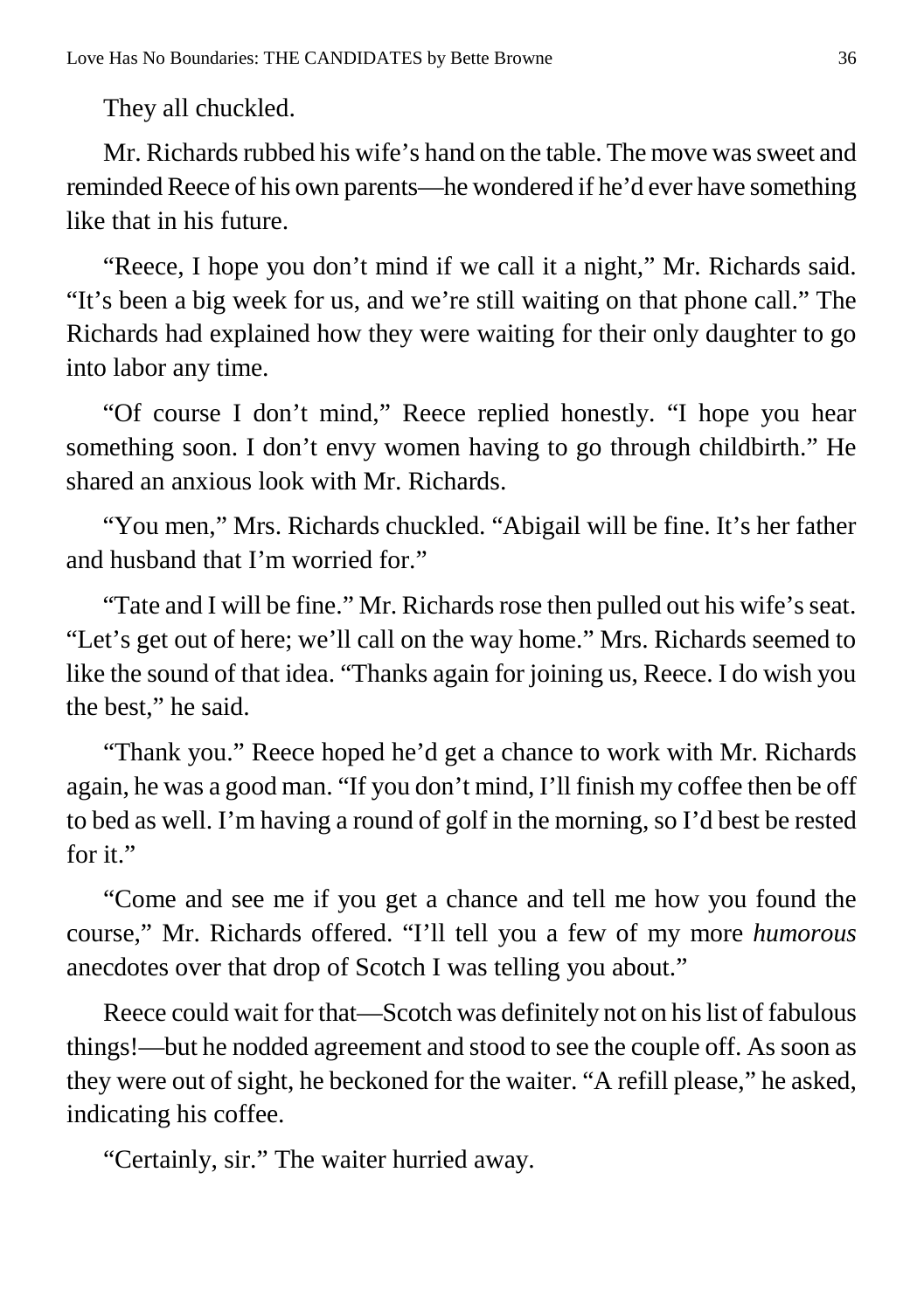Reece finished the coffee left in his cup and settled back in his chair, then allowed his gaze to drift. He really should have left, but he was intrigued enough to stay. Fielding was still sitting at the table. He was with another man, a good-looking guy about the same age. They seemed comfortable together, had talked and laughed during most of their meal. Reece knew that because he'd struggled to keep his eyes to himself, glancing their way at almost any opportunity. He'd been able to get away with it though because Fielding had his back to him.

The waiter returned with the coffee. "Thanks." The man nodded and left.

Reece wondered about the draw he felt, wondered why he was still sitting here when he could have left the room with the Richards. Was he curious in a business sense, or was it something else? He certainly felt unsure of his motives. Since that look this afternoon at the pool, he'd been out of whack. Not like before, when he had been just annoyed, but something different.

Fielding laughed, the sound was deep, joyful. Reece felt warmed by the sound, but he stopped himself when he felt his lips lifting. Fielding's dinner partner laughed, too. There was no smile for that; instead, there was a growl in his gut that made the coffee he'd just swallowed sit uncomfortably. Reece lifted his cup, deciding when the smell of the strong brew reached his nose to not finish the rest; instead, he pushed out his chair and stood, leaving the room as quickly as was possible.

\*\*\*\*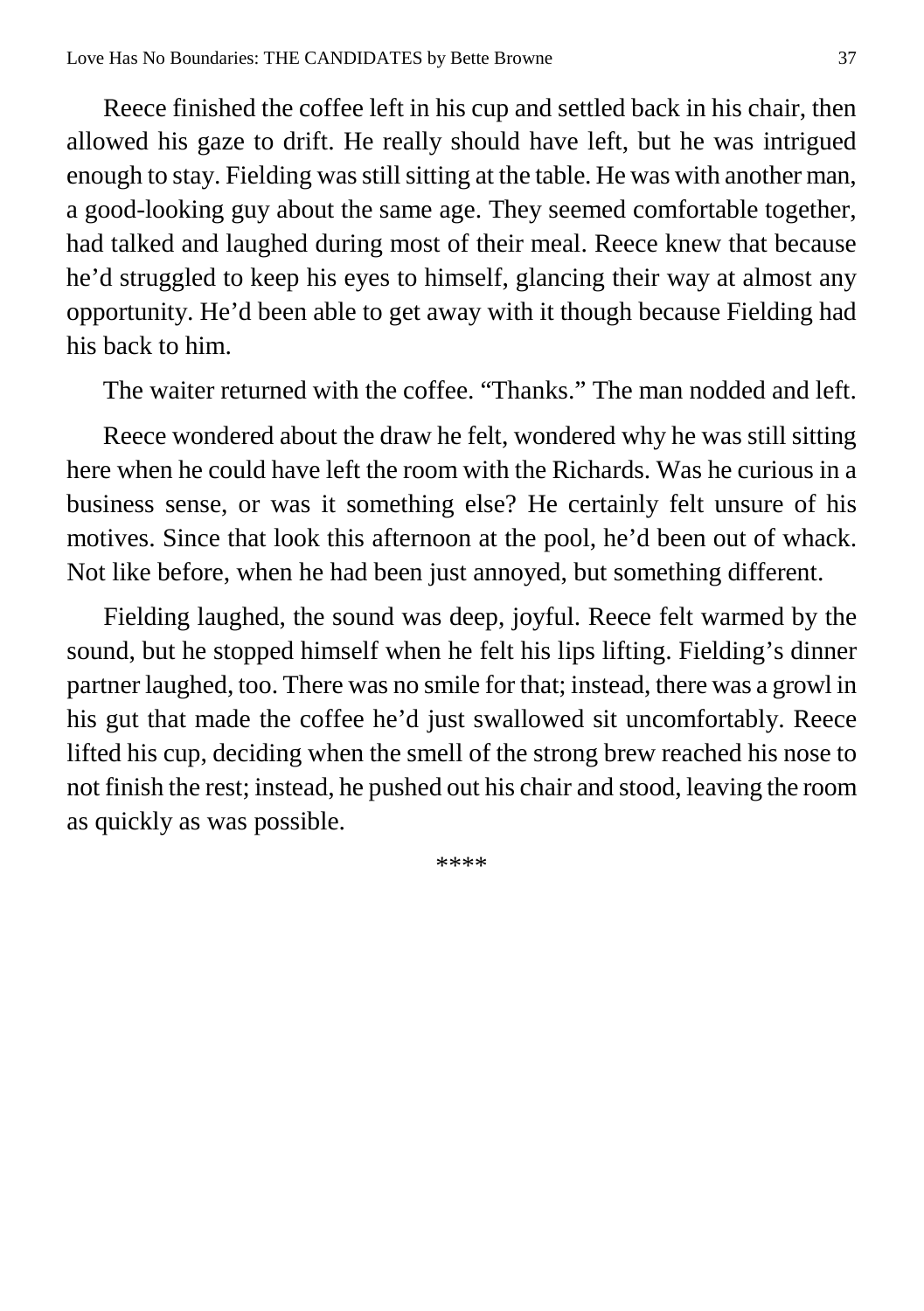## CHAPTER SEVEN

<span id="page-37-0"></span>The ninth fairway curled easily around the bottom edge of the country club's main building, ending at the green, which when completed, left the players only fifty feet from the Player's Bar. Reece liked this setup a lot.

The three men he'd played the first nine holes with were nice guys, two on the board and one a member of the club. They were all older than him, in their fifties at a guess, but they were interesting and had kept the conversation current. Plus they'd offered a lot about their experiences with the club. A lot that Reece could use in his quest for this job.

"You played well, Reece, it's good to see some young blood out there on the course."

"Thanks, Tom. I wish I had more time," *and inclination,* he thought. "I might be able to improve my handicap if I did," he schmoozed expertly as he took a seat and picked up a glass of cool iced tea. All the men laughed at that and he joined in, liking how his morning was playing out.

That was until board member Robert called out in a loud hearty voice, "Here they are," as he looked over Reece's shoulder.

Tom and Pete had glanced that way too, large smiles on both their faces, and Reece turned to see who was joining them. "They" were another foursome, obviously just finishing the ninth as well, their hair damp around their foreheads as they came out from the sun. Three of the men were older, like Tom, Robert, and Pete, the other not. Fielding. Why should he be surprised? It seemed par for the course at this place—bad pun definitely intended.

"Join us," Tom offered, "I'll call for more drinks." He motioned to the hovering waiter.

The men sat in the available seats, Fielding in a rush to lay claim to the chair beside Reece. Reece sighed.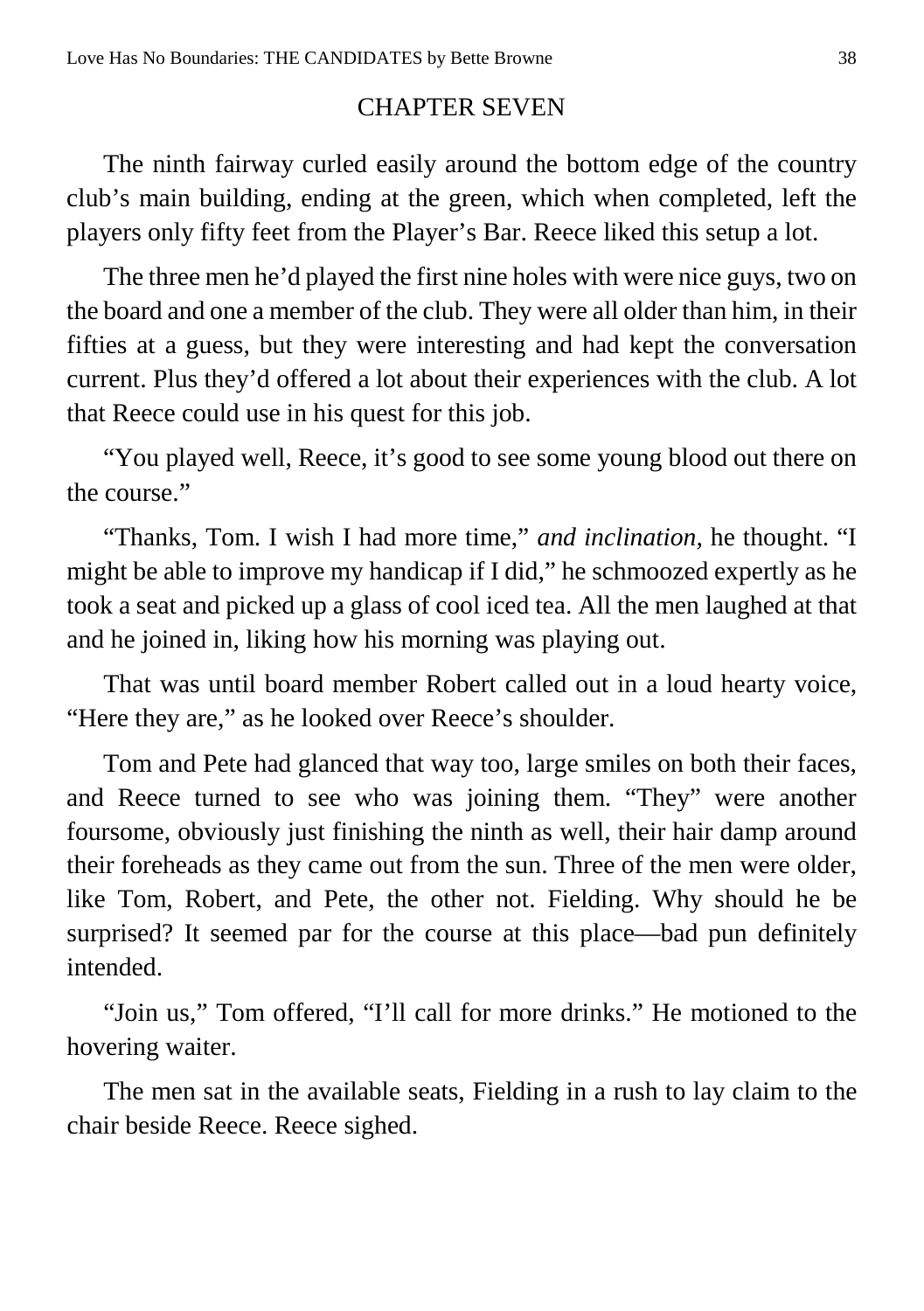"Have a good round?" he asked as he sat, leaning ever so slightly toward Reece; his words so polite they almost oozed from him. Reece could hardly ignore the man when six others were sitting and listening to their conversation.

"Sure."

Not put off by Reece's simple response, Fielding added, "Me too. Would have liked a few less on the card but didn't do too badly—twelve. Hopefully, I'll find a few on the next nine." Fielding laughed at his own joke.

Reece took a drink of his iced tea as he digested Fielding's words. He didn't answer immediately, but the man had been so self-effacing that he couldn't help reply. "Twelve over par isn't too bad. It's a difficult course. I don't like your chances of gaining them back though; I've been assured the second nine is even harder."

"So they say." Fielding's voice was soft and calm, as if his words were meant only for Reece's ears. "And how did you go? Any under par."

"I wish." Reece smiled, his words sincere—he'd love to better his handicap even if he barely found time to play golf these days—and nodded his head at the possibilities. He automatically turned his head in reaction to join the conversation, bringing his eyes to meet Fielding's—they were bright, the corners touched by tiny laugh lines. "I did hit par on the second and sixth though."

"Nice." Fielding actually seemed impressed. "What did that leave you with at the end?"

"Seven over."

Fielding's eyes widened. "Impressive."

That was the second time Fielding had used that word to Reece, and he wasn't sure how to take it, but for some reason he didn't doubt its sincerity.

"Maybe we'll get a chance to play a round together some day," Fielding said. He almost sounded hopeful.

Reece shrugged. He wasn't ready to say that maybe they would, but he wasn't ready to say no either.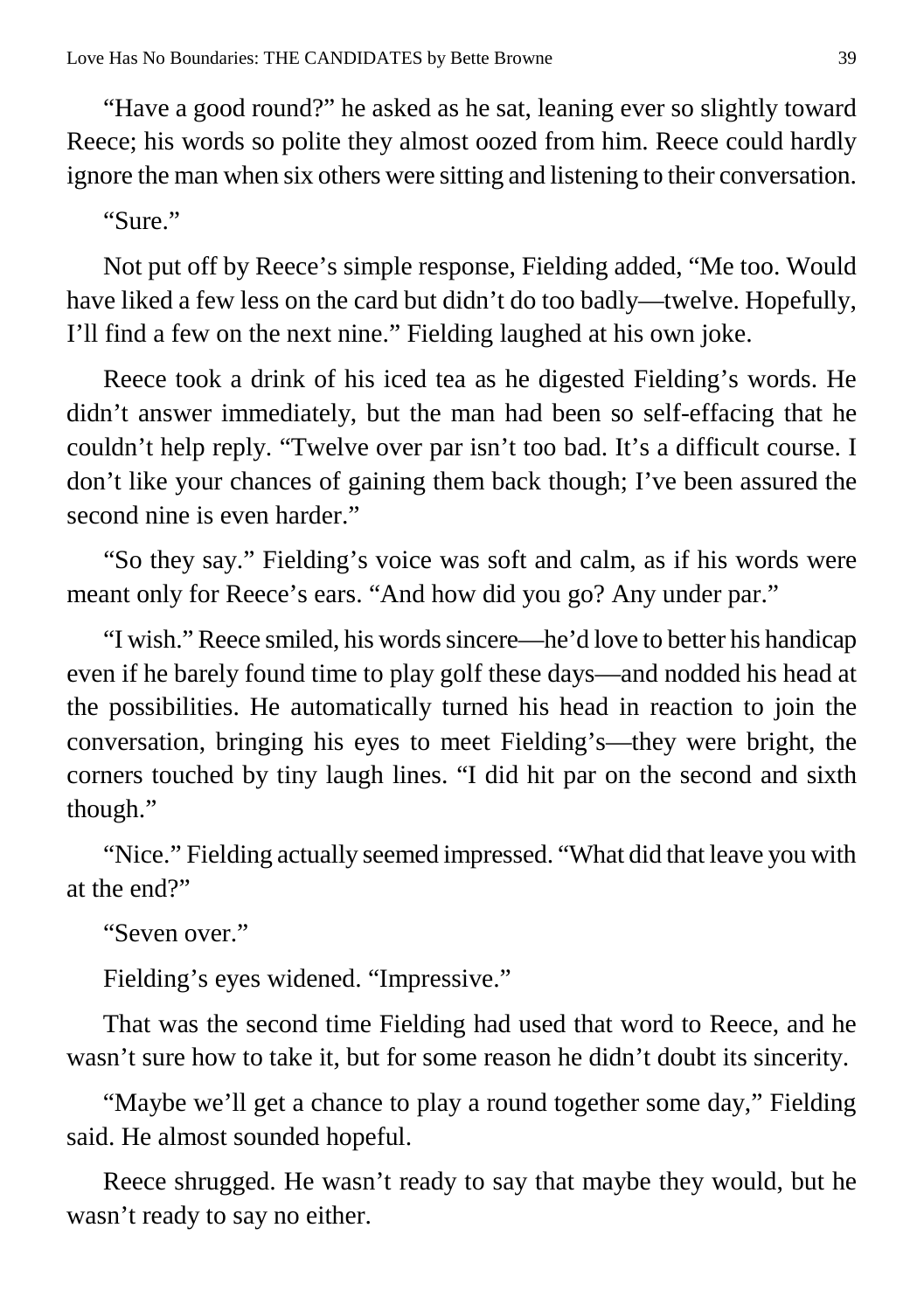The conversation went on around them, Reece conscious all the time of the man sitting beside him, so conscious, in fact, that he was paying little attention to what was being said until he heard his name, followed immediately by, "Good idea, Robert. I'll swap with Cameron… give the boys a chance to compare their long drives."

Reece sat up straighter and looked at Tom. He was about to refuse the offer when Fielding beat him to it. "As long as you don't mind, Mr. Johnson."

Tom clapped Fielding on the shoulder. "It's Tom, Cameron, and no, I don't mind at all. I've been wanting to show off my new clubs to Greg since I got them." The older men laughed as if that statement was the funniest thing in the world. Reece looked at them all like they were mad, then he looked at Fielding.

Fielding was faced away from Reece, but then he turned his head, looked at Reece, and smiled. He didn't drop his eyes—Reece felt the moment drag out—but then seemed to realize it and shrugged as if apologetic. About what, Reece wasn't sure: golf maybe, but he guessed not. It was almost as if the guy didn't want to put him out… in any way. Reece shrugged back. It couldn't hurt to play nine holes of golf with the guy.

"Let's get to it then, the day waits for no one." He surprised himself with his forceful direction, standing up rapidly and moving toward the bathrooms for a quick break before they began play. It almost felt like a self-imposed time-out.

A few deep breaths and a silent pep-talk to his image in the mirror and Reece was ready to rejoin the group. He had his hand on the door, ready to pull it open, when it opened before he had a chance. Robert strode into the room.

"Ah, Reece, my man. Ready for some golf?" Robert clapped him on the shoulder but didn't move away. He was a little close, and it was Reece who took a step back to provide some space.

"Sure." He smiled, trying to make his words seem sincere. "Hopefully, I can lose a few strokes off that scorecard on the back nine."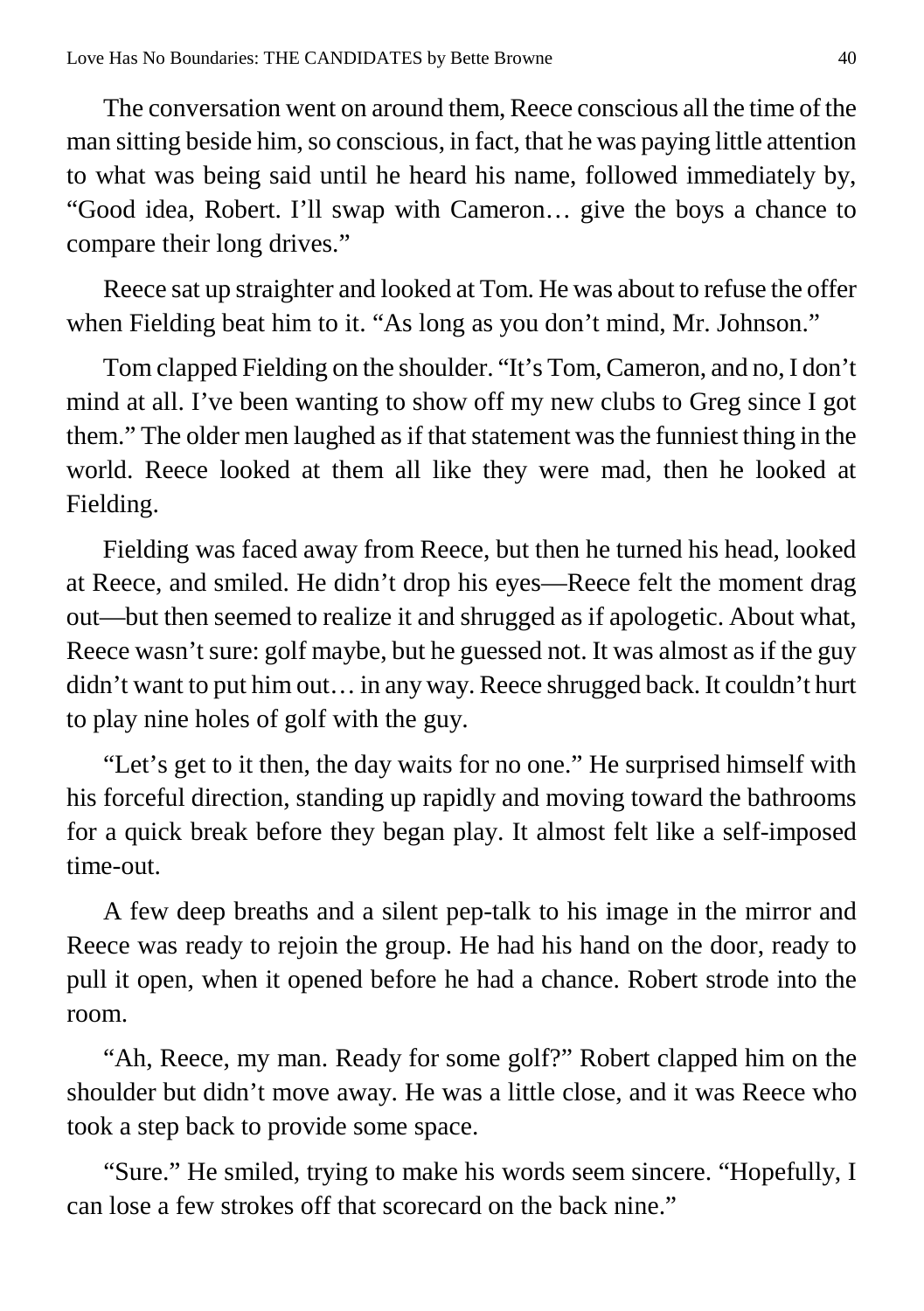"I hope you do," Robert said pleasantly, but his eyes lingered a little longer than was polite.

The appraisal was flattering but unwanted, and Reece decided to remove himself from the situation. "See you out there," he said as he moved to leave the room.

"You will," Robert replied as Reece walked out the door. When it shut behind him, Reece breathed a sigh of relief. Now he'd have to keep an eye on Robert *and* Fielding. So much for a relaxing morning of golf.

\*\*\*\*

It was hard to stay annoyed with Fielding, though. It was as if he knew how to break down Reece's walls with just a smile. Reece remembered his mother often telling him as a child to smile at people, regardless of whether they smiled at you. No one could resist a smile, or so she'd said. He wondered if Fielding's mother had said the same thing to him. No matter how often their eyes met, Cameron would smile at Reece—over and over. Reece was finding it hard to resist.

Reece spent a lot of the morning trying to figure the guy out. None of the antagonistic Cameron he remembered fromcollege wasto be found now. He'd determined that Fielding was either very confident in his capabilitiesto get the job and that's why he was so relaxed this morning, or he couldn't care less. Even though Reece doubted that to be the case, he wasn't going to let it bother him. Tomorrow they'd have their proposals completed and be back home. Today he was going to enjoy a game of golf.

Having Cameron smile at him was one thing, watching him hit a golf ball was another. He had an amazing swing, strong and controlled; combined with the image of him in his navy polo and dark-grey slacks, it was quite a picture.

And Reece wasn't the only one noticing. How he hadn't discerned that Robert Johns was gay right from the beginning he'd never know. Whether morning tea or a change of partners had warmed him up or not, the man was sure making his preferences known now. Reece began to watch the man flirt, both with Cameron and himself. It was an interesting study.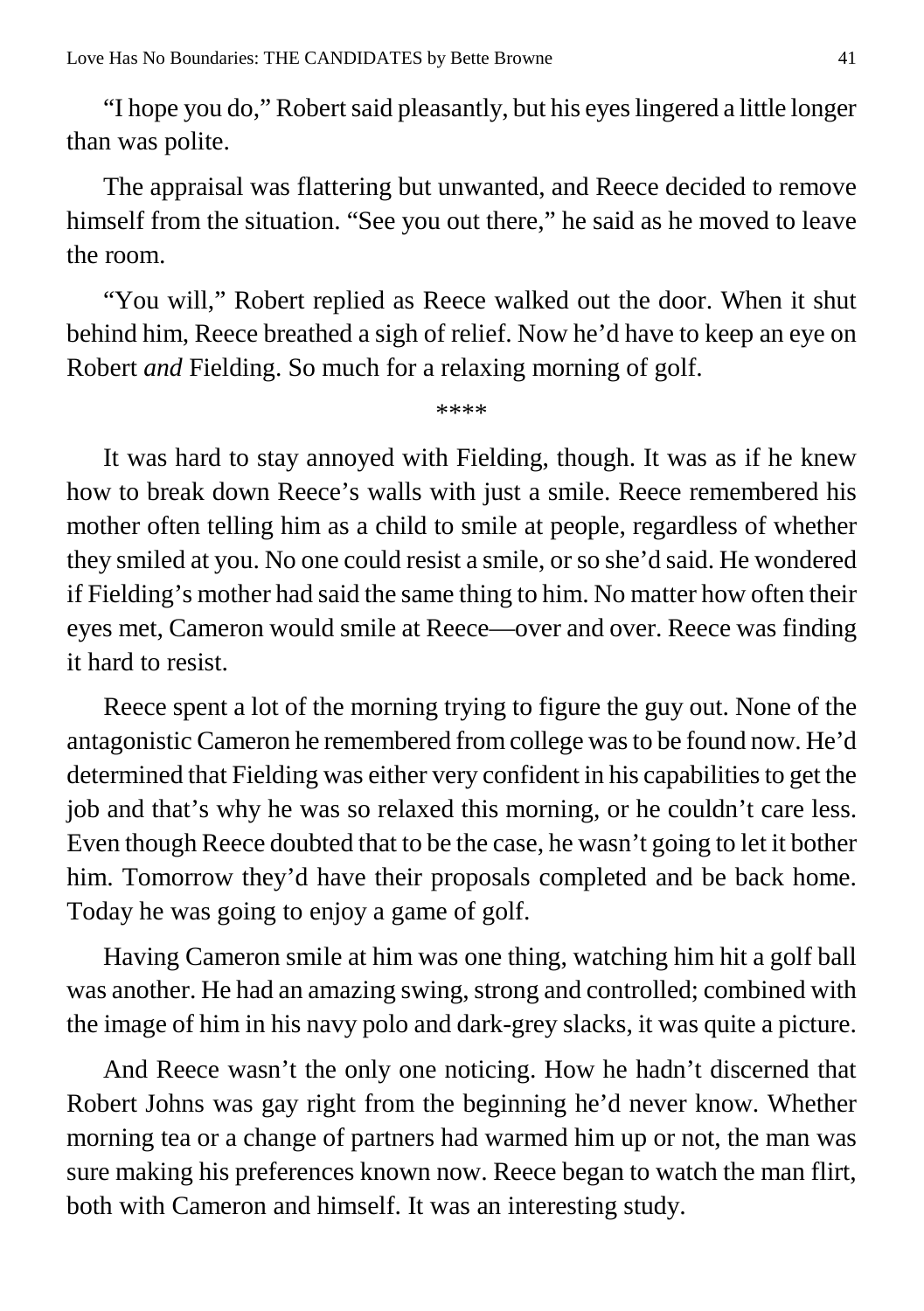Robert was a nice guy. Reece liked him well enough; he certainly didn't have an issue with him, or the flirting. He'd been hit on in much more aggressive ways than what Robert was doing before, so that was fine. But what he began to notice was an almost desperation about the man, and it affected him.

He remembered back to Mr. and Mrs. Richards the night before, and how he'd compared them to his parents. When he looked at Robert, he wondered if he'd ever had something like that in his life. Pete spoke about his own family, as had Tom before he had changed to the other group of four, but Robert made no mention of anyone. Reece knew he might only be single now, and being single was certainly not an indicator of happiness, but Robert—probably the first person to ever do so—made him question it all.

Did he want to be a perpetual bachelor? Maybe he was being ridiculous, he was only twenty-eight after all, but was he becoming like Robert? Did he want to? Hell no, he didn't. One day he wanted something more, something like his parents had. He wondered if it was time to stop screwing around and look for something more serious. He could go on a date, or two. It wouldn't be the worst thing. Might even be fun.

Reece found himself looking at Cameron. He'd just hit the ball, driving it far along the fairway, the ball going straight and long. "Well done," he said as he passed Cameron leaving the tee. He bent down and placed his own ball, readying himself with a few practice swings. He looked at Cameron before he took the swing, gaining yet another smile. He might have to take him up on that offer of a game of golf some other time—now that could be fun.

\*\*\*\*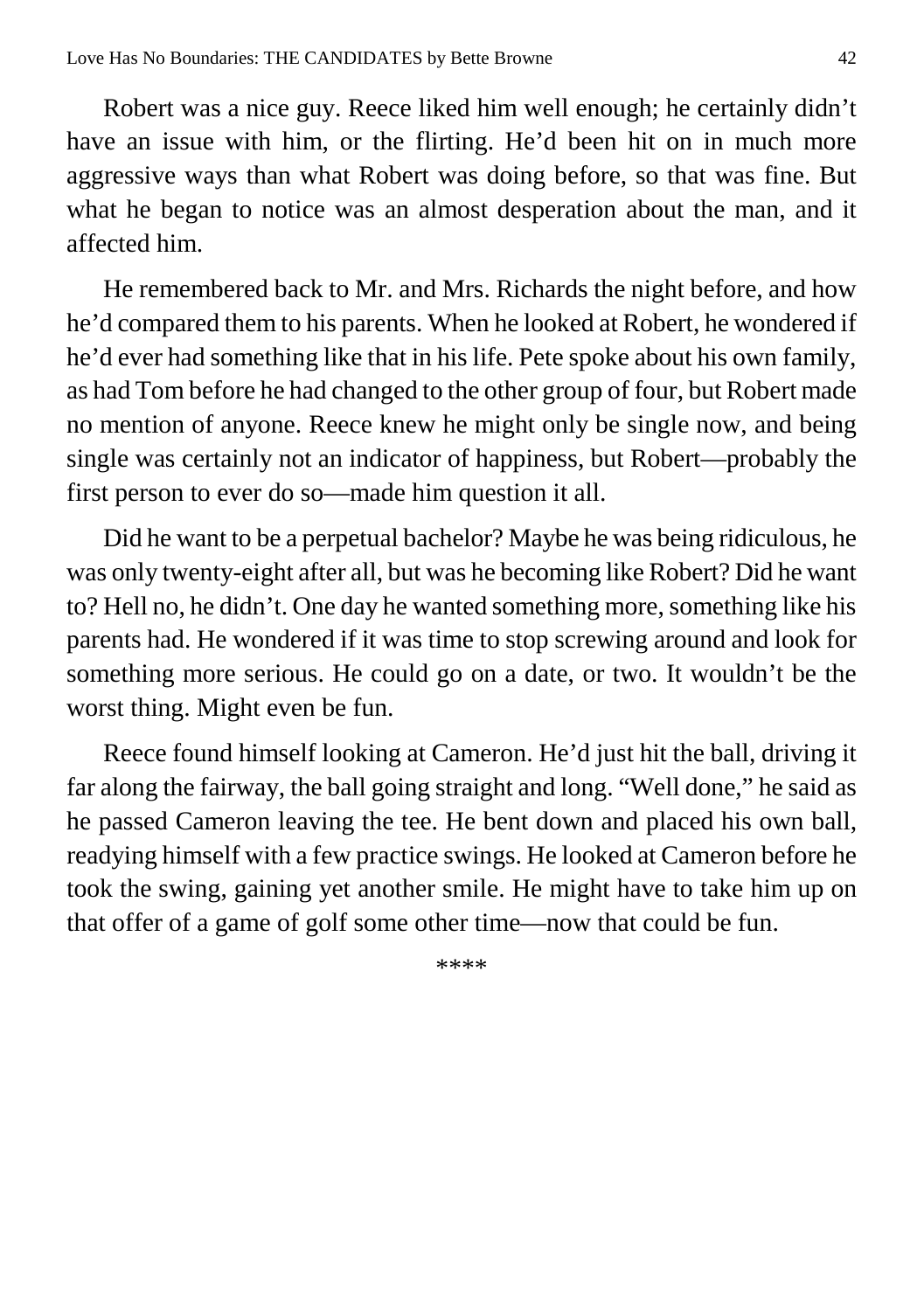## CHAPTER EIGHT

<span id="page-42-0"></span>"Mind if I join you?"

Reece lifted his head from his book and looked at Cameron. He wondered when he'd gone soft, or maybe he *had* grown up; he sure couldn't seem to hold on to his grudge anymore.

"Sure."

Cameron threw his towel over the chaise's striped cushion and sat down, keeping his feet firmly on the ground. His elbows were on his knees, his hands hanging loosely between his legs, and he was looking straight at Reece. "Big day. Big few days actually."

Yeah, it had been. Between the meetings, the research, the dinners, and the golf, he was exhausted. It wasn't anything he wasn't used to, these things went down that way, but he'd pushed himself that little bit extra this time. Oddly enough, the person he had to thank, or curse, for that was Cameron.

"You all ready to finish up tomorrow?" Cameron seemed genuinely interested.

"Yeah, all ready. Finished my presentation this afternoon." He wanted to let Cameron know he was organized. "You?"

"I'm right where I need to be." That was an odd way of putting it, but it meant the same thing Reece supposed.

Reece studied Cameron, the handsome face, the huge smile, and decided he really didn't want to talk about anything to do with Riverdale Country Club any more today. There were far more interesting topics at hand.

"I was trying to decide whether to do laps first or have a drink, but I've probably had enough drinks for today." He spared a quick thought back to lunch and wondered if Cameron was doing the same, considering the grin on his face. "Do you have a preference?"

"I think a swim sounds perfect." His smile was warm as he added, "You did twenty—or was it thirty laps yesterday?"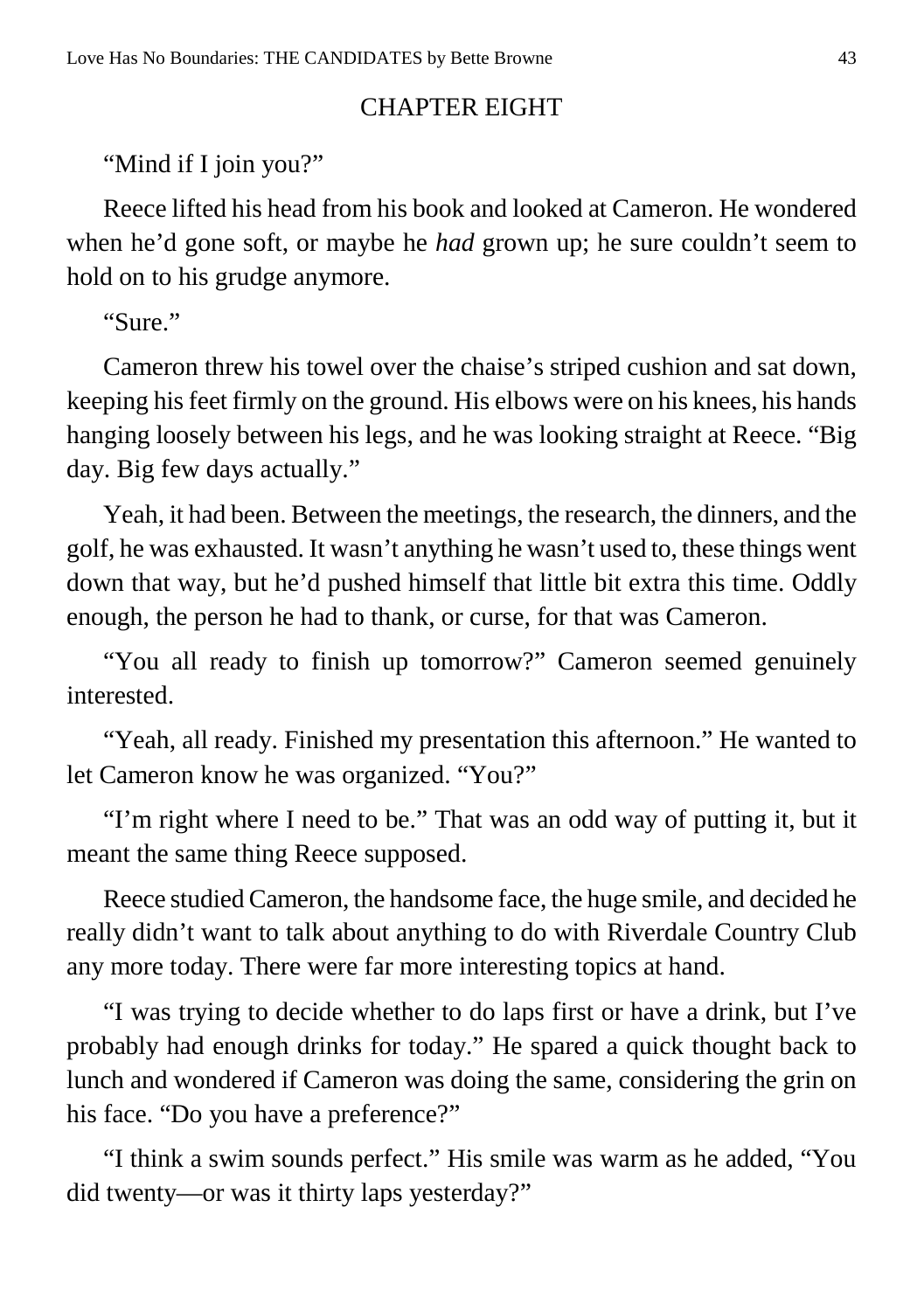*So he had been there watching the whole time.* The realization made Reece happy.

"Twenty-five, but I had been in the gym first—didn't want to push myself *too* hard." Reece liked watching Cameron swallow his emotion, his face shifting at the words, or was it at his tone? "I was thinking maybe fifty today. That's not even a mile in this pool. You game?"

Cameron's blue eyes looked determined. "Let's do it." Reece liked his intent, it was sexy. And he had no doubt of Cameron's ability; he wasn't just blowing hot air. He'd seen the guy dive and swim the pool, and he'd sure taken note of his fit body. He'd keep up.

"Okay." He let his actions say the rest, standing and pulling off his tee, allowing a moment for Cameron's eyes to move up and down his body liking the feel of his appreciative eyes. Maybe a bit too much; he could feel his dick stirring. He abandoned his mini-striptease and turned for the pool, not waiting once he got to the deep end.

Cameron matched Reece stroke for stroke as they powered up and down the pool. Each time he took a breath he could see long arms cutting through the water at his side, urging him on. It was nice to have someone who kept up with him; although, when he thought about it, that's what Cameron had always done. They were both overachievers. In fact, they were very alike.

Fifty laps over, Cameron met Reece at the edge of the pool. Both men were breathing deeply, and Reece watched with interest as Cameron's chest rose and fell with each deep breath. It was an attractive sight. When Cameron shook his head and then pushed a hand through his short but very thick hair, it took everything in Reece not to reach out and do it as well. He wanted to touch the dark spikes; in fact, he wanted to touch every part of Cameron's body.

"The sun's about to set." Reece wasn't expecting the words, and he looked to Cameron's face. Cameron's smile was wide, inviting; Reece smiled back. "Let's move over there and watch it," Cameron said, tipping his head in the direction of the pool's infinity edge.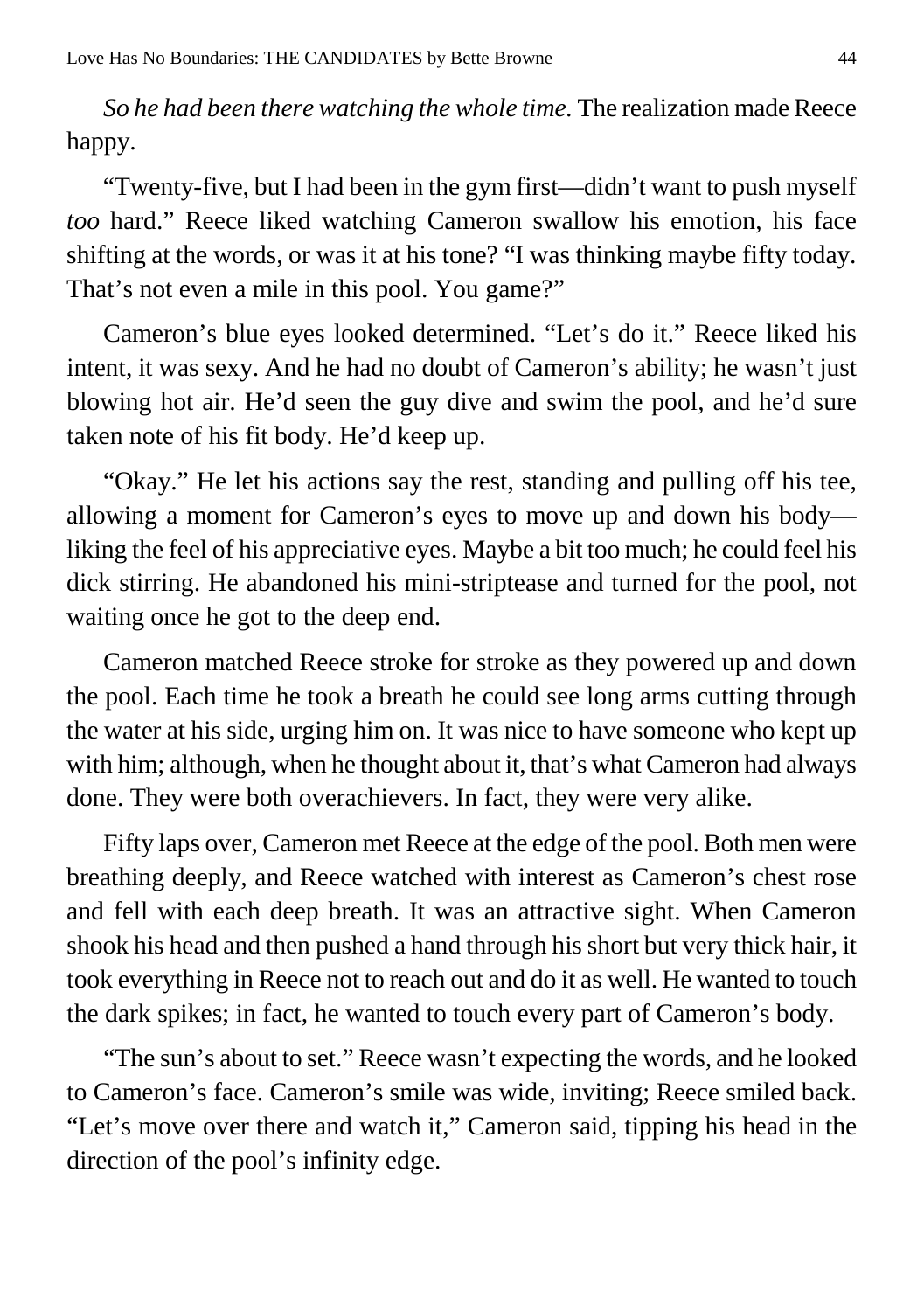"Sure." Reece didn't know what else to say, but he allowed Cameron to swim the few strokes to that edge of the pool and then followed him.

"It really is a nice spot here."

"Hmm," Reece agreed, but he wasn't really watching the sunset. It was Cameron's profile that had his attention: strong jaw, straight nose, lush lips.

Cameron broke the spell when he turned and smiled. Reece decided he really liked Cameron'ssmiles—a lot—but when Cameron turned back for the last moments of the setting sun, he did too. The view was magnificent, with similar colors to Sunday night, but somehow even better, brighter, bolder. A bit like how he felt. Like a rolling stone, gathering moss as he rolled down the hill—but it wasn't moss he was gaining, it was attraction, every smile and laugh building the feeling inside him.

Feeling bold, he let his arm float through the water, his elbow grazing against the skin of Cameron's arm. He could deny it was on purpose if Cameron's reaction was negative, but he hoped it wouldn't be. Reece had held his anger in too long, and he wanted to finally let go of it. That didn't mean he had any intentions of reneging on his determination to get this job, but he didn't have to resent Cameron for wanting it as well. He didn't want to compete any more, and he didn't want the last night he might ever see him go to waste either.

Goosebumps broke out over his skin at the contact of their arms, his confidence boosted by the hitch of Cameron's breath. It felt right. Reece could feel that Cameron hadn't turned his face, and that was okay, neither had he. But the moment had made him feel brave, brave enough to angle his body toward the man beside him. He let his hand drop, moving his fingers close to Cameron's arm, their tips glancing across the skin near Cameron's elbow. Finally Cameron turned, and when Reece saw his face, he realized it was about the best damn face he'd ever seen—a study in near-perfection.

Cameron, Cameron, Cameron… When had histhoughts changed fromhim thinking of this gorgeous man as the impersonal *Fielding* he'd been growling at in his head for the last week to *Cameron*? He laughed. He'd been a fool.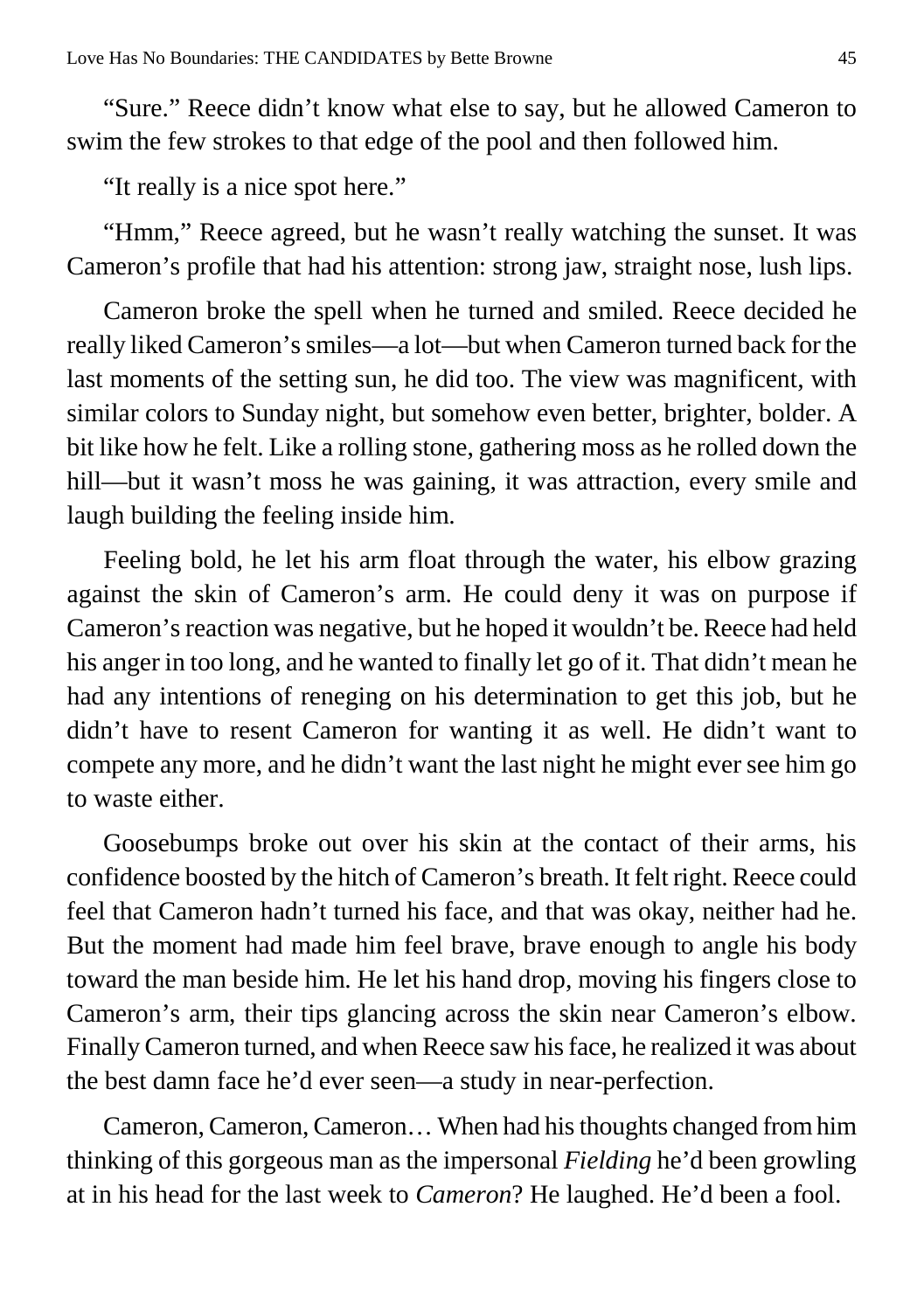Cameron looked puzzled, the expression on his face more gorgeous than the moment before, and feeling even braver, Reece leaned in and touched his still pool-wet lips to Cameron's. It was just a touch, a gentle caress, but it was just what Reece needed. Every bit of animosity he'd ever held disappeared. Feeling philosophical, Reece decided that life was too precious to not take every moment you were offered… and this was his and Cameron's moment.

Reece reached up, pushing his fingers into the almost-there hair at the base of Cameron's neck; his first feel of the soft, silk-like strands. He didn't even need to urge Cameron forward, the man already tipping his head to meet Reece's lips more closely. The kiss was soft, a mere touch, and Reece let himself luxuriate in it, his eyes closing as he fell into the moment.

Cameron pulled away, leaving Reece disappointed; he hadn't wanted the moment to end, but when he opened his eyes and saw Cameron's soft smile, he knew there was no negative reason for it. And when Cameron glanced over Reece's shoulder, it reminded him they were still in a very open and very public area.

"Ready for that drink now?" he asked.

"Sure."

The men swam slowly to the pool ladder, Reece motioning for Cameron to go first—he wasn't stupid, he knew the advantages of being chivalrous. Cameron seemed to as well, because when he began to climb there was a definite exaggeration to the sway of his hips. Reece swallowed hard—this guy was gonna kill him.

"You know, I think we should order a bunch of appetizers and stay here," Cameron suggested, their first margaritas were finished and they were waiting on their second. "I don't really feel like bothering with the restaurant tonight this is too relaxing to leave."

Reece looked out over the pool. The hills in the distance were a very dark shadow now, it was almost completely night, soon the only view would be of the night-lit pool—he didn't care. It was warm and they were comfortable, and he didn't want to leave either. "Sounds like a plan."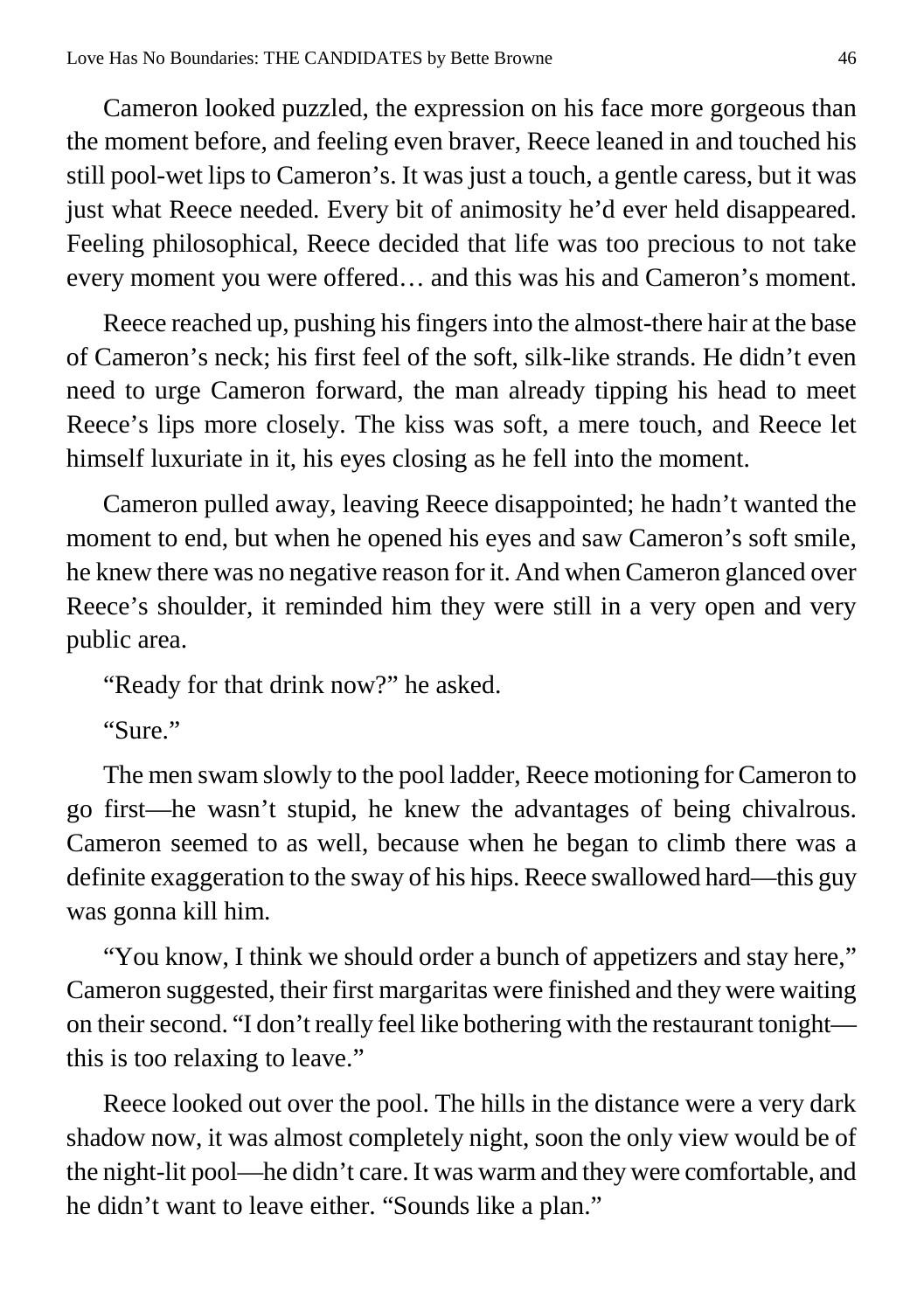Over plates of sushi, Reece's favorite, and Spanish tapas, Cameron's, they caught up. It was easy to talk with Cameron, and Reece was surprised—or maybe not—by how much they actually had in common. It also seemed Reece had heard right. Cameron had been in Baltimore, deciding to come back to the Bay Area for the same reasons Reece stayed—he wanted to be close to his family. That seemed reasonable to Reece, and he liked it. It also meant that whatever happened with the job, Cameron was likely to stick around, even if he had to keep looking for something else, and Reece liked that even more. But he didn't want to discuss that now, so he left it alone—they didn't need the negativity.

By the time the staff were closing up the outdoor bar, Cameron and Reece had consumed their fair share of margaritas, and were rather pleasantly buzzed. And neither of them was ready to say good night.

"Do you have a really plush bed in your room?" Cameron widened his eyes at the question, causing Reece to chuckle and bring a finger to his lips as if to shush himself, continuing in a softer voice. "No… I meant, my room is really comfy. I always decide that depending on the bed. If the bed's comfy then the room, by association, is too." Reece seemed to consider what he was saying then added, "Maybe you don't… you know, have a comfy room like mine. I am the *front-runner* after all." Reece waggled his eyebrows as if he was the funniest and the cleverest person on the planet. Cameron was still looking at him as if he was mad—at least that's what Reece thought Cameron's expression meant—but he was still smiling, and that was a good thing. "Forget I said that. Let's just go to my room. Decision made." Reece turned, ready to walk.

It was Cameron running a light finger across his jaw that stopped him in his tracks. Even with the close proximity, Reece could almost feel his body bending in an attempt to get closer. "I'll *walk* you to your room, not too sure about checking out any beds though."

Reece pouted.

"You're adorable," Cameron continued and Reece swooned, "but you've had too much to drink."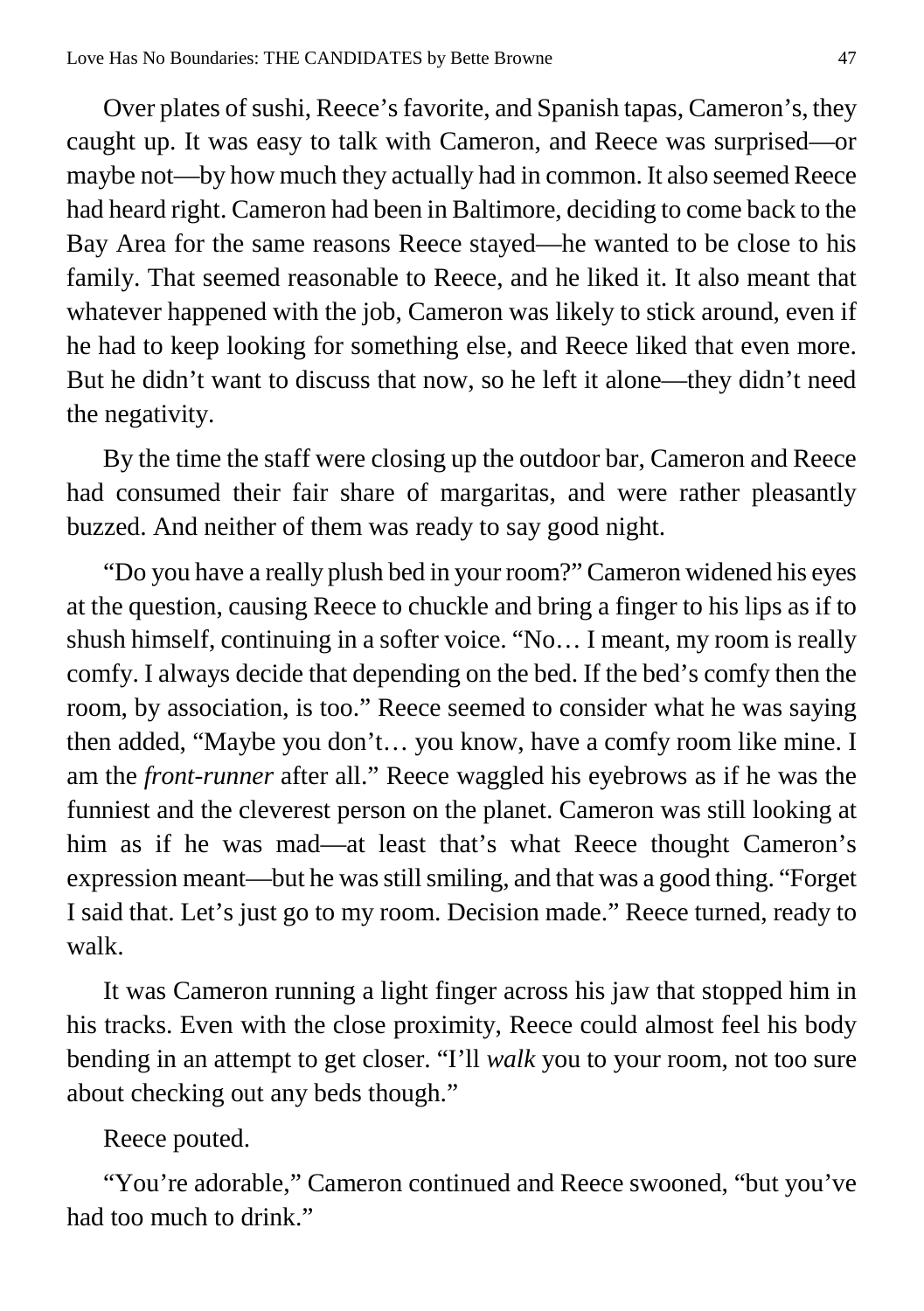"So have you!" Reece insisted, but didn't deny anything.

"Yeah, a bit more than I should have, but I'm sober enough to—" Cameron stopped himself and took a deep breath. "Come on, let's get you up there."

Reece huffed, but cheekily added, "Okay. Reject me, I can take it."

"I'm not rejecting you, Reece, far from it." The words were low, a little disappointed, but full of heat at the same time.

Reece's mind was racing. Maybe by the time they got to his door he could persuade Cameron to think differently. *Persuasion.* He could be persuasive. But a little more time would certainly help… "We need to go that way." Reece pointed down the hall in the opposite direction to the rooms.

Cameron grinned. "Reece, the gym is that way, and the elevator to the luxury suites is that way. I know you're not sleeping in the gym, so you must be in a luxury suite." Cameron's lips had gotten very close to Reece's ear; he could feel warm breath with every word. "Are you in a luxury suite?"

"No."

Cameron pulled back and Reece missed his nearnessimmediately. "Neither am I." But then he smiled, the smile compensating for the loss. "So let's go the other way, toward our *real* rooms." Crap, Cameron was onto him.

"Okay." He knew he sounded petulant, but Cameron chuckled again so maybe he hadn't blown it. That was reaffirmed when Cameron reached out and took his hand, entwining his fingers through Reece's. Reece couldn't remember the last time he'd held someone's hand. Maybe Simon's when Simon was dragging him somewhere, or away from something, but Simon didn't count—Cameron *counted*. He followed silently, for some reason not wanting to break the spell that Cameron seemed to be weaving around him. Spell? He laughed, couldn't help himself. He really had become a sap. Cameron just looked at him, shook his head slightly, and smiled—and Reece liked every moment of his attention.

When they reached the door to Reece's room, it only took a moment for Reece to open the small satchel he was carrying and pull the room card he'd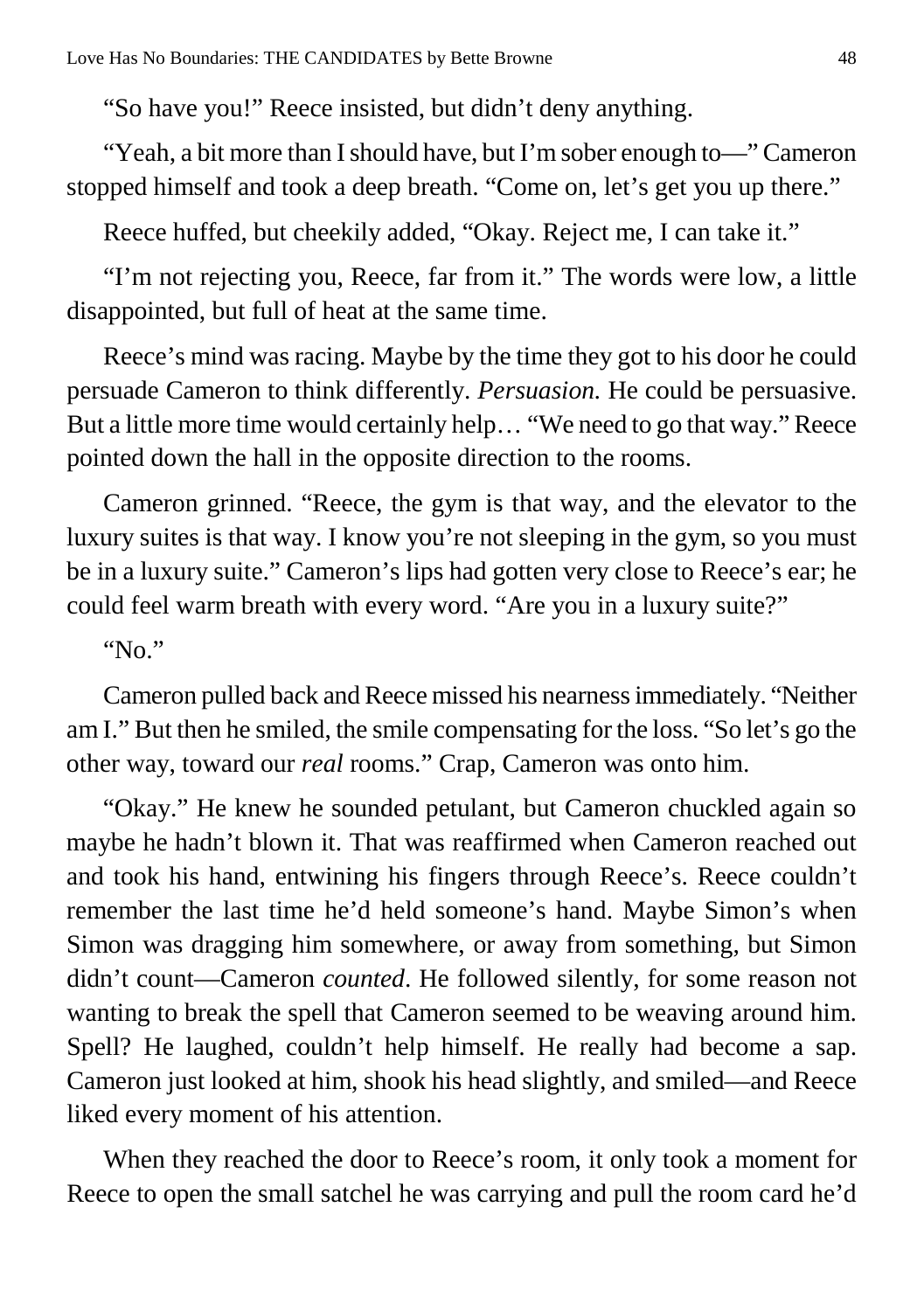been using as a bookmark out of his book. "Shit!" he exclaimed, realizing he'd lost his spot.

"You really are adorable." Cameron pulled him close, bending his head to breathe at the soft skin of Reece's neck.

"So, does that mean you'll come in?"

Cameron took a deep inhale, pausing as if to contemplate. "Not tonight."

"I'm really not that drunk."

"I know," Cameron kissed his neck softly, "and that's why I'm not coming in."

Reece straightened, pulling out of the relaxed slouch Cameron had him in. "So you'd come in *if* I was drunk?"

"Put it this way, I'm sober enough to know it wouldn't be the best thing to do."

Reece recoiled as if slapped. "Ouch!" He felt surprisingly sober all of a sudden.

"That's—Shit. That's not what I meant." Cameron held Reece's hand tightly, not allowing him to pull away. "I meant that if I come in, looking at your bed won't be enough for me—"

Reece couldn't see the problem. "So?" He wasn't letting Cameron get away with that. He pushed his satchel around and out of the way, moving closer to Cameron and edging him against the doorframe. "I really don't see the problem." Reece knew that his voice was low, seductive, and he played every bit into the words that he could. He was horny and he wanted some action—he wanted some action with Cameron Fielding.

He pulled their entwined fingers up to his chest, clasping Cameron's hand close. With his other, he braced himself on the wall beside Cameron's head, bracketing Cameron's body as close as he could. The slight difference in their heights didn't matter; Reece could feel every ridge and plane of the firm body pressed against his. He stared into the blue eyes before him, losing himself in their intense gaze before tilting his head and capturing Cameron's lips. The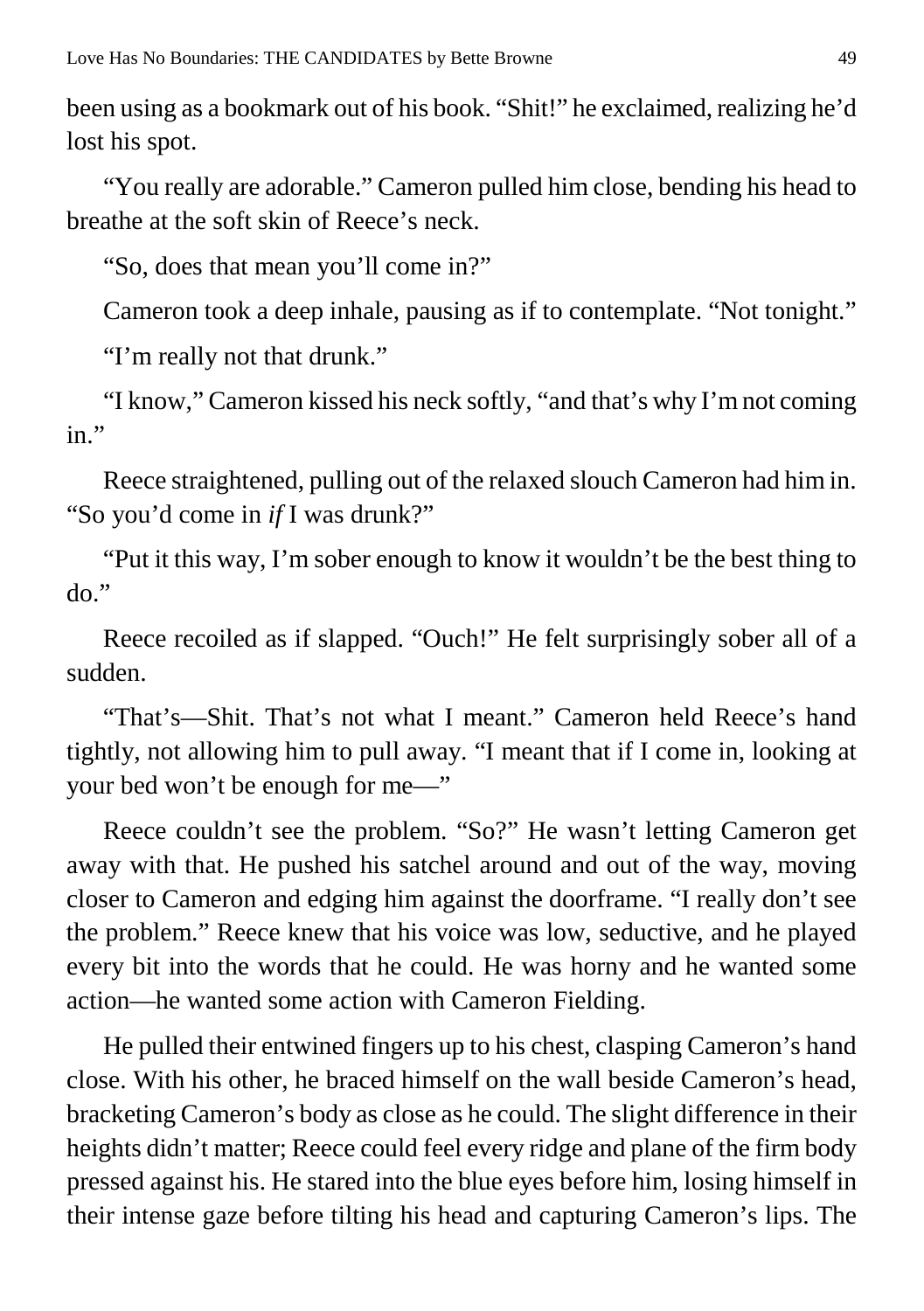little gasp as their lips met encouraged the kiss, and Reece kissed him hard, grinding his torso seductively into the other man's. With his leg pushed between Cameron's, Reece could feel Cameron's erection against his thigh, and he started to rock—

"Stop," Cameron said and pushed Reece away. Reece didn't believe him though—he could see Cameron's dilated pupils, the slight flush to his cheeks… he'd felt that hard cock.

"Come inside," he insisted. Holding Cameron tight by the hand still linked with his, reaching for the keycard he'd slipped into the door with the other.

"I can't. Not tonight." Cameron wriggled out of Reece's grasp. "I'm sorry." Cameron's ragged breaths belied his words.

Reece wasn't sure he understood. "But you want to," he pushed the point, using his low tone to gently encourage.

"You have no idea." Cameron surprised him when he gripped the back of Reece's neck and pulled him close again, letting his lips graze over Reece's then deepening the kiss. But it was over as quickly as it started. Cameron broke the kiss, and the contact, and stepped away. "You have no idea," he repeated.

"So don't go, Cam." Reece pushed open the door, holding it wide. "Come in."

Cameron was torn, Reece could clearly see that, but it didn't seem he was going to give in. He took another step back. "I really must go." He was so serious, but then he smiled; it was shy, even hopeful. "I hope there's another chance to get together, Reece." Cameron began to walk, took half a dozen steps, and turned back. Reece felt his heart begin to beat faster—he'd changed his mind. He stepped right back into Reece's personal space and cupped Reece's face. "Please let me see you again… soon." He followed that with another firm kiss. The action took Reece's breath away. But as quickly as he was there, he was gone again, disappearing around the corner at the end of the hall only moments later.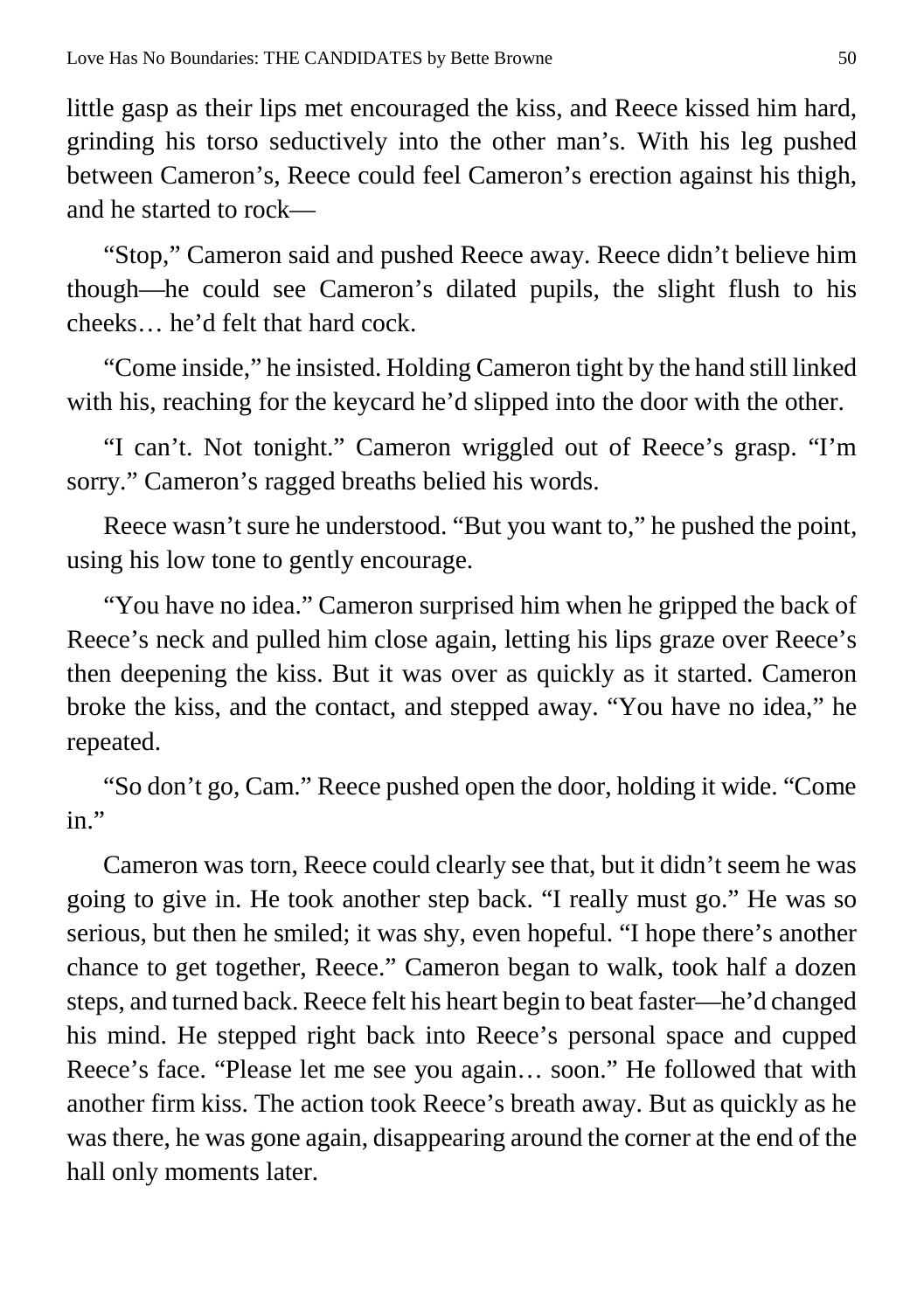Reece stood there stunned for a moment. He had no idea what the hell had just happened, not that his body seemed to care. His traitorous cock was hard and aching… and extremely dissatisfied. Reece shook his head, blinking away his confusion, and walked into his room.

Fucking Cameron Fielding!

\*\*\*\*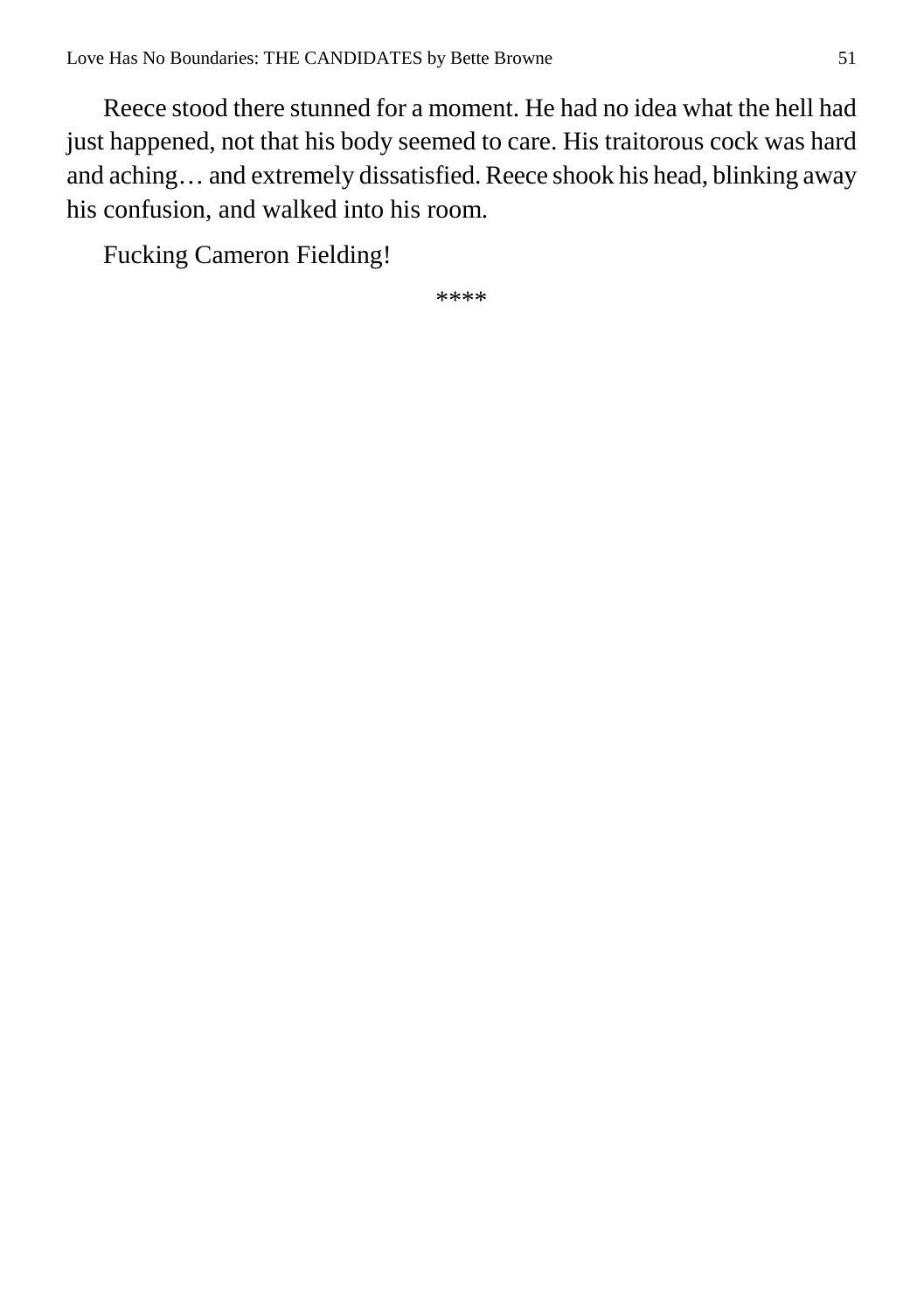### CHAPTER NINE

<span id="page-51-0"></span>The phone call asking him to be at the offices of Price & Associates at nine AM on Thursday had come when he'd been returning home from the country club on Wednesday. Reece hadn't lingered Wednesday morning. He'd ordered a light breakfast to his room, had checked over his proposal to make sure he had everything he needed, and had then checked out. He'd been in his car and driving out the grand entrance gates by eight AM.

Reece knew why he'd run—and he wasn't too proud to admit he was running. He hadn't wanted to see Cameron again, not before he found out who won the job anyway. He'd woken up still confused about Cameron's decisions the night before. Confused and still horny. Not a good combination. There'd been so many mixed signals; the guy had wanted him, but then he didn't... Jesus! Reece knew he couldn't deal with it again before he found out whether he'd been successful for the position.

He was about to find out.

Geoffrey Price's executive assistant had just handed him a cup of coffee, and now he was waiting. He looked around the room, taking in the rich wood furniture and opulent colors of the furnishings. This was the office of a successful man, one who had worked hard and had succeeded. Geoffrey Price's success was something to aspire to.

He heard voices and stood as the door opened, surprised when Geoffrey Price entered the room—and not alone. Shocked into muteness, he faltered briefly when Mr. Price walked over to him and held out his hand in greeting, recovering quickly enough, he hoped, to not seem rude.

"'Morning, Reece. I hope Charlotte looked after you?" Mr. Price stood for a moment and then moved to his desk, gesturing for Reece to sit down again.

"Yes, sir, thank you." He held up his coffee cup to substantiate his words.

"Okay," Mr. Price started, his voice full of authority as he sat down, "let's get this show on the road. Seeing as you already know Cameron, I don't imagine introductions are necessary."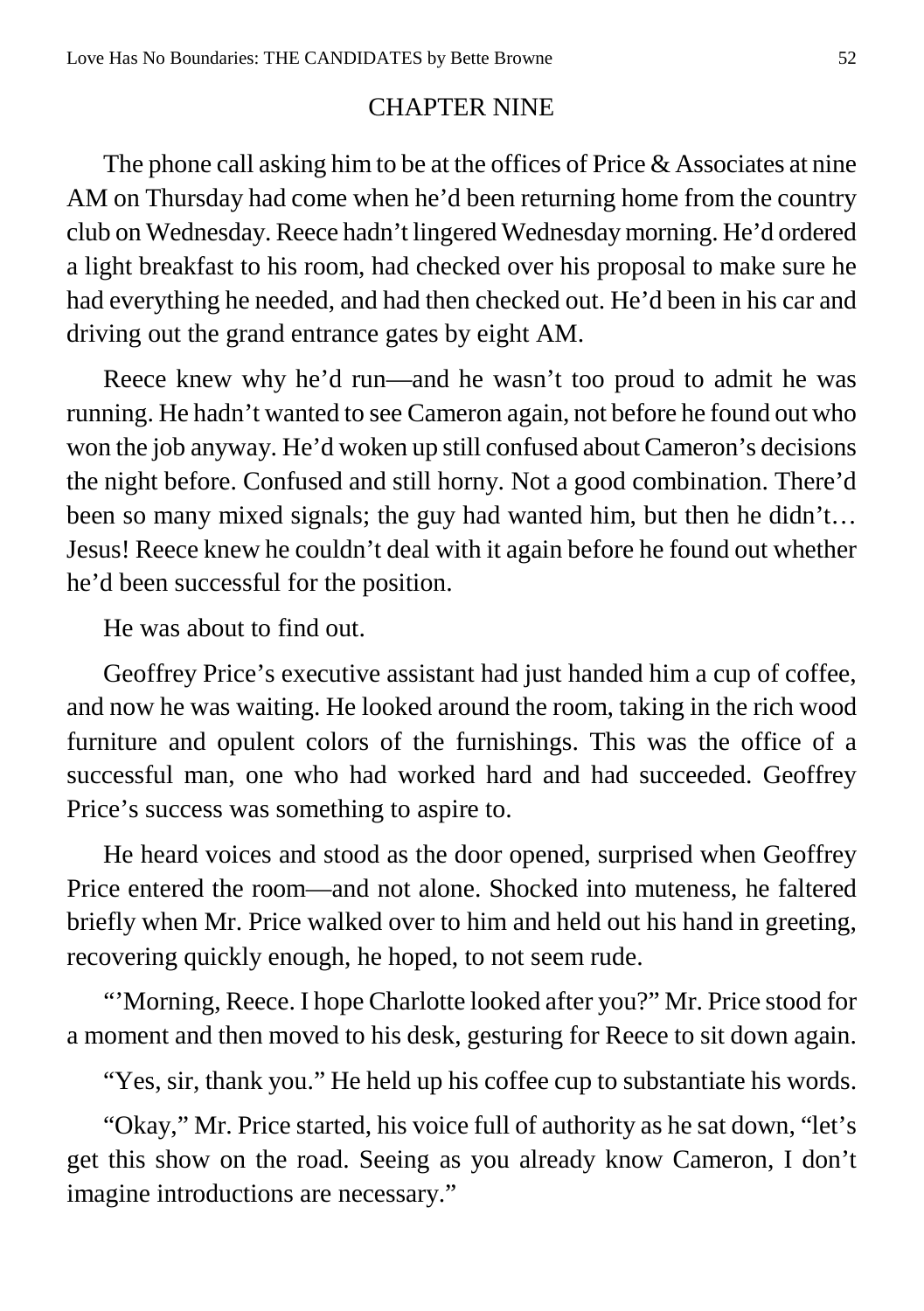Reece looked at Cameron, who had taken the seat beside him. He was sure he must have looked confused, but Cameron smiled—as Cameron always did—and Reece calmed… for a moment. The next words out of Geoffrey Price's mouth had him even more confused.

"Reece, Cameron and I have spent the last hour looking at your proposal." Reece's head almost spun on his shoulder's as he turned to look at Cameron. What the fuck was going on? Why would Cameron Fielding be going over his proposal with Mr. Price? Mr. Price continued—hopefully he would answer that question—"We are very impressed with your ideas. You dealt with the brief in a way that gels very much with our philosophy here at Price  $\&$ Associates, and we believe you would continue to deliver similar results on other, more varied projects. Cameron had lengthy discussions with Edward Richards and other board members while he was at the club, and I spoke to Edward at length, too. He asked that if you come to work for Price  $\&$ Associates that you handle their account from now on. That is how impressed he was with you."

Reece was struggling to accept the compliments with his mind spinning in confusion. He was really no nearer to knowing what Cameron's involvement in this was, but he managed. "Thank you, sir."

"Cameron, maybe you should fill Reece in on your role in this."

*Yes, please.* Reece almost wished he'd said it out loud.

"Reece, I haven't been totally straight with you."

Reece glared at him. *You think?*

"I left Baltimore almost twelve months ago and have been working here at Price & Associates since then." *What?* "I've managed to acquire multiple new clients over that time, but with the firm's growth exceeding all our predictions in the last two quarters, we felt the job too big for me to do alone. When Geoff suggested hiring to meet our needs, I immediately thought of you. I knew you were still based locally, and of course I knew your capabilities, so—"

Reece interrupted. "So you're the reason I was contacted directly. You headhunted me."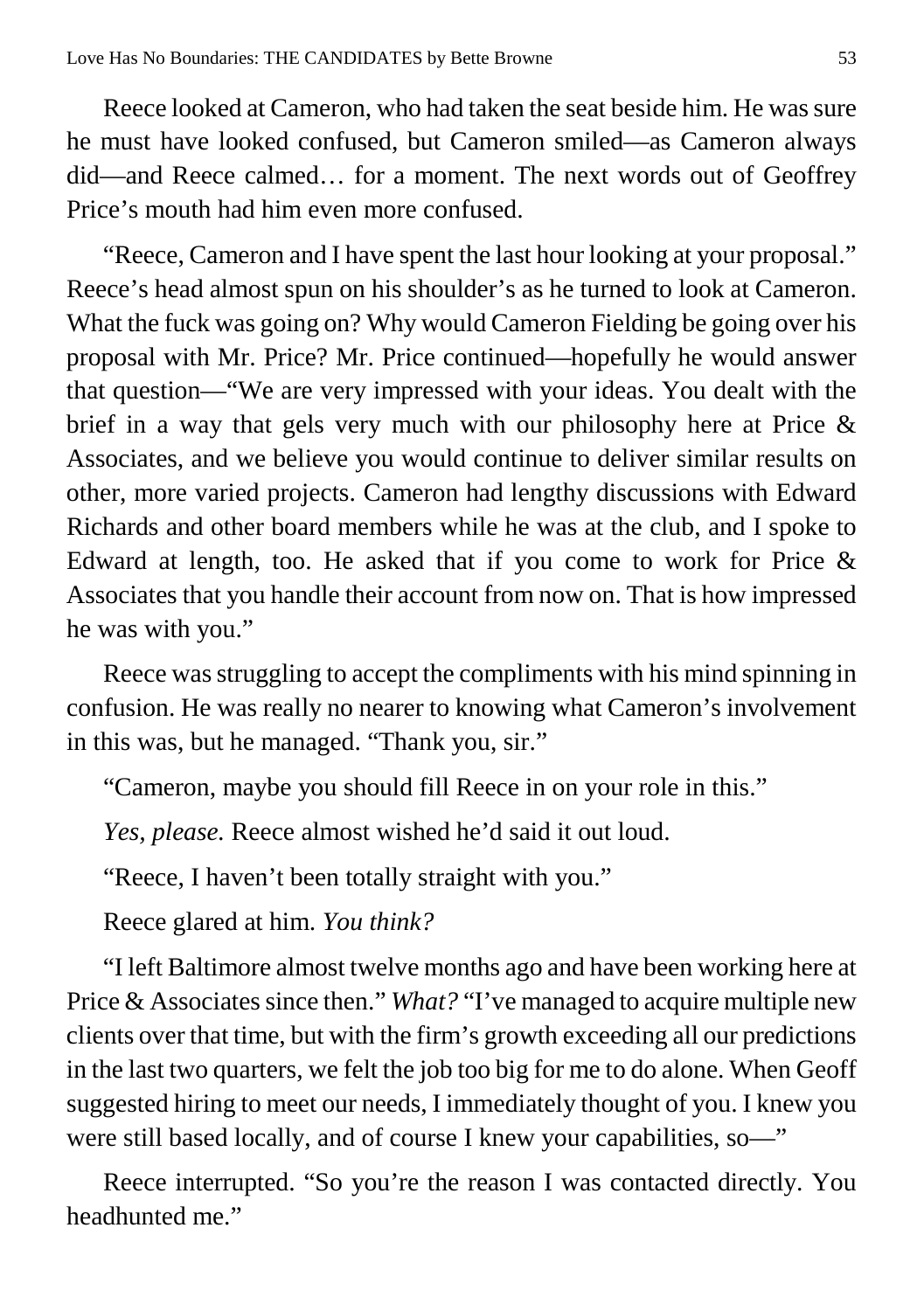"Well, after I mentioned you to Geoff—"

Cameron was cut off for the second time, this time by Mr. Price. "Yes, Reece. Assuming you decide you'd like to work for me, you can thank Cameron that you are here."

Reece's head was a muddled mess as he went back over every moment of the past week. Cameron in the waiting room after his interview; Cameron meeting him when his car had the flat tire; Cameron leading him to believe he was a candidate as well... This was ridiculous. He felt like telling them both to go to hell, but he was professional enough to take a breath and listen to what they had to say. Things said at the spur of the moment never ended well. He'd have plenty of time to tell them—both—to go hell when he had calmed down.

Reece directed his attention to Mr. Price. "Can I assume fromwhat you are saying that you are offering me a job?"

"Yes, Reece. I would very much like for you to join the team."

"And my role…?"

"You would be employed in the same capacity as was discussed, the only difference being you would work beside Cameron."

"Not under him?" Reece was too angry and far too astounded to even consider the humor in that remark.

Mr. Price shook his head, seemingly oblivious to the possible innuendo as well. "I'm not expanding my management team at this point. But I do believe in placing staff where staff is needed. Cameron's job was too big for one person, so I have created two equal positions. You will each have your own clients and work independently. Of course, I would expect you to utilize each other as valuable reference and each client will be discussed in weekly meetings or as required."

"Sorry if this seems naive, Mr. Price, but you mentioned me as the frontrunner for the job. Is there really another candidate?"

"Firstly, I ask that you call me Geoff, Reece. We're rather informal here in that respect." He glanced at Cameron, then back to Reece. "But yes, there is.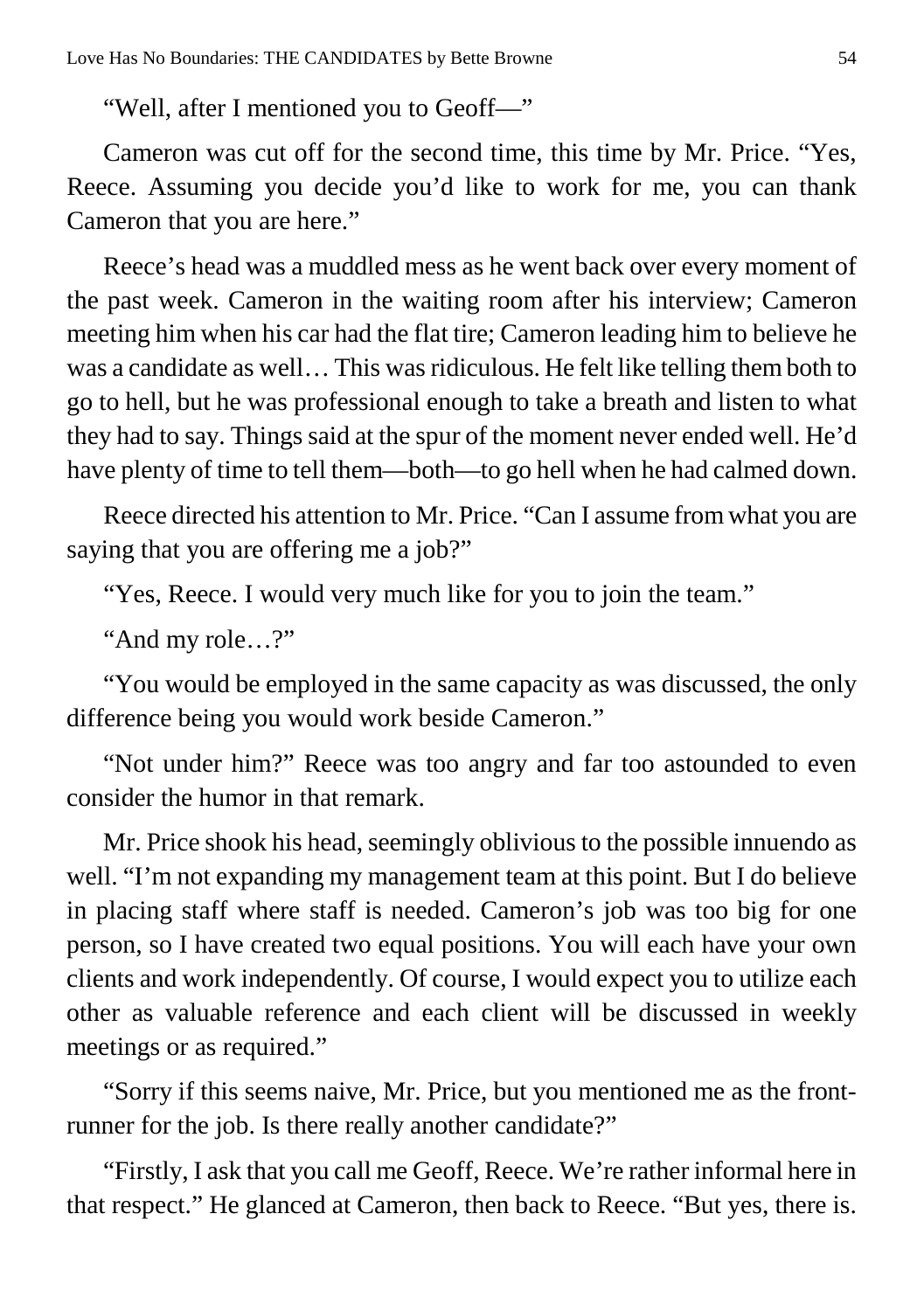He was actually at Riverdale as well. A very capable young man, who, if you don't take the position—even though I hope you won't disappoint me—we would contact to see if he's still interested."

"I met with both of you while we were at the club, Reece." Cameron met Reece's narrowed eyes evenly. "And as mentioned, I spoke with the board. I then gave my recommendation to Geoff." He almost looked sorry, Reece thought. Was that for deceiving him?

He had a lot of questions, but not for Geoffrey Price. He was too blown away by the events of that last fifteen minutes to think clearly, but he was lucid enough to know that he needed a moment to think, maybe even twentyfour hours. He also knew that he needed to speak to Cameron, privately. They had a lot to discuss.

"I am definitely interested, Mr.—Geoff, but I'd like to request some time to consider my options. Is that possible?"

"Of course," Geoffrey answered. "Would twenty-four hours be enough?"

Geoffrey was being so gracious—he would be a great boss, Reece was sure. What he wasn't sure about was whether he could work with Cameron.

"I appreciate that, sir." Reece stood. "Hopefully I'll have an answer for you later today, but definitely by the morning."

Geoffrey stood and came around the table, shaking Reece's hand warmly. "I look forward to it."

Farewells were made and Reece left the office, his head still in a spin and unsure of where to go. Deciding that home was as good a place as any, he walked for the elevator and the same parking garage he'd stormed into just a week ago.

"Reece." Cameron's voice was not unexpected. "Please wait."

Reece pressed the elevator button and waited, very aware of Cameron once he was standing beside him. They didn't speak, and when the elevator arrived and Reece stepped inside, Cameron followed him in.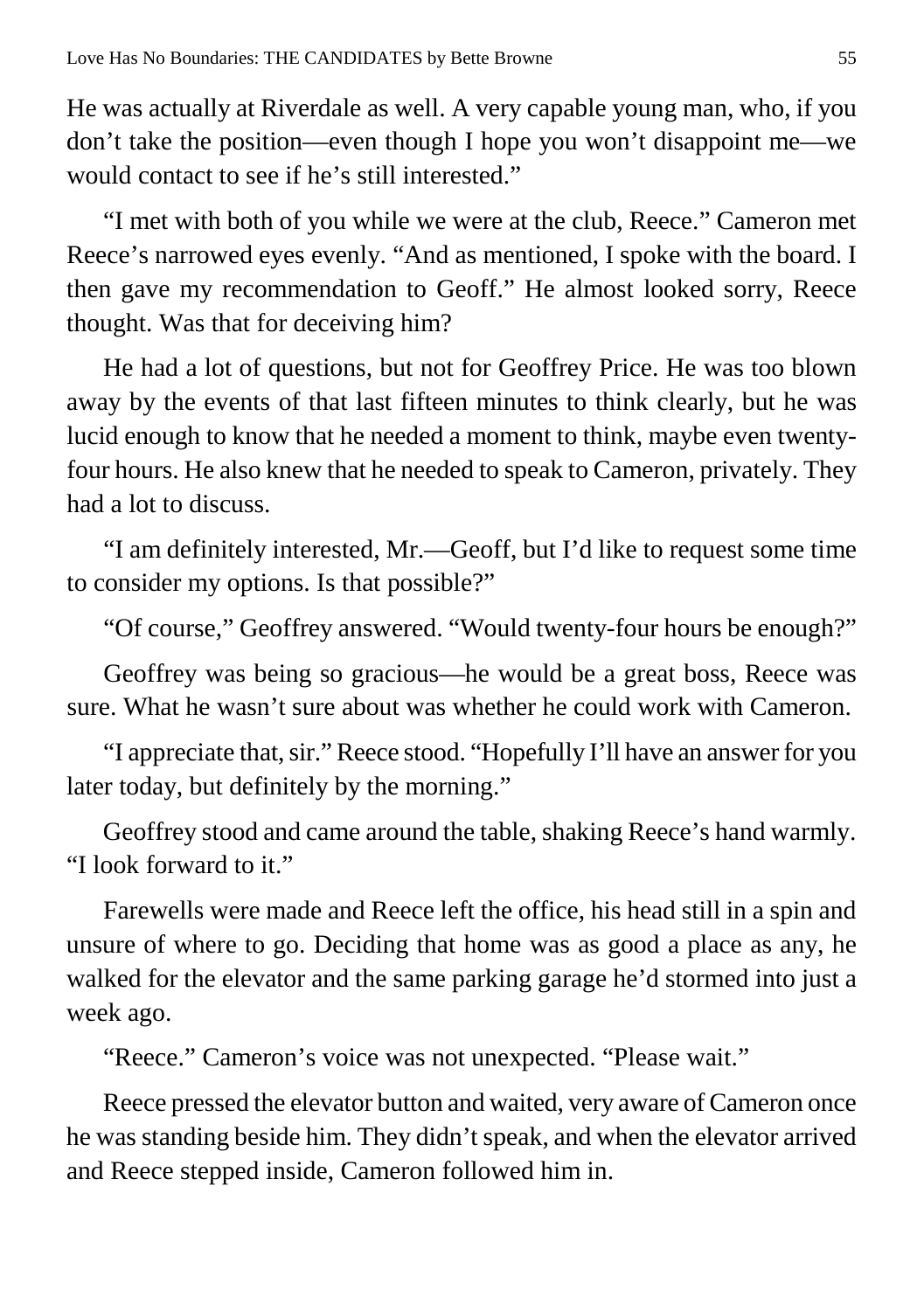"Ree—" Cameron started, but Reece stopped him by holding up a hand. He needed a bit longer to process what had just happened.

The elevator descended, arriving quickly at the basement parking garage, and Reece stepped out, Cameron again following him. "I need longer to think about this."

"I'd really like to explain." Reece couldn't see his face but he could hear the sincerity in Cameron's voice.

"I'm sure you would, but it will have to wait. Do you know where I live?" Expecting yes, he wasn't surprised by Cameron's reserved agreement. "Come over when you finish work. I may have made a decision by then, but either way I would like to hear what you have to say."

"Reece, I…"

"Save it for later, Cam." He was surprised by his use of Cameron's shortened name; it seemed far too personal considering what had just happened. And after what had happened on Tuesday night, so full of disappointment. He began to walk to his car, already beginning to weigh the pros and cons of accepting the job, and he could feel Cameron's eyes on him the whole way. He didn't look back when he climbed into the Mustang and drove away.

\*\*\*\*

The knock on the door wasn't unexpected, but it made him flinch anyway. Reece looked at his watch. It was five fifteen; Cameron hadn't wasted any time in getting here. He opened the door. Cameron stood there, obviously having come straight from work and still dressed in his suit and tie, making Reece realize he hadn't even taken his jacket off since he'd been home. Not that he'd been home long. He hadn't gone straight home when he'd left Cameron earlier, instead detouring via Simon's office—his best friend imparting the wisdom that Reece had counted on.

"Hi," Cameron said. His blue eyeslooked worried, and even though Reece hated to see him look like that, the guy deserved it. Reece invited him in,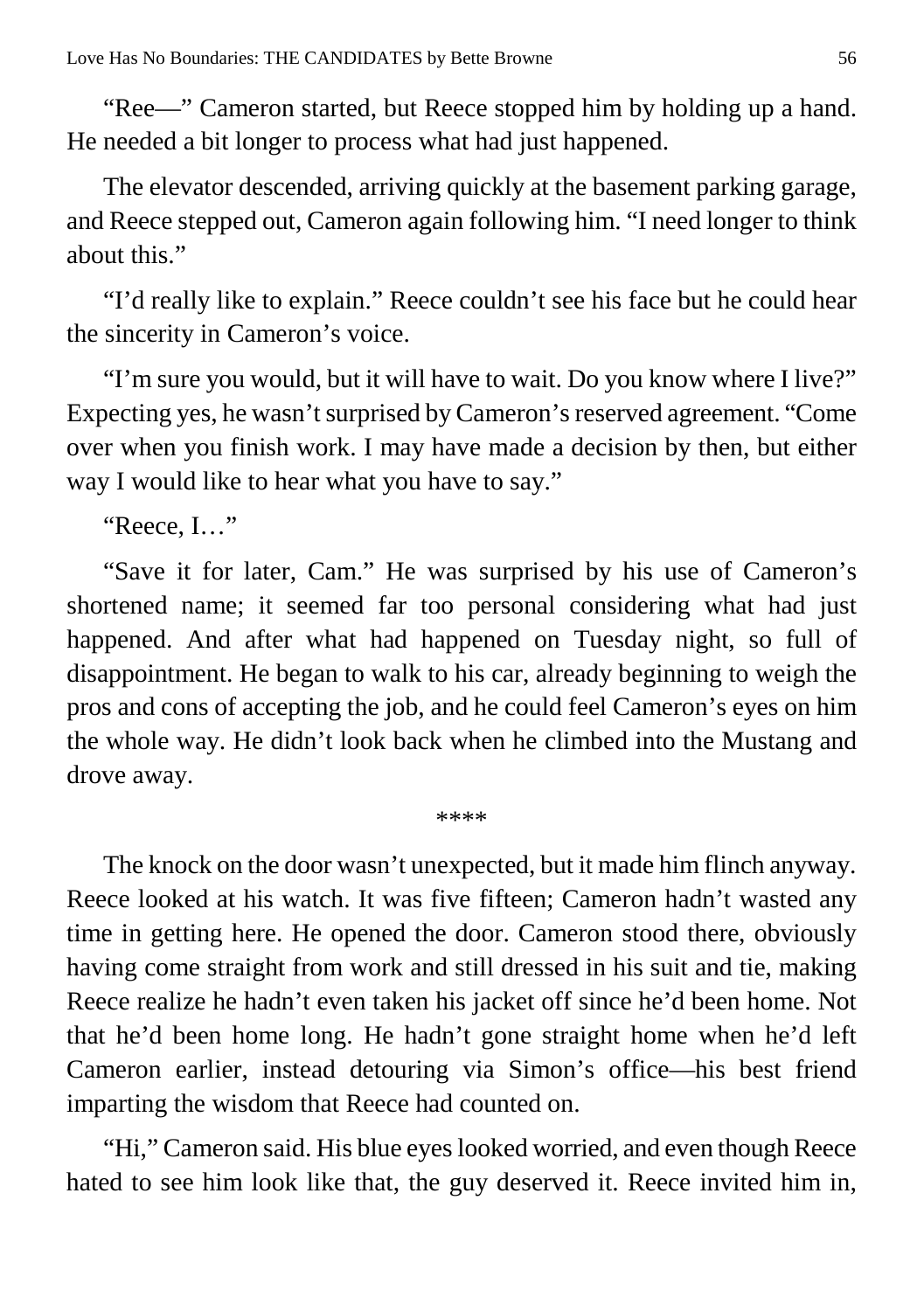holding the door open for him to pass. Cameron looked longingly at the sofa. "Should I sit or will this be quick?"

"Sit down, Cameron."

"Geoff said he hasn't heard from you yet."

"Not yet."

Cameron seemed to think on that. "Have you made a decision?"

"I think so." Reece walked past Cameron and into the kitchen. He opened the refrigerator and pulled out a couple of beers, holding one up to Cameron in question. "You want one?"

"Sure, thanks." Cameron reached for the offered beer fromReece, taking a long pull once he'd twisted off the cap.

Reece needed to get this over with, so he started. "The job is a great job—I obviously don't have to tell you that—and I am very interested in working for Geoff, but I gotta say, Cam, the fact that you lied to me while we were at Riverdale… that really bothers me."

"I'm sorry, Reece, I really am. I never meant to deceive you, I mean, that was never my intention, but when you snapped at me on the side of the road after I'd stopped when you blew that tire, well, I panicked. I thought you'd just turn around and go home if I told you the truth. So when you assumed I was up for the job as well, I sort of… I sort of let you believe it."

Reece remembered that moment when he'd realized Cameron wasthe man in shadow. He had been rude. "And once we got there? You had a captive audience then, you could have come clean to me numerous times."

"Yeah, I didn't play it well at all," he admitted. "I think a part of me hoped you'd mellow toward me, and you did. And it got harder to admit the truth."

Reece considered all of that for a moment. "And Tuesday, at the pool… at my room?" He moved over to the sofa and sat down, not close, but not too far away either. "That was pretty intense." He took a moment. "Is that why—why you didn't want to come in?" Reece had pondered that, tying together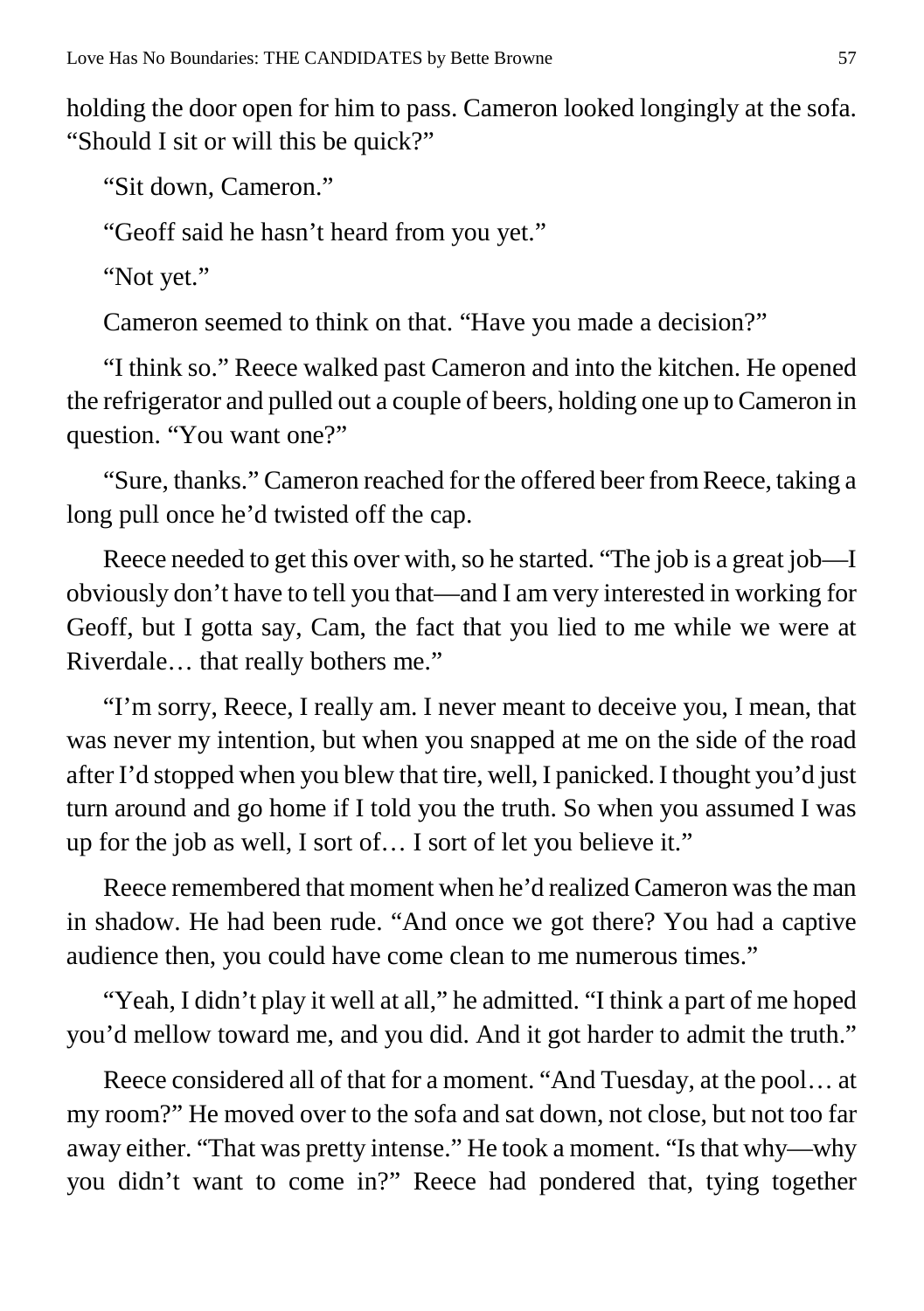everything that had happened that night and concluding that Cameron was acting on his conscious.

"I had to, Reece." He turned his body on the sofa to face Reece. "I wanted to, Jesus, I wanted to, but I couldn't. I couldn't compromise my professional integrity that way—I was already pushing the line."

Reece laughed. "Oh yeah, you pushed the line, buddy."

"I suppose it comes down to this," Cameron started. "I really want you to take the job. Some of that's because I'm selfish and I want to see you, but mostly it's because I want you to work with me. Geoff is a great boss, and the company is awesome—there's so much scope for growth—but it's too much for me. I need someone I can trust to take us forward—and I trust you, Reece." Reece was tempted to reach over and touch Cameron, but he held off. Hopefully, there'd be another time for that. "I honestly suggested Geoff look into you for a reason—you're good. And apart from that, you make me work harder to be good. You always have."

Reece chuckled, that was exactly what he'd decided, almost immediately after the interview. "I do get it. I get why you let me believe it. If I'm honest, and things had played out the same for me, I probably would have done the same. The job isn't our biggest issue though, Cam. Can we work together knowing what's happening between us?" Reece had no intention of not addressing what he considered to be the most important part of this. "Is there something happening between us?" Reece thought there was, but maybe Cam didn't—he had to find out.

Cameron answered the question by shuffling closer on the sofa. His thigh was now touching Reece's, and he was sure he could feel the heat of Cam's skin, even through two layers of fine wool.

"Would it be cliché to say I was pretty hot for you back in school?"

Reece shook his head and chuckled, looking to the spot where their knees touched.

"Reece?"

At Cameron's tone he looked back. "Not cliché at all."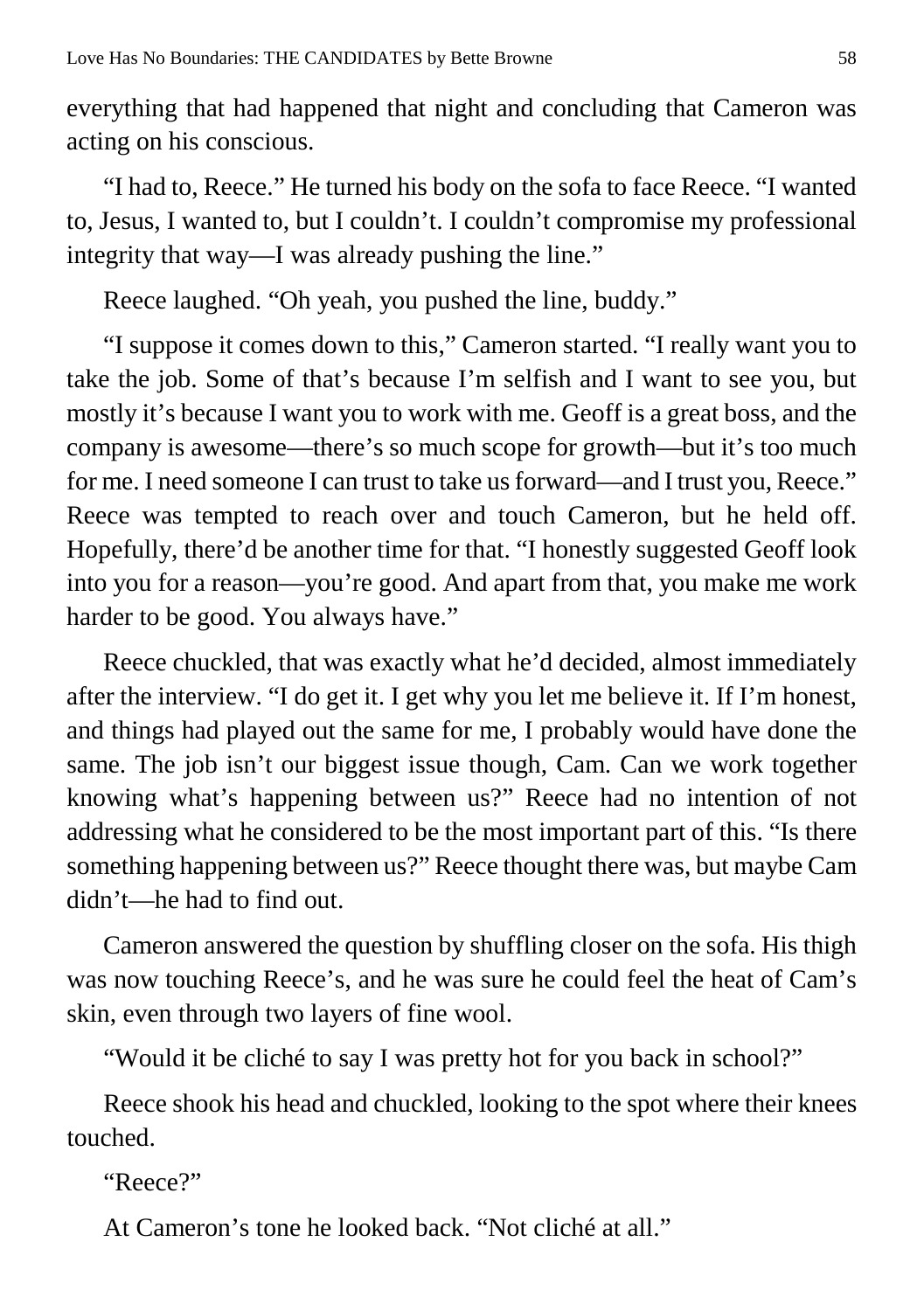"It's true." He seemed to want to convince Reece, but there was no need.

"I know." And he did. He remembered it very well—his own memories at least. "Do mutual hard-ons make for a good working environment? We haven't got a great track record."

"I think we can make it work for us—the competitive streak, I mean."

Reece reached up, his hand hovering close to Cameron's face. "You game?"

"Absolutely—game on."

Cameron closed in the final distance, tipping his head to meet Reece. Their kiss a tentative taste of what was to come.

## **THE END**